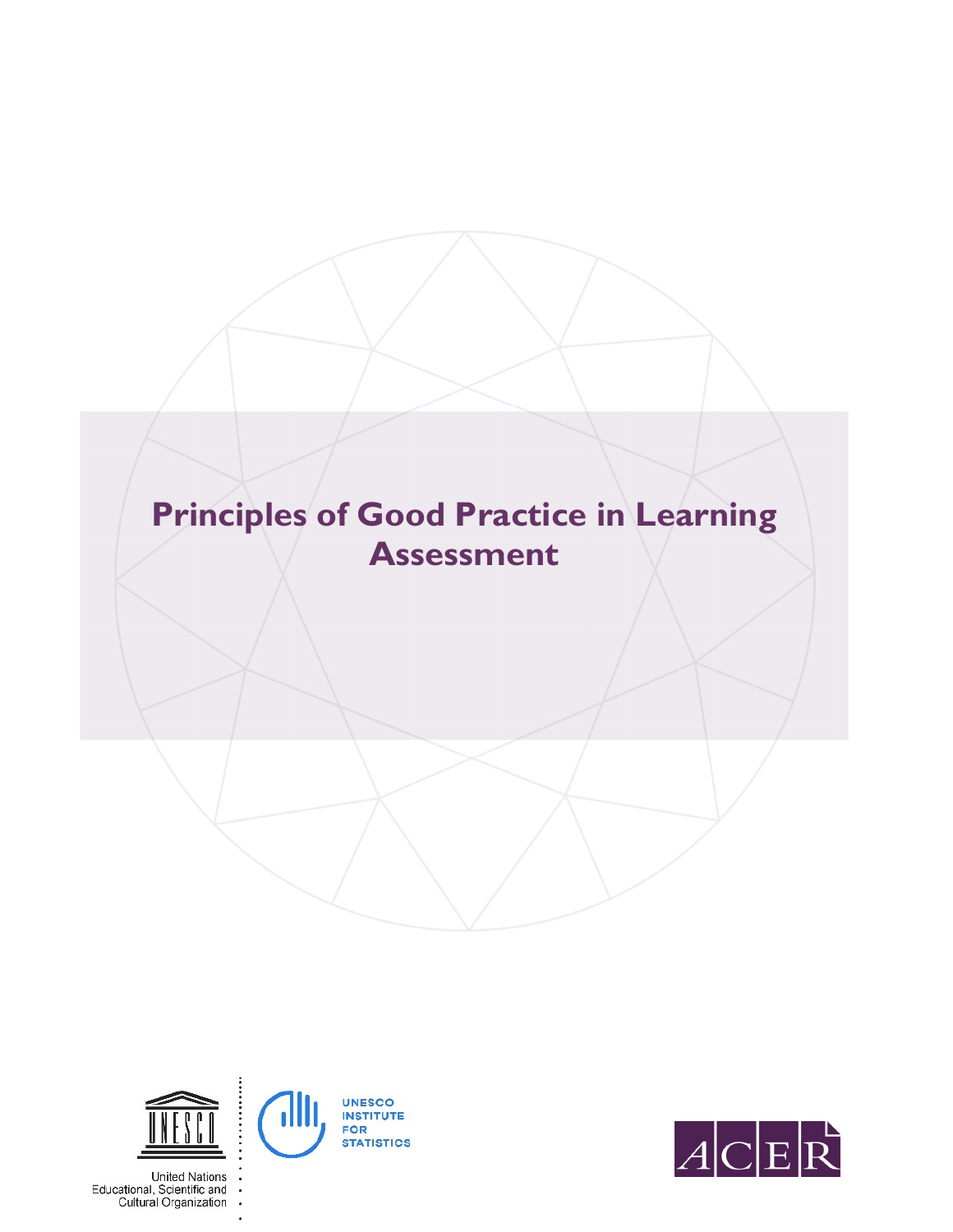# **Table of contents**

| Broader quality context for the GP-LA: The UN Fundamental Principles of Official      |  |
|---------------------------------------------------------------------------------------|--|
|                                                                                       |  |
|                                                                                       |  |
|                                                                                       |  |
|                                                                                       |  |
|                                                                                       |  |
|                                                                                       |  |
|                                                                                       |  |
|                                                                                       |  |
| Key Area 1: Formulating policy goals and priorities to be addressed with the learning |  |
| Key Area 2: Establishing and managing an assessment team responsible for designing    |  |
| Key Area 3: Formulating and articulating technical standards to guide assessment      |  |
|                                                                                       |  |
|                                                                                       |  |
|                                                                                       |  |
| Key Area 7: Linguistic quality control for translation of cognitive and contextual    |  |
|                                                                                       |  |
|                                                                                       |  |
|                                                                                       |  |
|                                                                                       |  |
|                                                                                       |  |
|                                                                                       |  |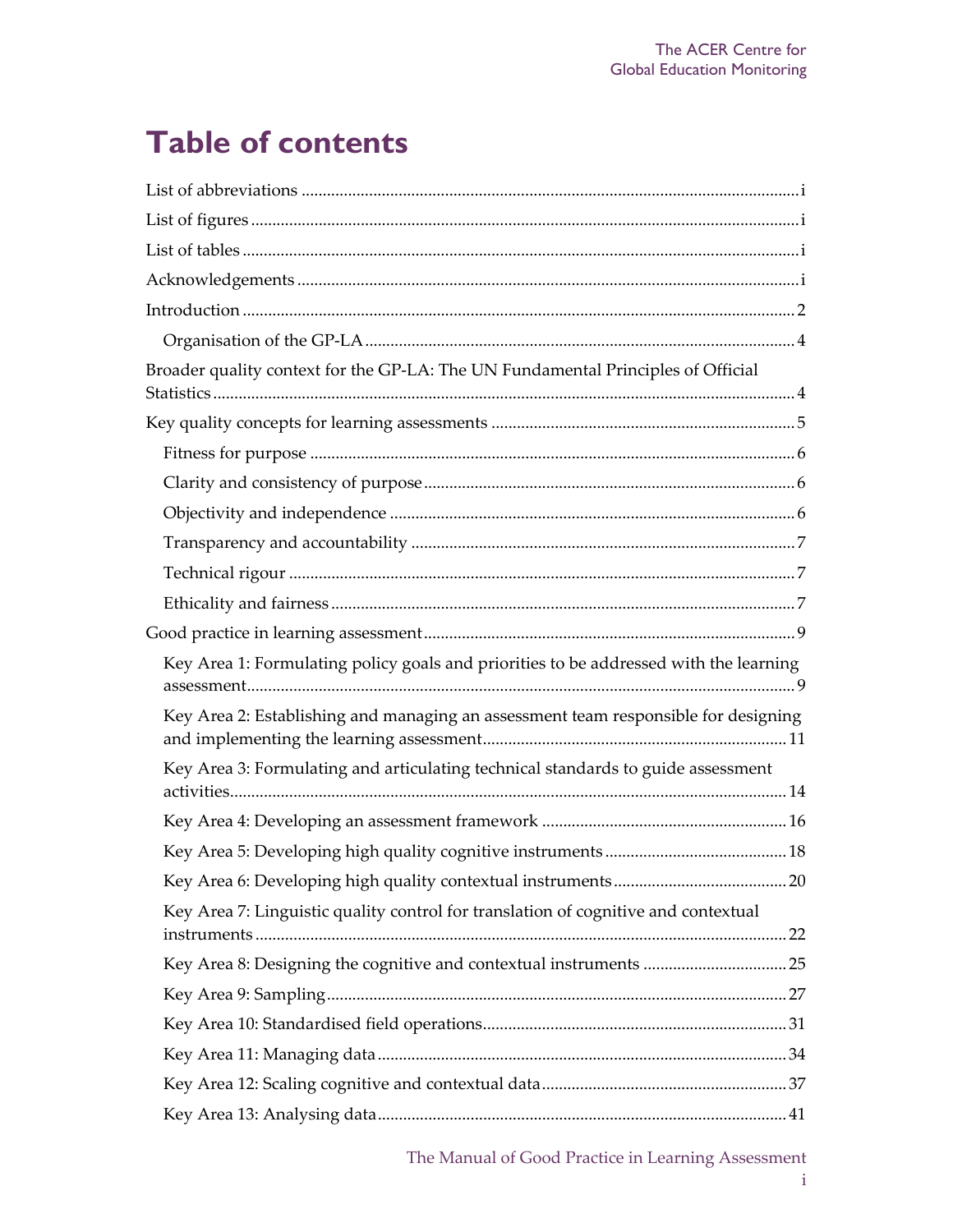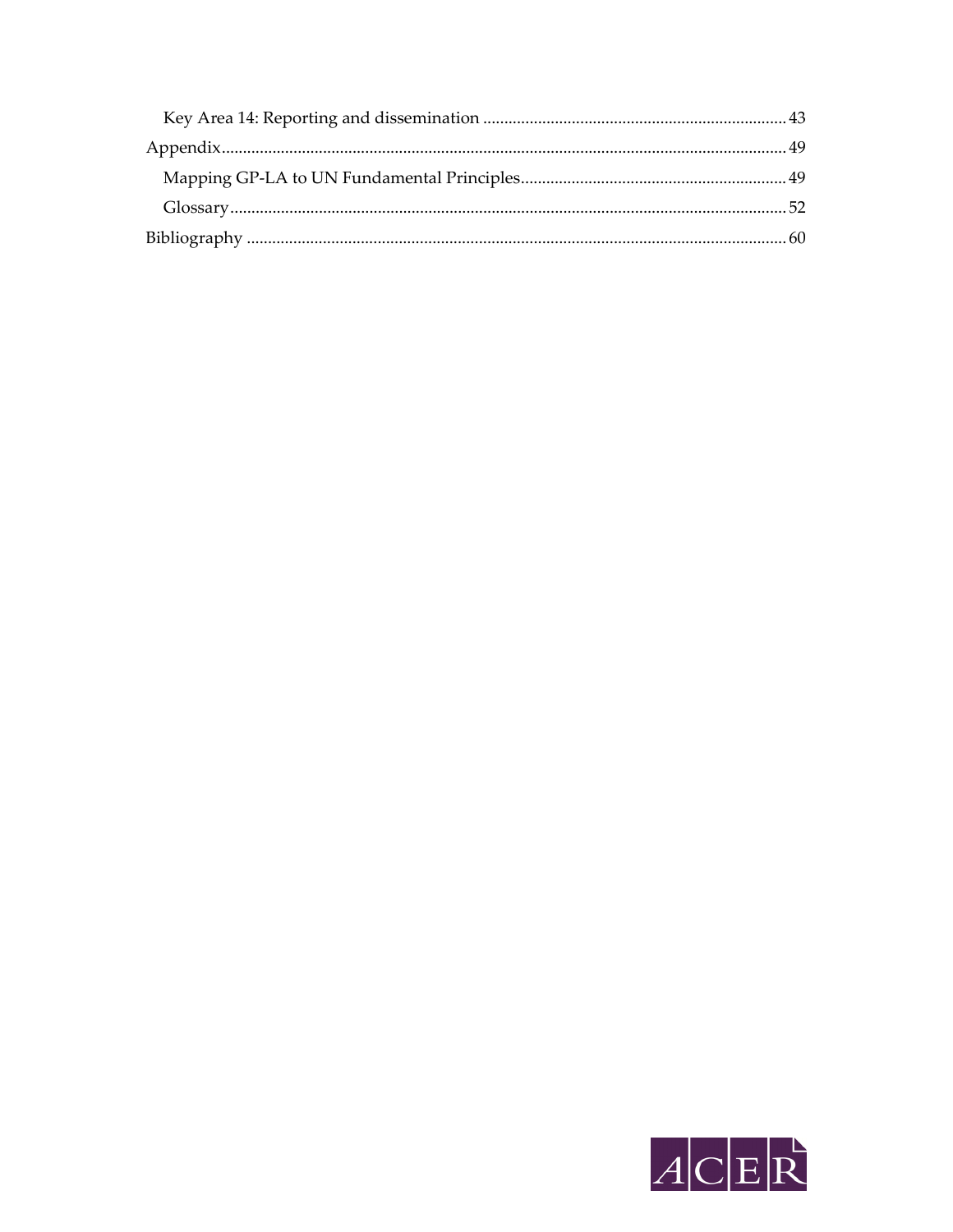# **List of abbreviations**

| <b>ACER</b>     | Australian Council for Educational Research                             |
|-----------------|-------------------------------------------------------------------------|
| <b>ACER-GEM</b> | <b>ACER Centre for Global Education Monitoring</b>                      |
| <b>CTT</b>      | Classical Test Theory                                                   |
| <b>GAML</b>     | Global Alliance to Monitor Learning                                     |
| <b>GPE</b>      | Global Partnership for Education                                        |
| GP-LA           | Principles of Good Practice in Learning Assessment                      |
| <b>IEA</b>      | International Association for the Evaluation of Educational Achievement |
| <b>IRT</b>      | Item Response Theory                                                    |
| <b>NCERT</b>    | National Council of Educational Research and Training                   |
| <b>OECD</b>     | Organisation for Economic Co-operation and Development                  |
| <b>PISA</b>     | Programme for International Student Assessment                          |
| <b>SDG</b>      | Sustainable Development Goal                                            |
| <b>TIMSS</b>    | Trends in International Mathematics and Science Study                   |
| <b>UIS</b>      | <b>UNESCO Institute for Statistics</b>                                  |
| <b>UN</b>       | <b>United Nations</b>                                                   |
| <b>UNESCO</b>   | United Nations Educational, Scientific and Cultural Organisation        |

# **List of figures**

| Figure 1: The 14 key areas of a robust assessment program                                                                      | 9  |
|--------------------------------------------------------------------------------------------------------------------------------|----|
| Figure 2: Example assessment team organization                                                                                 | 13 |
| <b>List of tables</b>                                                                                                          |    |
| Table 1: UN Fundamental Principles of Official Statistics                                                                      | 5  |
| Table 2: Dissemination methods                                                                                                 | 46 |
| Table 3: Relationship between the UN Fundamental Principles of Official<br>Statistics and Good Practice in Learning Assessment | 49 |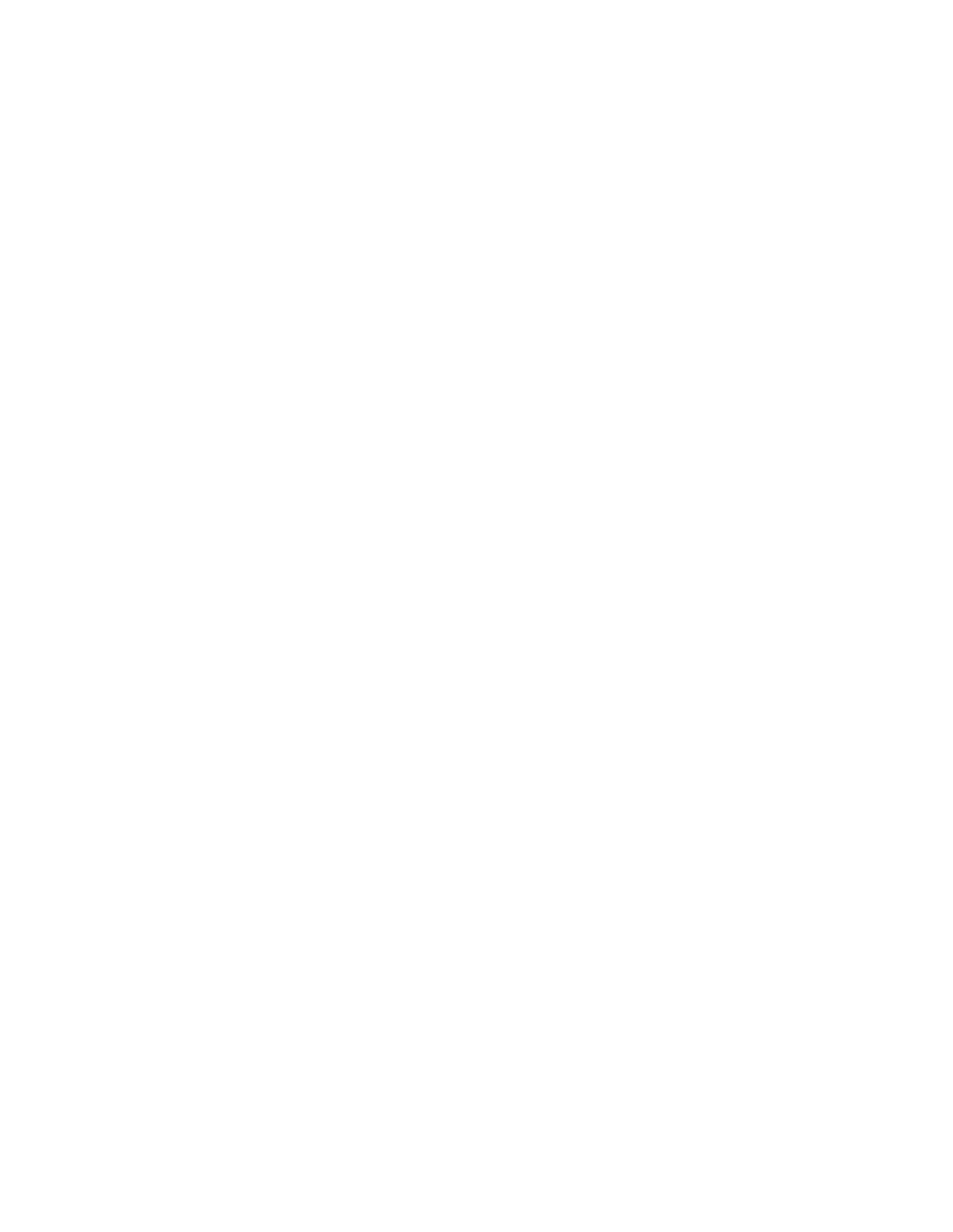# **Acknowledgements**

The 'Principles of Good Practice in Learning Assessment' document was authored by the Australian Council for Educational Research (ACER), Centre for Global Education Monitoring (ACER-GEM), in collaboration with the UNESCO Institute for Statistics (UIS), Global Alliance to Monitor Learning (GAML). Valuable input was provided by the GAML secretariat at UIS (lead by Silvia Montoya), and the GAML Assessment Implementation Task Force (chaired by Esther Care, Brookings Institution), and Task Force 4.1 (chaired by Marguerite Clarke, World Bank).

The principles of good practice in learning assessment described in this document draw on the extensive experience of ACER in planning, developing and conducting largescale assessments. Most notably the OECD Programme for International Student Assessment (PISA), for which ACER was the leading consortium partner during five cycles of implementation over a period of more than 12 years. Sincere recognition is made of the work of the very many people whose efforts have contributed to the development, conduct and reporting of assessments over the years, on whose accumulated experience and expertise this present document is based.

Major contributions to this document were made by Stephanie Templeton, Prue Anderson, Alla Berezner, Jorge Fallas, Petra Lietz, Clare Ozolins, Jeaniene Spink, Claire Scoular, Naoko Tabata, Alvin Vista, Maurice Walker, and Lam Winson. Raymond Adams, Ursula Schwantner, Ross Turner and Charlotte Waters were responsible for the overall conceptualisation and development. Maurice Walker initiated the development of the 14 key areas as a key approach to a robust assessment program of ACER-GEM. The document also builds upon previous work undertaken for NCERT in India (NCERT, 2015), and the Public Education Evaluation Commission in the Kingdom of Saudi Arabia (PEEC & ACER, 2016).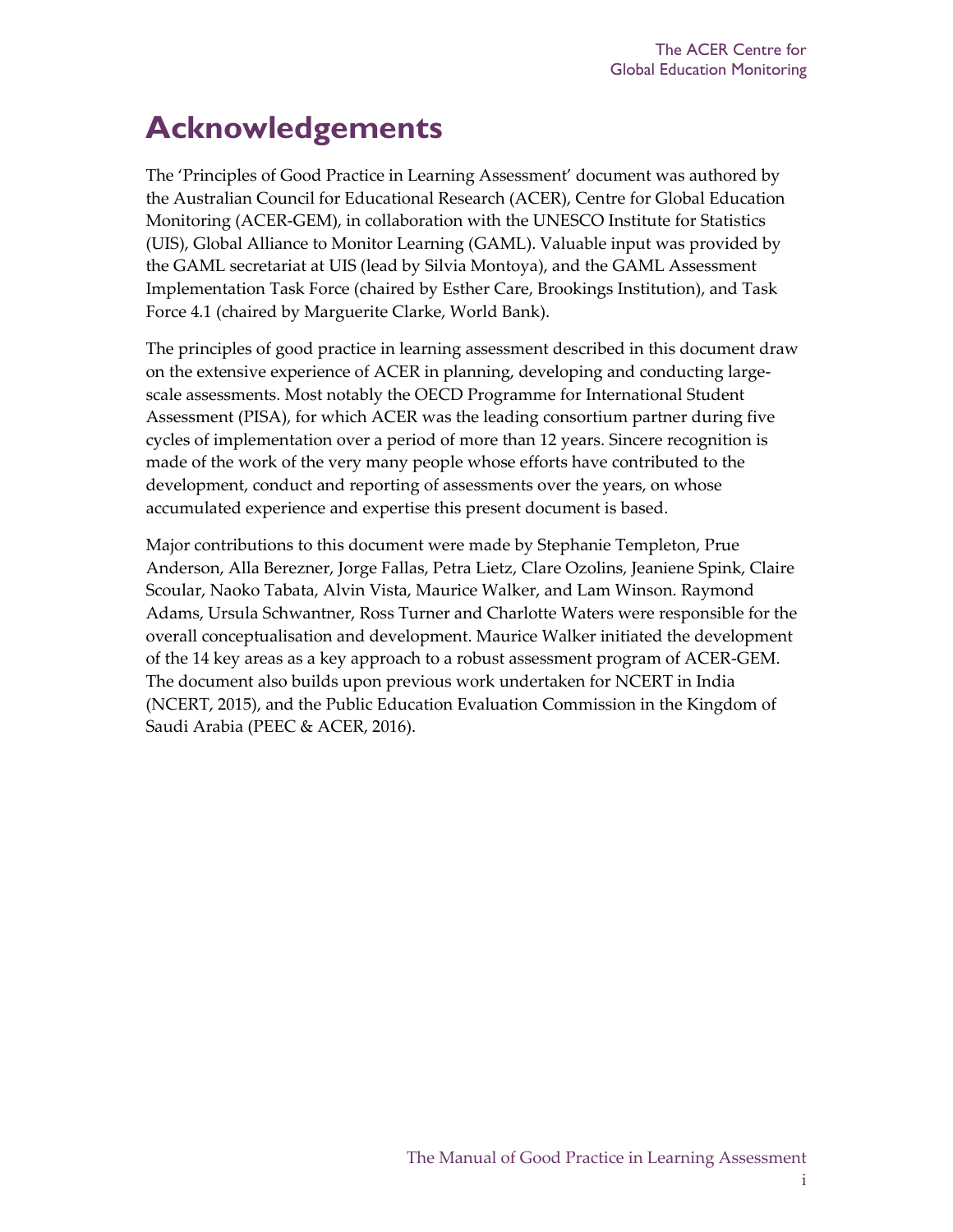# **Introduction**

In September 2015, the United Nations (UN) adopted the 2030 Agenda for Sustainable Development, otherwise known as the Sustainable Development Goals (SDGs). These goals are a declaration by the international community to take action in ending poverty, protecting the planet and building peace. There are 17 goals in total, with education the focus of Goal 4: "Ensure inclusive and equitable quality education and promote lifelong learning opportunities for all" (Inter-Agency and Expert Group on Sustainable Development Goal Indicators, 2016, p. 19).

Key to SDG 4 are the notions of quality in education and ensuring that all members of society have equitable access to education opportunities. Quality in education has been defined by SDG 4 in a number of ways (Inter-Agency and Expert Group on Sustainable Development Goal Indicators, 2016). This includes the provision of a safe learning environment for all (SDG target 4.a), and the availability of qualified teachers (SDG target 4.c). However, the major component of the definition of quality for SDG 4, is that various members of the population should attain a minimum level of knowledge and skills in certain learning domains. For example, grade 2/3 students with minimum proficiency in reading and mathematics, or youth/adults with information and communication technology (ICT) skills. Reporting progress towards these targets will thus require countries to assess learning outcomes.

An important mechanism for establishing and monitoring education quality at the system level is large-scale assessments. Large-scale assessments focus on defined learning domains (e.g. reading, mathematics). The content of a learning domain is based on commonly acknowledged theories of learning in the relevant domain (and typically defined in the assessment framework), with a focus on whether the learner can apply the skills and concepts that she or he has acquired and learned. The content of the assessed learning domain (assessment framework) may be referenced to a national curriculum. Large-scale assessments can be international, regional or national in scope. Large-scale assessments focus on a particular population (e.g. Grade 2 or Grade 3 students in schools, students aged 15, children aged 15), they can be sample-based or conducted as a census.

Large-scale assessments are conducted for a range of reasons, including:

- to establish and describe the knowledge and skills of a particular population (sample or census) in a learning domain;
- to monitor progress in learning outcomes over time or between grades;
- to investigate associations between achievement and contexts in which learning takes place;
- to quantify differences in learning outcomes between sub-populations (e.g. girls and boys);
- to report, in the case of census-based assessments, school or individual level results.

To be effective, large-scale assessments need to gather data that provide an accurate reflection of the present situation. As such, the management of data quality plays a central role in SDG 4.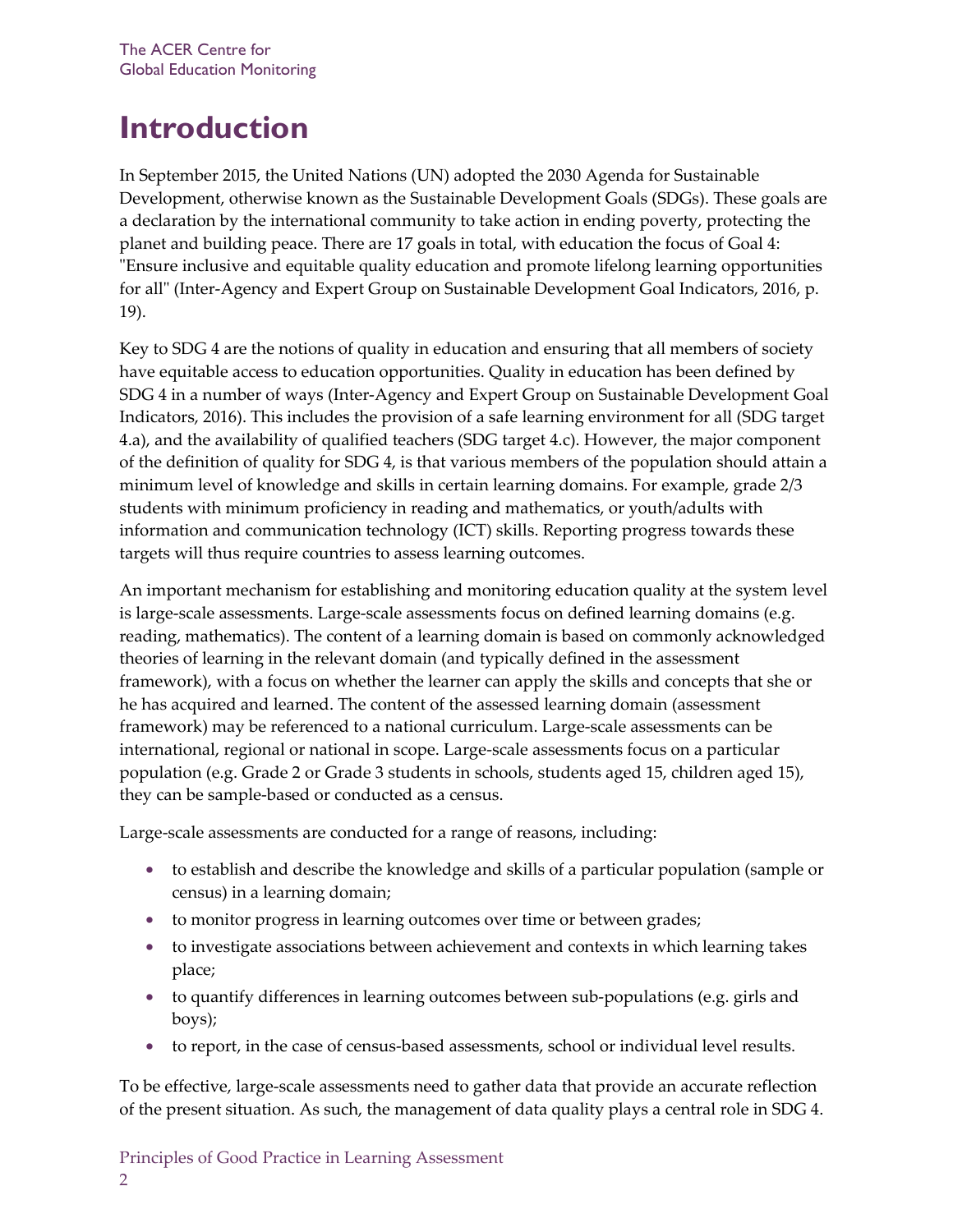At the national level, this involves the development of national strategies for large-scale assessments, education data and the commitment to building assessment and statistical capacity. At the international level, this involves a participatory approach to the development of international standards and methodologies, the provision of diagnostic tools and guidelines, and support in capacity development (UNESCO Institute for Statistics, 2016).

The Principles of Good Practice in Learning Assessment (GP-LA) are a central element of the international commitment to the management of SDG 4 data quality for learning outcomes. The GP-LA is an independent articulation of good practices that accommodates the diversity of large-scale learning assessment activities being undertaken throughout the world. Within SDG 4 reporting processes it serves two purposes:

- First, it serves as the conceptual framework to evaluate the quality of large scale assessments and data from these assessments submitted for SDG 4 reporting. By outlining key principles of assessment quality, it helps countries to achieve technical rigour while also allowing flexibility so that countries can set their own assessment priorities within national contexts.
- Second, the principles described in the GP-LA will support the diagnosis of countrylevel capacity to develop, implement and use data from large-scale assessments, and the formulation of capacity-development plans. In a case where large-scale assessment data submitted for SDG 4 reporting does not meet the standards required for reporting, the GP-LA will inform the development of an improvement plan and help target technical support.

Beyond its specific role within the SDG 4 monitoring framework, the GP-LA also serves as a general reference for any groups or individuals working within the field of learning assessment. The practices described in efficiently planning, developing and implementing a robust large-scale assessment program, with the aim to effectively using the data for education system monitoring and evidence-based education policy.

The GP-LA is a statement of principles, designed to be advisory for developing and implementing assessment programs. The statements are deliberately cast at a level that is general in nature so they are applicable in various large-scale assessment contexts and settings (e.g. with international, regional or national focus; school-based as well as household-based assessments). The document does not set standards, since these will be context dependent. Concrete standards for determining the successful application of the good practices outlined in the GP-LA will be operationalised and formulated for the purpose of evaluating data quality for SDG 4 monitoring as part of the 'Evaluation of Data Collection'. In addition, more practical 'How-to Guides' will be developed to illustrate the steps in implementing an assessment program, and to provide examples demonstrating the principles of good practice in action.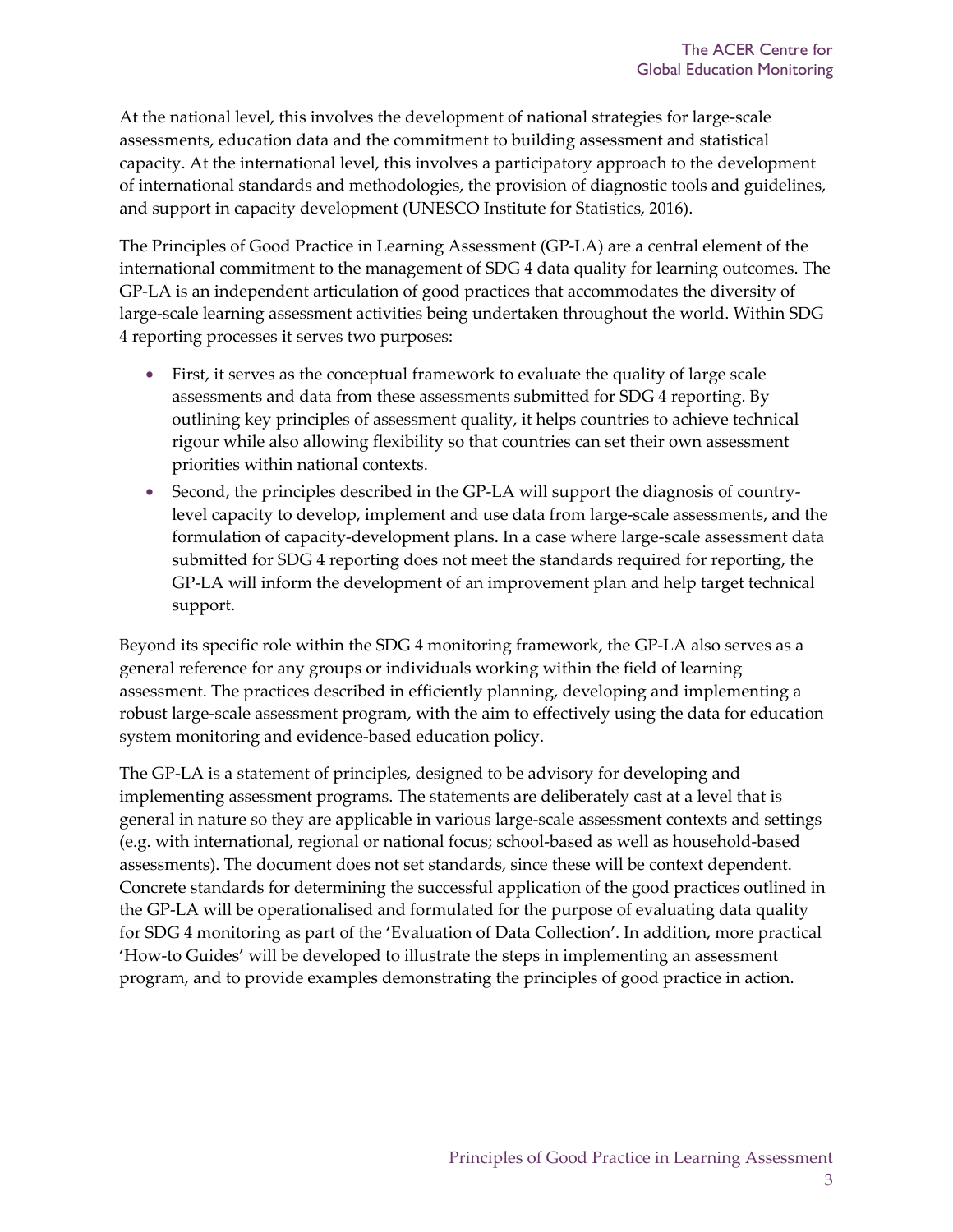# **Organisation of the GP-LA**

The GP-LA contains three main sections:

- 1) The first section, *Broader quality Context for the GP-LA,* describes the UN Fundamental Principles of Official Statistics as a wider framework for the principles discussed in the GP-LA.
- 2) The second section, *Key Quality Concepts of Learning Assessment*, describes the crosscutting quality concepts of fitness for purpose, clarity and consistency of purpose, objectivity and independence, transparency and accountability, technical rigour, ethicality and fairness.
- 3) The third section, *Good Practice in Learning Assessment*, describes the 14 key areas of a robust assessment program which can also be viewed as the 'lifecycle' of an assessment program. Each of the key areas contains:
	- a statement describing the objective and products of the area considering good practice in learning assessment;
	- a breakdown and further explanation of that statement that defines terms, and elaborates on characteristics and uses of the product described in the objective; and
	- a description of how to achieve the objective and products through good practices and processes.

The GP-LA aims to be clear and accessible to all users no matter how familiar they are with learning assessment. However, technical language and specialised vocabulary is sometimes necessary. A glossary of terms is provided in the Appendix to clarify meanings where needed.

# **Broader quality context for the GP-LA: The UN Fundamental Principles of Official Statistics**

As an independent articulation of good practice in learning assessment, and in support of the international commitment to the monitoring of learning outcomes under SDG 4, the GP-LA has been set within a broader quality framework, in particular the United Nations Fundamental Principles of Statistics (see Table 1).

The UN Fundamental Principles of Statistics define professional and scientific standards for the generation of official statistics across all aspects of governance. They aim to help nations improve and build their processes and capacity in planning, collecting, and disseminating statistics, in order to inform evidence-based decision making (United Nations Statistics Division, 2015).

The GP-LA has similar aims. However, there are two important differences between the GP-LA and the UN Fundamental Principles of Official Statistics. First, the Fundamental Principles are directed towards agencies within or associated with national governments, whereas the GP-LA is equally relevant for all bodies involved in collecting and disseminating data on learning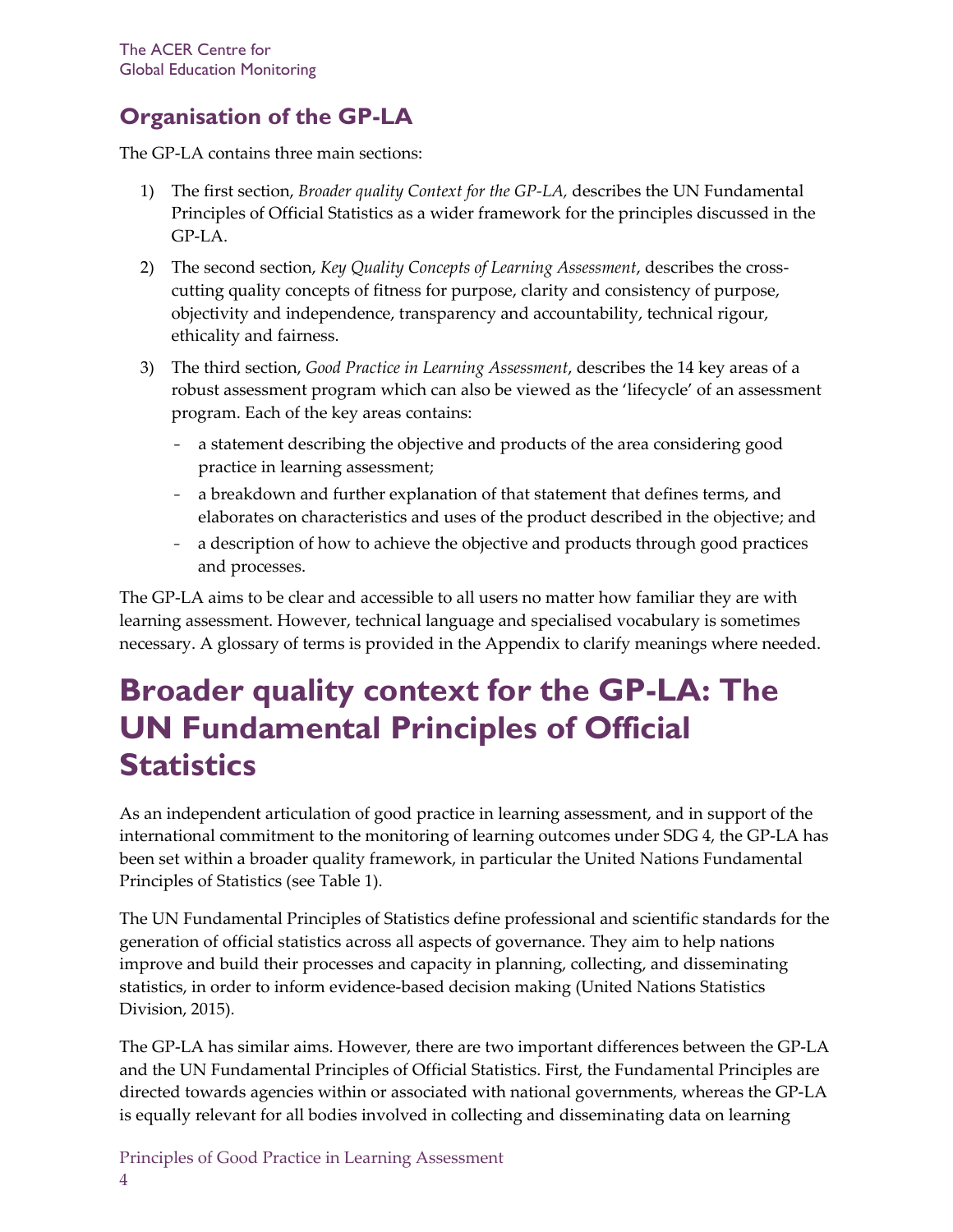outcomes. Second, the Fundamental Principles are defined in a more general way, whereas the GP-LA defines standards specifically for learning assessment and issues involved in generating data on learning outcomes. As a result, the GP-LA uses the Fundamental Principles as a reference but not as a direct framework. Listed below are the Fundamental Principles. The relationship between the UN Fundamental Principles of Official Statistics and the content of the GP-LA is described in more detail in the Appendix.

#### **Table 1: UN Fundamental Principles of Official Statistics**

*Principle 1*: Fundamental principles provide an indispensable element in the information system of a democratic society, serving the Government, the economy, and the public with data about the economic, demographic, social and environmental situation. To this end, official statistics that meet the test of practical utility are to be compiled and made available on an impartial basis by official statistical agencies to honour citizens' entitlement to public information.

*Principle 2*: To retain trust in official statistics, the statistical agencies need to decide according to strictly professional considerations, including scientific principles and professional ethics, on the methods and procedures for the collection, processing, storage and presentation of statistical data.

*Principle 3*: To facilitate a correct interpretation of the data, the statistical agencies are to present information according to scientific standards on the sources, methods and procedures of the statistics.

*Principle 4:* The statistical agencies are entitled to comment on erroneous interpretation and misuse of statistics

*Principle 5*: Data for statistical purposes may be drawn from all types of sources, be they statistical surveys or administrative records. Statistical agencies are to choose the source with regard to quality, timeliness, costs and the burden on respondents

*Principle 6*: Individual data collected by statistical agencies for statistical compilation, whether they refer to natural or legal persons, are to be strictly confidential and used exclusively for statistical purposes.

*Principle 7:* The laws, regulations and measures under which the statistical systems operate are to be made public.

*Principle 8:* Coordination among statistical agencies within countries is essential to achieve consistency and efficiency in the statistical system.

*Principle 9:* The use by statistical agencies in each country of international concepts, classifications and methods promotes the consistency and efficiency of statistical systems at all official levels.

*Principle 10:* Bilateral and multilateral cooperation in statistics contributes to the improvement of systems of official statistics in all countries.

*Source: (United Nations Statistics Division, 2015)* 

# **Key quality concepts for learning assessments**

The following describes the key quality concepts for learning assessments, they are expressions of the UN Fundamental Principles of Official Statistics specifically in relation to large-scale learning assessments. While the UN Fundamental Principles of Official Statistics express broad concepts of quality that need to be relevant to all types of statistics, concepts of quality in learning assessment can be expressed in specific terms. This section of the GP-LA outlines the key quality concepts in learning assessment that cut across all areas of a robust assessment program. These concepts are not mutually exclusive, but interact and overlap to form a comprehensive definition of quality in learning assessment.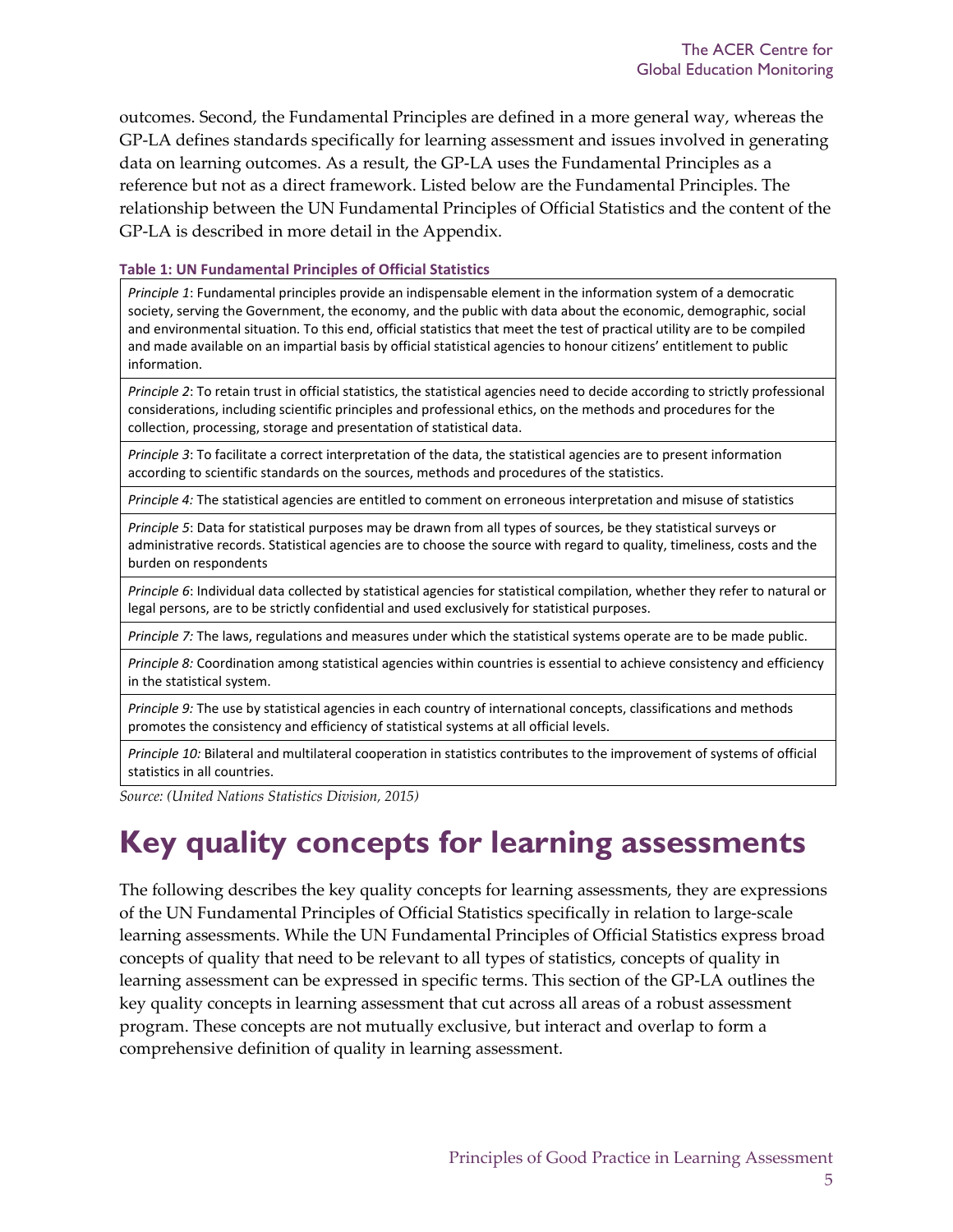# **Fitness for purpose**

'Fitness for purpose' describes the concept that the ultimate goal of a learning assessment is to generate data *that are appropriate for their designated purposes*. The learning outcomes data that are used for SDG 4 monitoring/reporting are derived from various international, regional and national learning assessments, each having their own designated purposes. Hence, an added concern for reporting on SDG 4 learning outcomes is the comparability of the data across the various assessments and contexts (regions/countries). Thus, 'fitness for purpose' in this global context of SDG 4 monitoring, is concerned with the appropriateness of the data for the purpose of international reporting on learning outcomes. It aims to strike a balance between technical rigour and the practical implications of using and comparing data from a variety of existing learning assessments.

## **Clarity and consistency of purpose**

The purposes of large-scale assessments of learning can be multiple, for example establishing the knowledge and skills of a population, monitoring learning progress over time, monitoring equity, exercising accountability or targeting funding. An assessment may address one or more purposes. As such, clearly stating the purpose(s) of an assessment is essential. An outline of the reason for the collection of data and its intended uses will serve as a guide for all future decisions made in relation to the assessment program, as well as a standard against which to evaluate the overall effectiveness of an assessment.

All decisions made in relation to an assessment program should be consistent with its stated purpose. This will help maintain consistency across all areas of the assessment and ensure that the final results are relevant and useful for education policy makers and other stakeholders. Technical decisions include, for example, who to assess, what to assess, the format and design of the assessment, how it is implemented in the field, which analyses are used, and how results will be reported and disseminated. Operational decisions include staffing, timing, and the resources dedicated to an assessment.

The step from translating assessment findings into education policy or education system reforms should be based on evidence from the data gathered.

# **Objectivity and independence**

As the indicators for SDG 4 illustrate, quantitative data occupy a position of authority in the global landscape when describing phenomena like education quality and equity. Whilst this position is based on the idea that quantitative data provide an unbiased, value-free measure of these phenomena, data are not inherently objective; it can be manipulated at various stages of the assessment process so that the results tell a version of the story that supports certain interests.

In order for stakeholders to trust the results of an assessment, the collection of the data must be objective. Special interests should not influence how data is collected if it is to affect the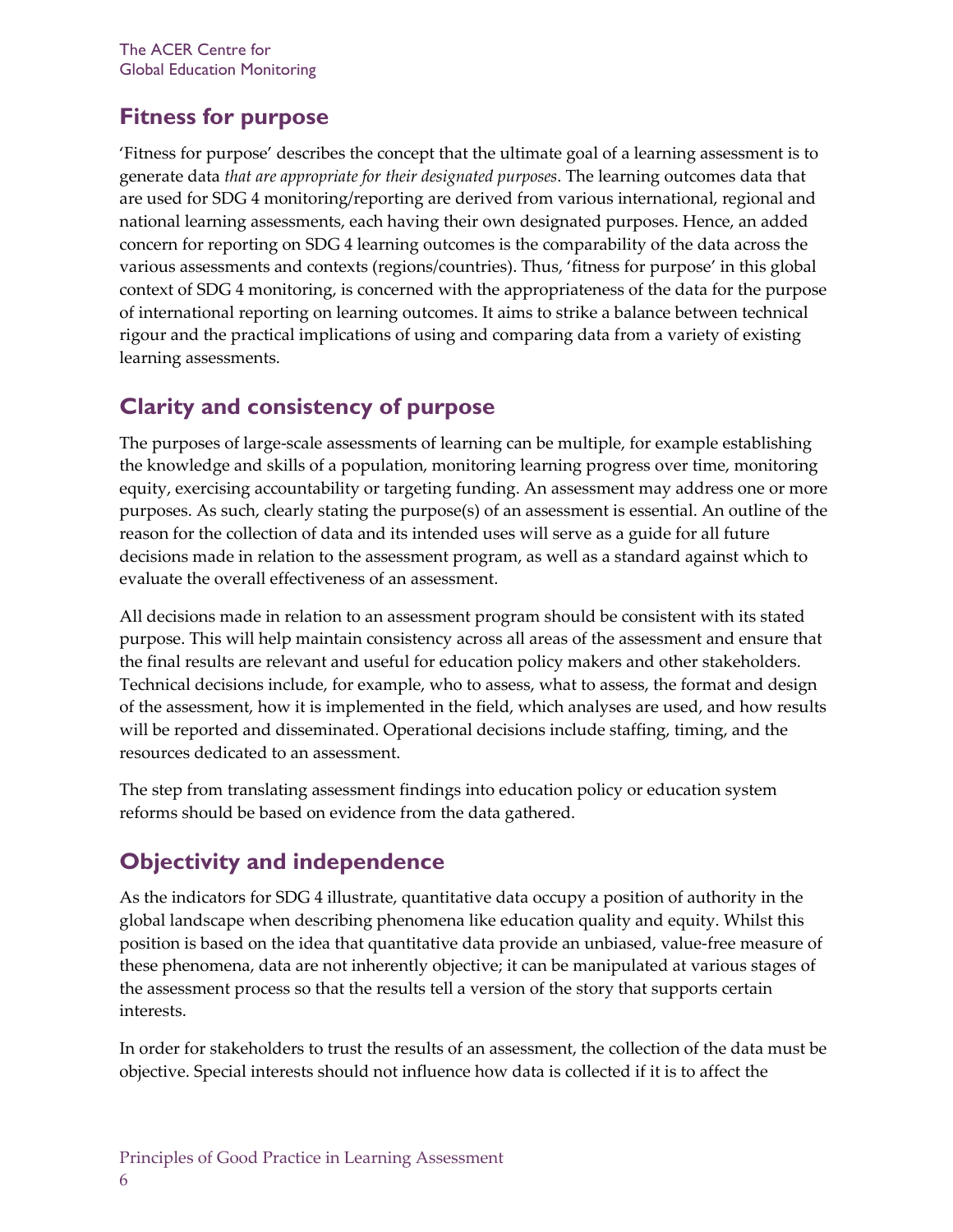technical rigour and scientific standing of the learning assessment. Hiring learning assessment professionals and consulting experts can help to avoid inappropriate influence.

Similarly, the interpretation of the data should also be objective and independent. Interpretation should be in alignment with the purpose of the assessment and the data generated, and it should not go beyond the constraints placed upon it by the assessment's design. For example, excluding certain groups of the population from participation can have important consequences on the generalisability of the results.

## **Transparency and accountability**

All aspects of an assessment program should be open to outside scrutiny. This means that the assessment methodology, implementation processes and data analysis methods and procedures should be clearly described and publicly available. By justifying the decisions made in relation to the assessment methodology, implementation and analysis, the results are not only verifiable by other experts in the field, but they are more robust to criticism. This also helps contribute to the objectivity of the results.

Transparency means that an assessment program is held accountable to its stakeholders. It ensures that assessments are objective, feasible, timely, technically robust, consistent with their intended purposes, use resources efficiently, and are useful for education policy making. It also ensures that the assessment program adheres to laws governing the generation of education data and statistics.

## **Technical rigour**

It is essential that assessment methodology, analysis and interpretation of data follow scientific principles. The aim of all key areas should be technical rigour so that inferences drawn are valid and their level of certainty can be determined. That includes for example rigorous scientific sampling procedures, selection of appropriate analytic methods, well-constructed contextual instruments, and valid and reliable assessment tools. The principles described in this document are aimed at ensuring technical rigour in all phases of an assessment program in order for it to be technically robust.

## **Ethicality and fairness**

The broad goal of research ethics and fairness is to ensure that no harm is done to individuals or groups as a result of a research study, for example, as a result of an assessment of learning outcomes (American Educational Research Association, 2011). This broad concept of 'do no harm' should be considered in all areas of an assessment program, from defining the purposes and its development, to administration and data management, to analysis, reporting, interpretation and communication. Moreover, professional competence, integrity, and responsibility are considered important ethical concepts (American Educational Research Association, 2011), forming the basis of all the key quality concepts discussed in this document, i.e. clarity and consistency of purpose, objectivity and independence, transparency and accountability, and technical rigour.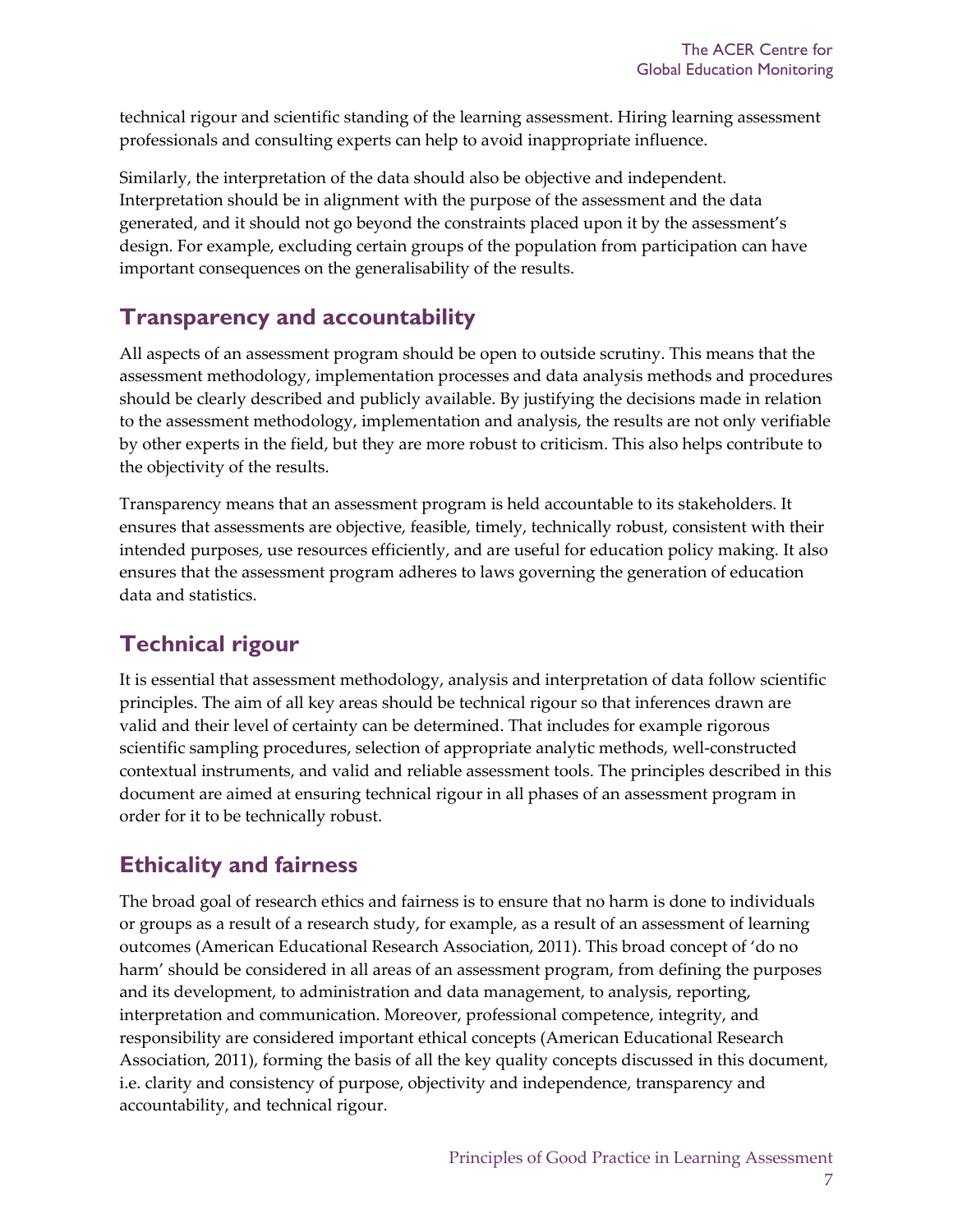#### The ACER Centre for Global Education Monitoring

For learning assessments ethics and fairness principles related to the *participant* seem most important. A primary principle in this regard is to ensure the *confidentiality* of the participants. This includes for example anonymising data for public release, the secure storage of test data whether they be in the form of completed paper-based tests or digital databases, and having staff and contractors sign confidentiality agreements.

Assessments should be designed and administered considering the *well-being* of participants. This includes, for example, considerations about the timing and length of the assessment, which should be appropriate for the target population. Such decisions require a balance between the scientific needs of the assessment design, and the testing load that participants can handle. Standardised test administration procedures and instructions should be developed in a way that helps to create a welcoming atmosphere for participants, so as to prevent test anxiety and to encourage those completing the assessment to participate and to perform at their best.

A principle of fairness that is strongly related to technical rigour is the aim to *minimise measurement bias.* Measurement bias is where a test and/or contextual instrument consistently discriminates against a particular group of participants for reasons unrelated to the learning domain being assessed or background data being collected. For example, complex language in test instructions may prevent some participants from understanding what they are required to do to answer the question. As such, these participants may be unable to fully demonstrate their skills and knowledge or personal background and attitudes.

Another important ethics and fairness principle for large-scale assessments that relates to the participant as well as to the quality concepts of clarity and consistency of purpose and technical rigour, is *inclusiveness.* Inclusiveness means to design assessments to be relevant for as many members of the target population as possible. Thus, the concept of inclusiveness has an impact on the definition of the target population (e.g. students in grades 2 and 3; all children between age 5 and 16) as well as on practical matters such as the translation of the assessment tools into different national/regional languages or accommodating special needs (e.g. providing largeprint test and questionnaire forms for people with visual disabilities). Ideally the judgement about inclusiveness is made in consideration of the main purposes of the assessment, the precision of the data required to fulfil these purposes and the operational costs for collecting data of such precision, especially when resources are limited.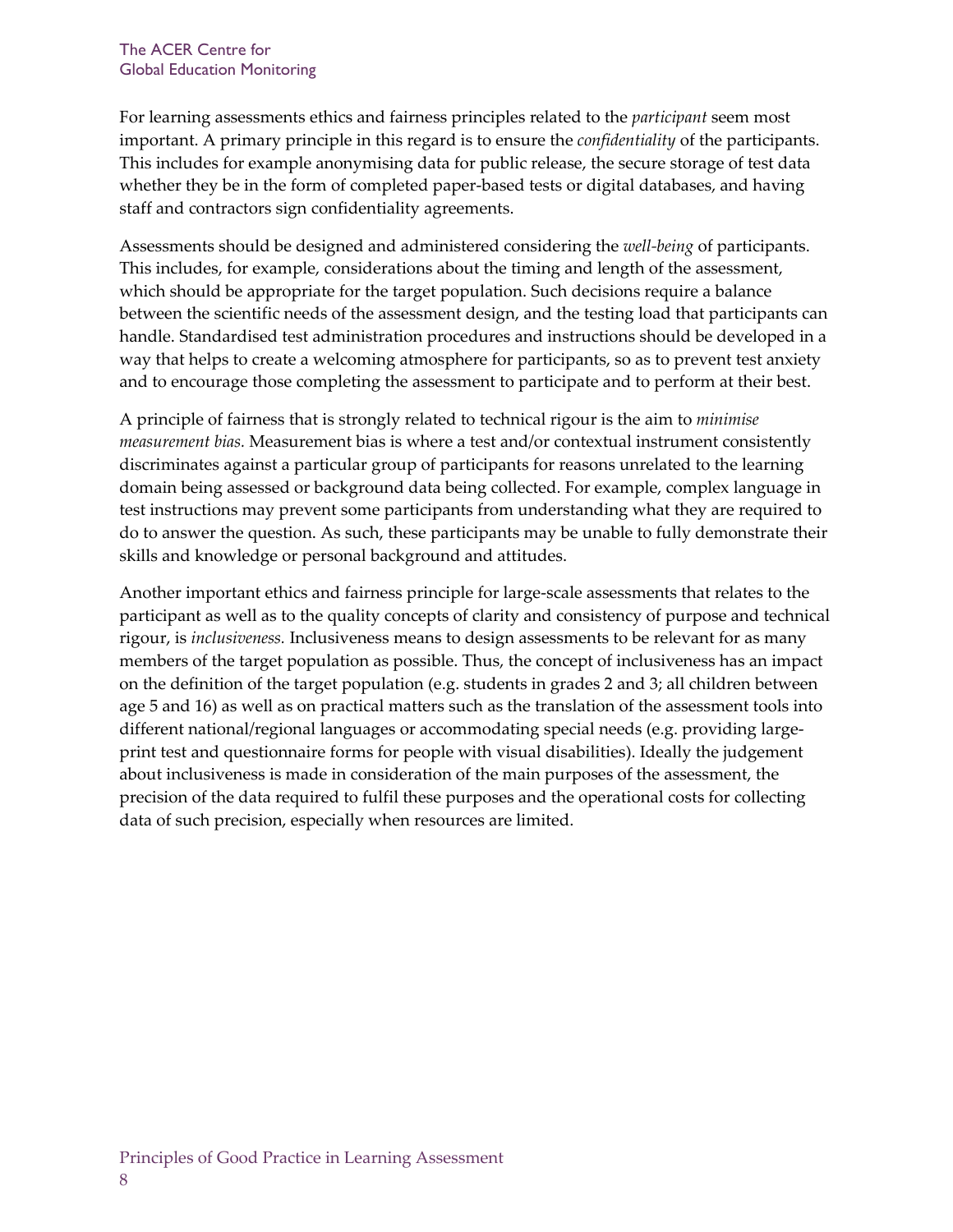# **Good practice in learning assessment**

Good practice in learning assessment ensures that key quality concepts are met at all stages of an assessment program.

Figure 1 shows the 14 key areas of a robust assessment program, which can also be viewed as the 'lifecycle' of an assessment program. Key areas range from identifying and defining policy goals and education issues, to designing and implementing the assessment, through to analysing and reporting the data, to informing the initially defined policy goals and issues.



**Figure 1: The 14 key areas of a robust assessment program**

To be robust and effective, it is important that assessments use well-founded methodologies in each of these key areas. This will help assessment agencies to yield high quality data and, in using these data, to provide meaningful analysis that are of use for educational monitoring, policy and practice.

For each key area, first the *objective* is described, and then *how the objective can be achieved*.

## **Key Area 1: Formulating policy goals and priorities to be addressed with the learning assessment**

### **Objective**

Clearly articulated policy goals and measurement priorities that are relevant to key stakeholders and inform the content, design and scope of the assessment program.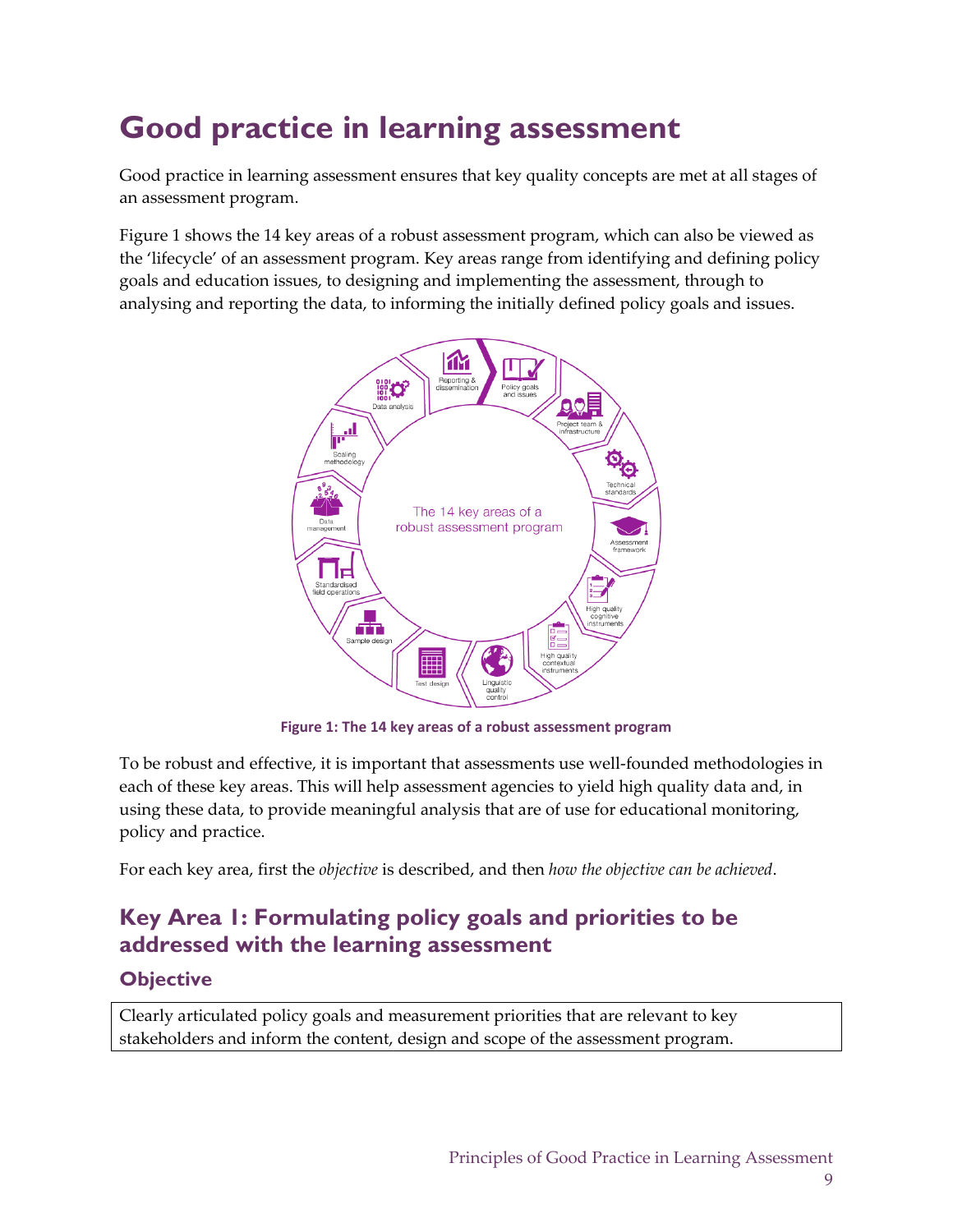#### *Clearly articulated policy goals and measurement priorities…*

The term 'policy goals' refers to the overall purpose/s of the assessment. The term 'measurement priorities' refers to the specific statistical objectives addressed by the assessment. These goals and priorities should be formally stated as they will guide decisions about the content, design and scope of the assessment. They also enable officials and assessment agencies to communicate the assessment program to others (Johnson & Christensen, 2014). As such, the goal and priority statements need to be clearly articulated.

#### *…that are relevant to key stakeholders…*

Assessment results of high technical quality are only useful if they speak to stakeholders' education priorities. Key stakeholders may include: government representatives at the national and sub-national levels; planning advisors, policy developers and curriculum developers; representatives of school sectors, e.g. public or private institutions; teacher professional bodies and teacher training institutions; academics, donors, schools, parents, and children. No one assessment can cater to the needs of all stakeholders, therefore it should be clear which stakeholders will be the primary users of the assessment data. These stakeholders should then be consulted throughout the assessment program by way of a steering committee.

#### *…and can inform the content, design and scope of the assessment program.*

By articulating the policy goals and measurement priorities of the assessment, the steering committee and assessment agency are provided with a basis upon which they can make specific plans for the content, design and scope of the learning assessment. By aligning the content, design and scope of the assessment with the policy goals and measurement priorities, it is more likely that the assessment results will be considered in education policy and practice. The goal statements can also be used to evaluate the suitability of decisions made about the assessment.

### **Achieving the objective**

**Identify education priorities.** Policy goals and measurement priorities can be informed by identifying the priorities of the education system. National and/or sub-national (e.g. state, district) education priorities are often explicit in legislation and regulations as well as policy documentation and statements made by policy makers. The education sector plan is particularly useful in providing an outline of overall education sector goals, cross-cutting issues and planned methods for achieving and monitoring goals—of which an assessment of learning outcomes may be one. The targets outlined in SDG 4 are also an example of education priorities.

**Engage stakeholders.** Involving stakeholders in key assessment decisions helps to improve the usability of assessment results. To involve major stakeholders in important assessment decisions, structures and processes need to be put in place. One way of achieving stakeholder engagement is to appoint a steering committee. The steering committee should comprise both major education stakeholders as well as senior officials and assessment agency staff representing the assessment's overall and technical management. This will help ensure that the overarching assessment design and the required financial, human and physical resources are aligned to successfully and efficiently implement the assessment. At the end of the assessment program the steering committee may meet to discuss the major implications from the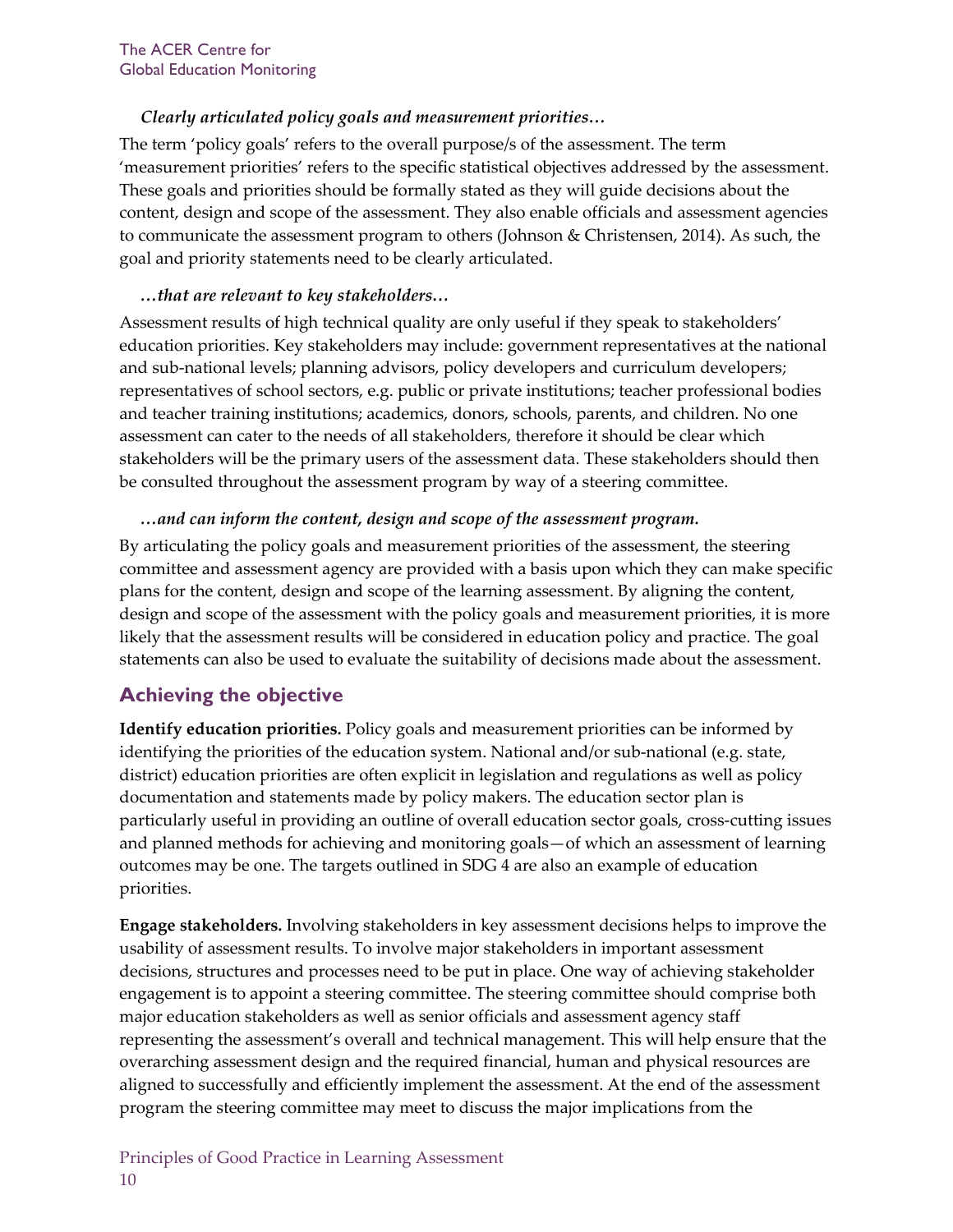assessment results and to provide guidance around reporting and dissemination strategies. The steering committee should meet regularly to ensure continuity of direction in the assessment program.

**Identify how results will be used.** Understanding how the assessment results will be used helps to define the purposes of the assessment. If results will be used to inform education policy, they have the ability to inform all stages of the policy cycle: results can monitor and evaluate policy; inform the policy agenda by creating awareness about issues in the education system; inform policy formation by identifying characteristics of successful systems; and inform the way a policy is targeted and implemented on the ground. Results can be used to compare individual performance to other individuals or to situate them within groups. Other uses could be to select individuals for advancement to the next level, or determine growth in learning between two levels of schooling.

**Evaluate the feasibility of implementing an assessment based on the policy goals and measurement priorities.** As mentioned, the content, design and scope is directly linked to the policy goals and measurement priorities. Evaluating the feasibility of the implications that a specific policy goal or measurement priority will have on the content, design and scope of the assessment will help to clarify whether the resources available will achieve the objectives of the assessment. If not, resources may need to be adapted or increased. Or, certain goals and priorities may need to be prioritised to better align with available resources. Resources to consider include budget, time, expertise, assessment team and physical resources (see Key Area 2). Design implications include:

- those that affect participation: target population, sub-populations of interest, sample coverage (see Key Area 9); languages tested (see Key Area 7);
- those that affect the content tested: learning domains to be assessed (see Key Areas 4 and 5); contextual data to be collected (see Key Areas 4 and 6);
- those that affect logistics and timing: technical standards (see Key Area 3); assessment cycles, mode of delivery (e.g. computer based, paper based, orally delivered), test design (see Key Area 8); data collection and data processing (see Key Area 10, 11, 12 and 13); personnel needs (see Key Area 10);
- those that affect communications: reporting and dissemination of results (see Key Area 14.

# **Key Area 2: Establishing and managing an assessment team responsible for designing and implementing the learning assessment**

### **Objective**

An assessment team with dedicated staff that is appropriately skilled and adequately resourced to respond to the diverse demands of designing, implementing, analysing, and disseminating the outcomes of the learning assessment.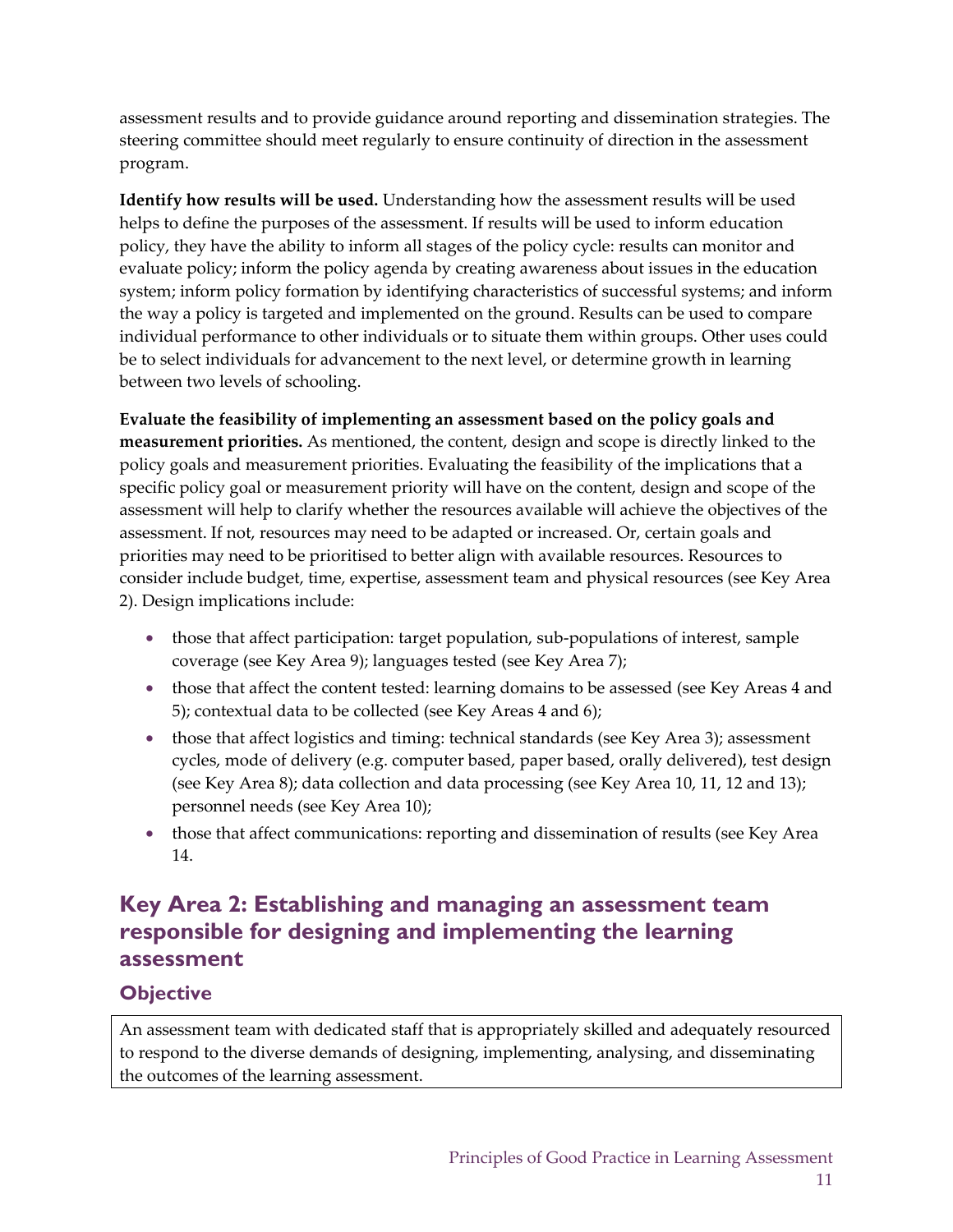#### The ACER Centre for Global Education Monitoring

#### *An assessment team…*

Developing and implementing an assessment program requires adequate staffing, resources, and management. Local cultural, political and financial contexts influence the decisions around establishing an assessment team, however, overarching responsibilities and roles are largely consistent across different countries.

#### *…with dedicated staff…*

It is essential that staff is dedicated to an assessment program to ensure availability when required. The number of staff will depend on the purpose and scale of the assessment. The staff could be a mixture of full-time, part-time, or contract-based personnel located within an assessment centre or in other agencies. While it is important to clearly define the different roles and tasks within the assessment team, it is equally important that the managers and team members work together across different phases of the assessment program.

#### *…that is appropriately skilled and adequately resourced…*

Ideally, key management staff have previous experience in educational assessment. However, staff will also be required to develop new skills and expertise. Even very experienced and technically expert assessment teams need to continually develop new skills to keep ahead of new developments, for example, in statistical and measurement theories, or in new technologies and tools. Hence, capacity development is a core component of any assessment team.

Physical infrastructure that is well-fitted to the assessment tasks will be needed. The quality of the infrastructure will depend on the availability of resources and the budget. For this reason, infrastructure needs should be planned at the beginning. When budgeting, experts in the relevant fields should be consulted about specifics—for example, data analysts about statistical software.

#### *…to respond to the diverse demands of designing, implementing, analysing, and disseminating the outcomes of the learning assessment.*

Large-scale assessments involve an enormous amount of organisation of processes, staff and logistics. There are also often very demanding timeframes involved, with many finish-to-start task dependencies. For example, sampling cannot begin until sample frame information is gathered. Additionally, specific skills in an assessment program are only used for parts of the time. To balance human resources with efficiency and budget requirements, staff could be responsible for multiple aspects of the assessment. Consideration should also be given to outsourcing some aspects of the program or appointing short-term positions from within the agency.

### **Achieving the objective**

**Establish an assessment team.** The way that the assessment team is organised will depend upon the institution in which it will sit, the funding source for the assessment, and any organisational or bureaucratic constraints present. An assessment team may be located within a ministry, a research agency, a university, or another organisation. It is highly recommended that a core team be established to manage the assessment program on a full-time basis.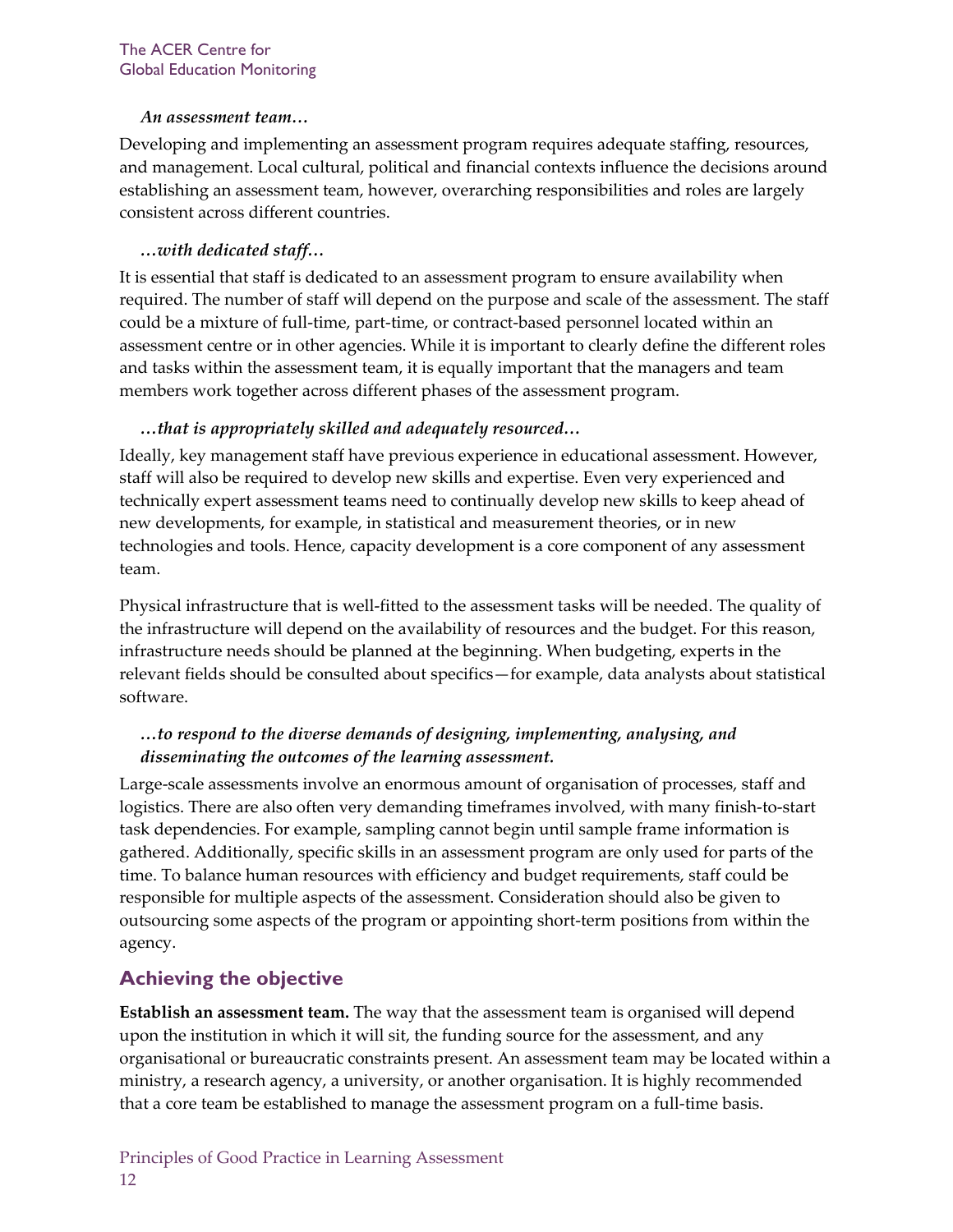Figure 2 shows an example of how an assessment team could be organised. It indicates the core areas of expertise required, and the roles and responsibilities in each area. Project management will involve oversight of assessment development expertise, analytical expertise, operations expertise, and communications expertise. Local factors will greatly influence the organisation and makeup of the assessment staff. Expertise can be extracted from other areas, or external partners where appropriate, for any of the responsibilities outlined. Dependant on the infrastructure of the assessment centre or agency, team members may have multiple responsibilities. During the assessment planning stage, to ensure efficient use of available skills, it is important to consider staffing needs based on assessment tasks and timelines. Since many tasks do not run continuously for the length of an assessment, for example test development (see Key Area 5), consideration should be given to assigning multiple tasks to team members.



#### **Figure 2: Example assessment team organization**

**Develop capacity where needed.** Capacity development of assessment staff is a key factor. At the beginning of the assessment program and at regular times throughout, undertake an existing capacity analysis, and a capacity needs analysis. The degree to which there is a mismatch between these two analyses indicates the extent of the capacity development needs. The GP-LA presents principal aspects of good practice in learning assessment and can serve as a basis upon which to analyse the capacity needs of the assessment program.

Once it is clear what capacity needs to be developed within the assessment team, appropriate learning activities should be planned. The 'appropriateness' of the learning activity may depend on its availability, cost-effectiveness and timeliness. Activities could include: study visits; internships; short courses; long courses (e.g. postgraduate diploma); and customised technical training provided by consultants. There are various instances where many staff members may require training in the specifics of the assessment program (e.g. translators). In this case, core staff should conduct the training and develop the training materials.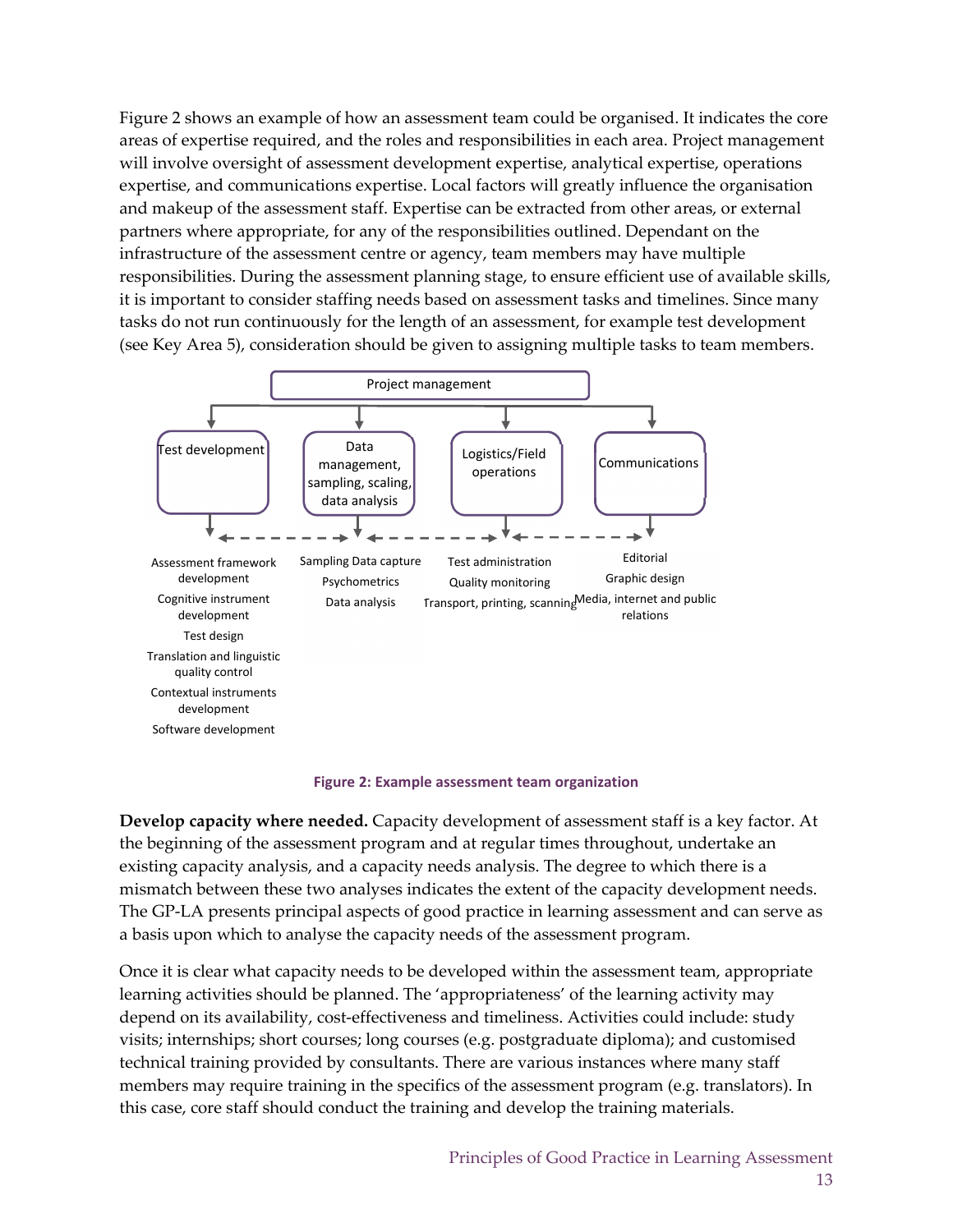**Outsource when needed.** At times, it may be more efficient or cost effective to outsource specific tasks to specialist agencies. The assessment team may need support, for example, with item writing, translation, linguistic quality assurance, graphic design, sampling, data processing, psychometric analysis, editing or publishing. Or, the scale of the task may require the assessment team to procure services in printing, distribution, or scanning of assessment materials. Advantages of outsourcing include: access to skills and facilities not available in the assessment centre or agency; increased capacity to process work at peak times; and fixed price and timeframe for delivery. Costs and risks include: time needed to specify criteria, identify contractors, obtain quotes and negotiate price; management of contractor delivery; intellectual property security; and outgoing budget costs. A transparent process should be used when identifying outside contractors.

**Secure physical infrastructure.** Infrastructure to consider includes not only the workspace, but IT infrastructure (servers, networked hard drives, internet connection, cloud access/storage, personal computers, a website about the assessment program), software (security software; standard office communications and support software; database software; desktop publishing package; data management software; statistical analysis package; and scaling software), and other infrastructure including printer(s); a scanner(s) and photocopier(s); telephones, including a dedicated hotline; a storage site for assessment materials, secure from theft, fire and flood; and a secure space for conducting the field trial and main survey data processing and scoring operations.

# **Key Area 3: Formulating and articulating technical standards to guide assessment activities**

### **Objective**

A key document that clearly describes standards of technical quality for all aspects of the learning assessment, and indicates how standards can be used as part of quality monitoring and reporting.

#### *A key document that clearly describes standards of technical quality…*

The term 'standards of technical quality' refers to a set of guidelines that establish the qualities or requirements of a given process or output. In the context of large-scale assessments of learning, technical standards explicitly indicate the expectations on the quality of the assessment endorsed by the governing body of the assessment program such as the steering committee (see Key Area 1).

#### *…for all aspects of the learning assessment…*

In general, technical standards are established around a set of program components or tasks that relate to the major processes, milestones and deliverables specific to an assessment program. In major assessment programs, the components can be broadly categorised into two groups: 1) the quality of the data; and 2) the management and operations aspects of the program (OECD, 2015).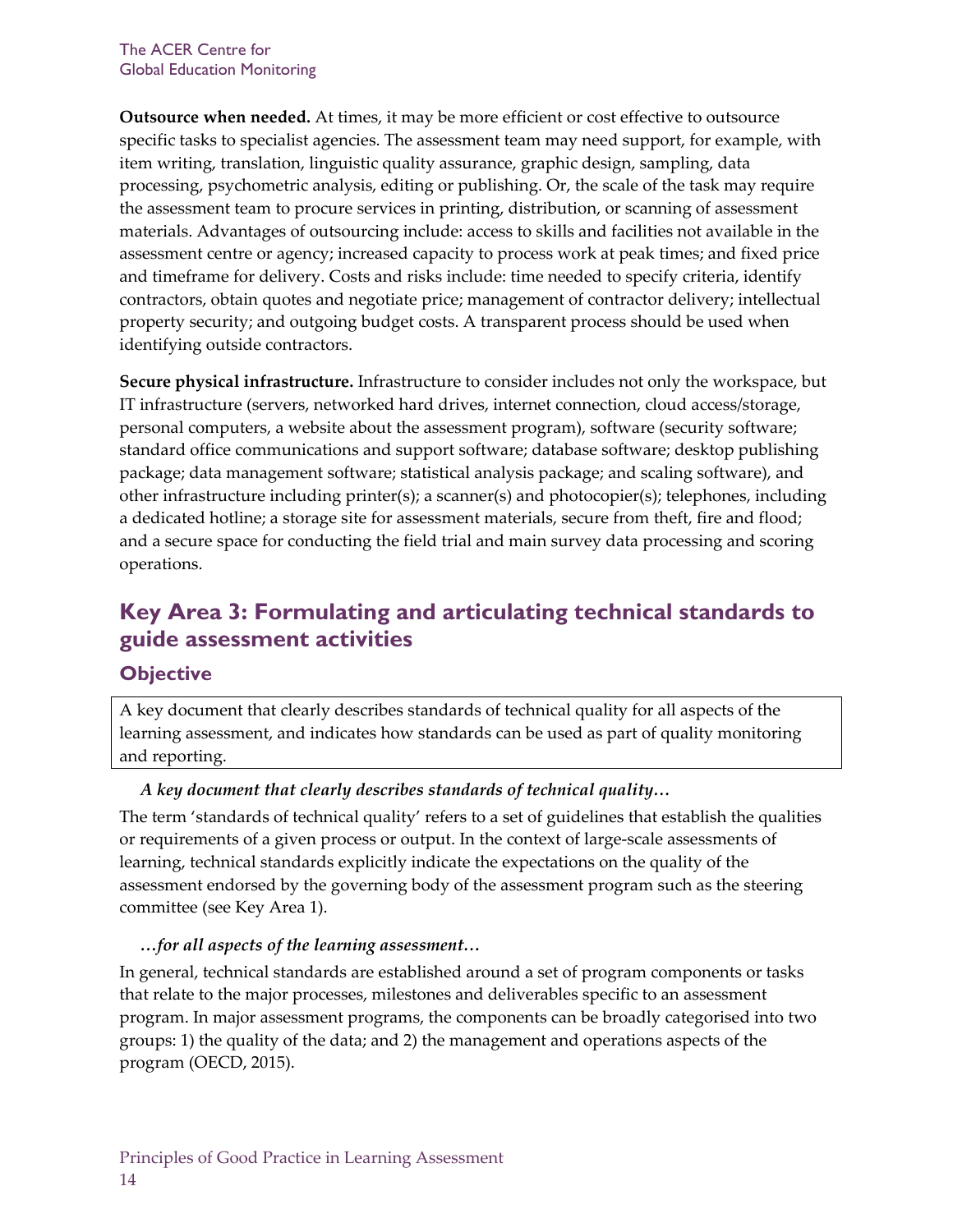*…and indicates how standards can be used as part of quality monitoring and reporting.*  The formulation and evaluation of technical standards is a recognised way of assuring the quality of an assessment program. Documenting the adherence to, and deviation from the technical standards will provide transparency on the assessment quality, and thus improve the confidence of stakeholders in the assessment results and support the use of the assessment data in education policy making and planning. The documentation and evaluation against the predefined standards provides evidence of the technical robustness, and enhances the reputation of the assessment program.

Additionally, technical standards provide a basis upon which to develop specific instructions and training activities for various aspects of assessment implementation (Cresswell, 2017b). Where relevant, sections of the GP-LA will outline what type of information should be included in these implementation instructions. For example, Key Area 10 provides details about developing instructions for standardising test administration.

## **Achieving the objective**

**Establish a technical advisory committee.** This technical advisory committee could be part of the steering committee or a separate entity. In either case, the committee should be made of highly qualified experts who are experienced in the field of large-scale educational assessments. This committee considers the stated policy goals and measurement priorities (Key Area 1) and recommends the levels of precision in various aspects of assessment implementation that are needed to yield data that are useful (Cresswell, 2017b).

**Determine the details of the technical standards.** Depending on the scale of the assessment program, the scope of technical standards and its level of detail can vary. Large-scale international assessment programs usually have a very comprehensive set of technical standards, while small regional assessments may have a set of technical standards that covers a limited number of specific assessment tasks. The following is a set of technical standards that are applicable to large-scale assessments of learning, representing three major components that are common across national, regional and international assessments.

*Sampling.* Technical standards relate to the level of precision and validity of the sample. See Key Area 9 for more details about sampling considerations. Common sampling standards set requirements on the likes of sample size (e.g. the required number of sampled units in the assessment to achieve a predefined level of precision), response rates (e.g. the required percentage for school and student participation) and sample coverage of the target population (e.g. the required percentage of the target population; predefined percentage of allowed exclusions) as protection against bias.

*Data.* Technical standards relate to aspects of the assessment implementation that directly concern the quality of the data. See Key Area 10 for more details about data collection, and Key Area 11 for details about data capture. Common data standards address standardised procedures for the *test administration* (e.g. timing of the test session, seating arrangements, assigning assessment material, etc.), *test security* (e.g. confidentiality of assessment instruments and data), and *data capture* (e.g. standards for indices of inter-scorer agreement, recruitment and training of data entry staff, and data entry audit).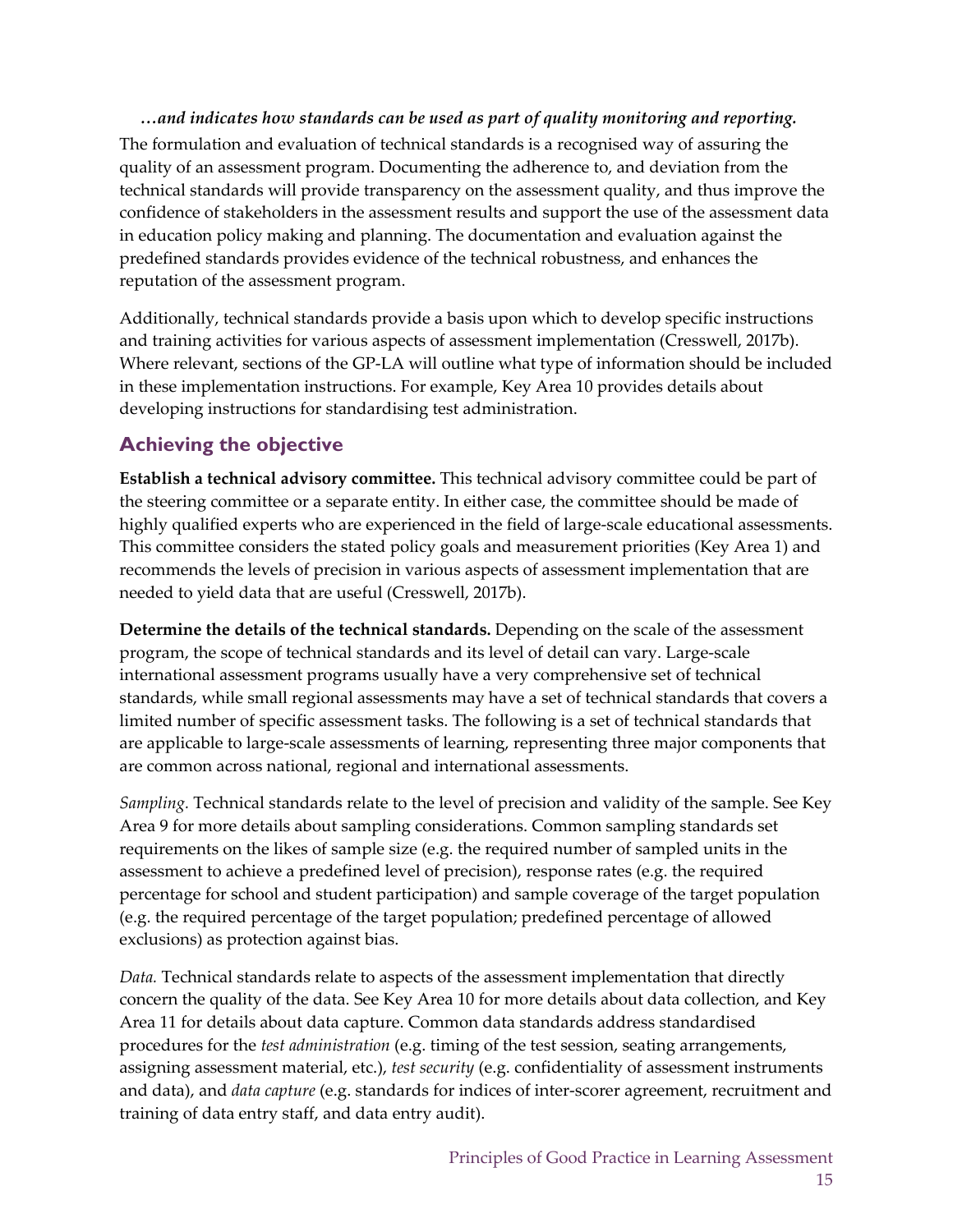*Psychometric.* Technical standards define quantitatively the technical quality of the test data and the interpretations that can be derived from the test results. There are several psychometric considerations such as reliability, validity, item difficulty, item discrimination, fit statistics, and differential item functioning. See Key Areas 12 and 13 for more details about data analysis considerations and the section titled Key Quality Concepts for Learning Assessment for more detail about reliability and validity.

# **Key Area 4: Developing an assessment framework**

## **Objective**

A document that uses a consistent terminology to communicate the purpose and characteristics of the learning assessment to individuals/groups who are working on it and to a broader audience.

#### *A document that uses consistent terminology to communicate the purpose and characteristics of the learning assessment…*

This document, commonly called an assessment framework, underpins the validity of the assessment by making explicit the aim of the assessment, and what it will cover in terms of content, skills, knowledge, and context. It clarifies how the stakeholders' purposes can be met (see Key Area 1), and provides accountability criteria for the assessment work. The assessment framework defines terms relating to the assessment, which means that when people discuss the assessment, they can communicate its purpose and characteristics clearly.

### *…to individuals/groups who are working on it…*

Those contributing to the development of a framework may include academic experts, curriculum authorities, other education agencies, education practitioners, policy makers, and assessment and evaluation experts. It is valuable to bring together people with different perspectives, to draw on a wide range of informed opinion. This will help to ensure that the framework has authority, wide acceptance, and ultimately, an impact on improving learning.

For test and contextual instrument developers, the assessment framework provides a guide for item writing, by explaining what areas the test/ contextual instrument should cover, how the areas are defined, and in the case of tests, what proportion of the test should focus on each area. At a later stage, the framework can be used to evaluate the final test/contextual instrument against the intended aims and coverage.

#### *…and to a broader audience.*

A framework helps those in the wider community who are interested in the assessment to understand what the assessment is about. It also helps them understand what the assessment results mean.

### **Achieving the objective**

**Establish expert committees.** Framework development should be led by a group of experts from a range of backgrounds including experts in the academic subject or learning domain (e.g. university professors), experts in large-scale assessment development (e.g. assessment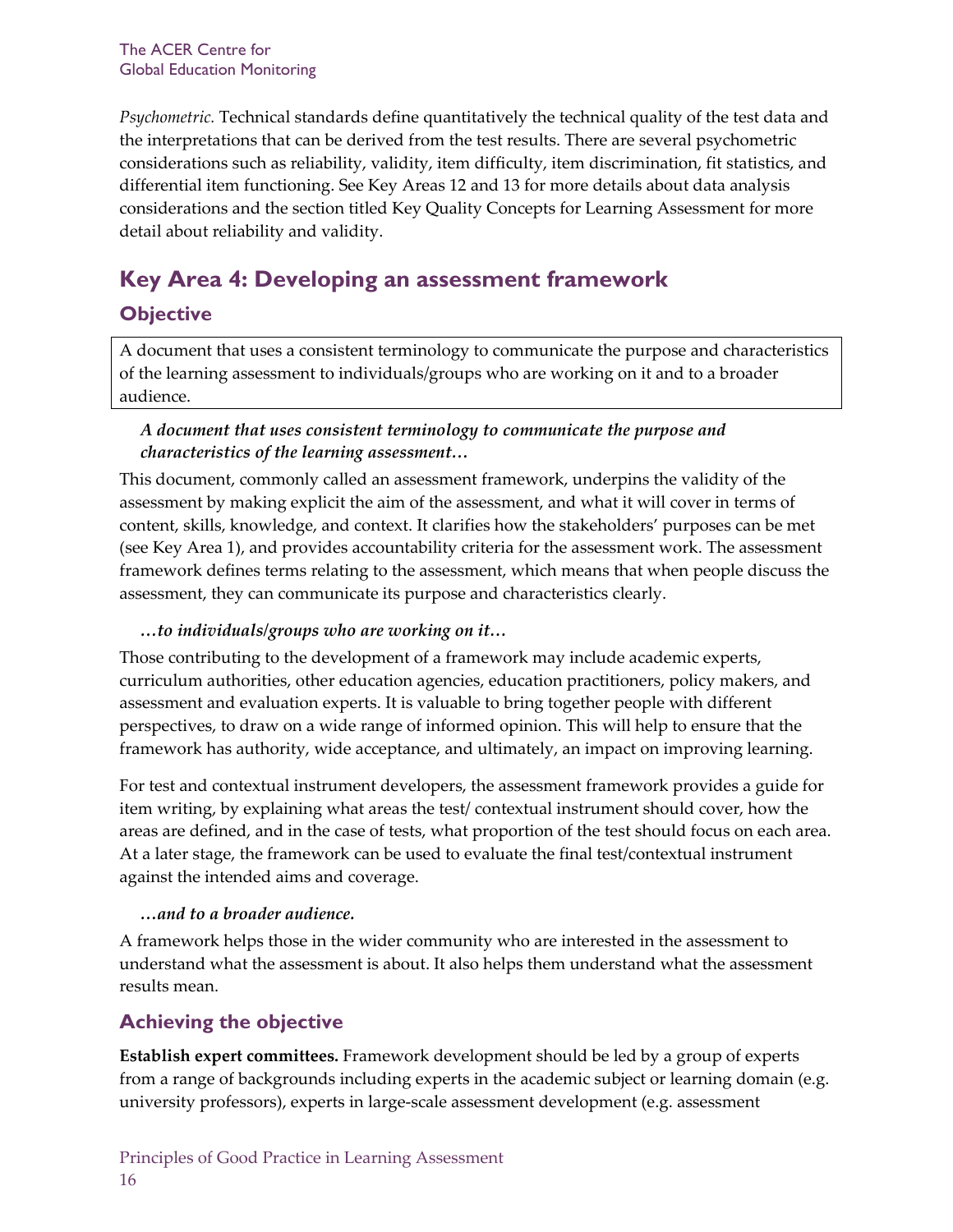development manager), and those with subject-area pedagogical knowledge (e.g. teachers) (Mendelovits, 2017). If possible, expert committees should be established for each of the learning domains assessed. As regards framework development for the contextual instruments, a separate committee should be established which contains experts in contextual instrument design, cross-cultural survey design and methodology, and members from the learning domains committees (Lietz, 2017). Test and contextual instrument developers should be included in the expert committee, or attend committee meetings for two primary reasons: so they can provide technical and practical advice about what is feasible; and, so they understand the reasoning behind the framework development and can implement it in item writing (Mendelovits, 2017).

**Develop the framework.** An assessment framework describes the purposes of an assessment and the assessment content, i.e. the learning domains, in detail. As such it provides a common understanding of what the assessment is about and aims to achieve. The assessment framework is also a key guiding document for item development (Key Area 5).

Descriptions of the domain typically include an explanation of the structure of the domain into strands and sub-strands (e.g. reading literacy can be structured into the strands of decoding and comprehension), and a description of the cognitive skills that are intended to be measured in the assessment. Moreover, the assessment framework indicates design specifications such as response formats, structure and test design.

Ideally the framework also includes considerations about the contextual information to be collected as part of the assessment program, for example the underlying policy priorities to be addressed, a description of the main constructs, as well as the theories and models of making associations between contextual information and learning outcomes.

The assessment framework is also a good place to describe the kind of data an assessment will be able to provide, and how data are going to be reported – for example if the data are scaled and if proficiency levels are established.

**Consult stakeholders.** Other stakeholders should also contribute to refining the framework. This could include presenting it to a steering committee in which various stakeholders are represented (see Key Area 1), and/or aiming for a larger audience of policy-makers and learning domain experts. By ensuring that various stakeholders have had the chance to comment on the details of what is assessed, it is more likely that results will be accepted and used in improving outcomes for learners. However, responsibility for finalising the framework should rest with a combined team of experts (expert committee) and test developers.

**Review the framework.** Ideally, work on a framework begins before any assessment items are written so that the framework is available in draft form as a guide to test and contextual instrument developers. However, it is also important that a framework is seen as a work in progress: flexible enough to be modified, in discussion with various audiences, and as results from piloting. Assessment frameworks typically develop over time, with early versions setting down the fundamental components of the assessment that are then validated, revised and further explained as the assessment program matures.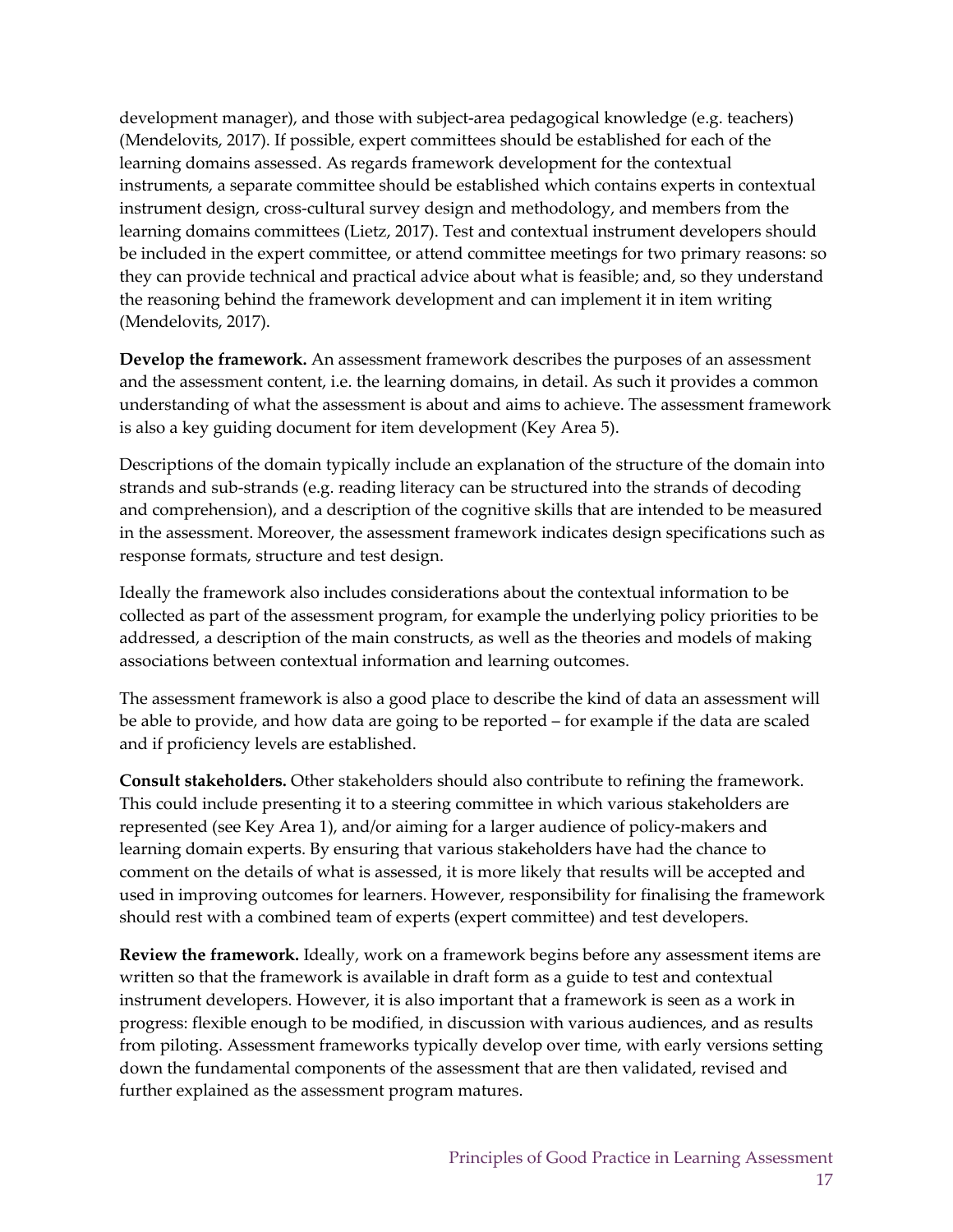# **Key Area 5: Developing high quality cognitive instruments Objective**

Cognitive instruments containing items with proven reliability, validity and fairness with regard to the population(s) of interest.

#### *Cognitive instruments…*

The term 'cognitive instruments' (often called a test) in large-scale assessment refers to a set of items used to collect information about what the participant knows, understands and can do in a particular learning domain, or domains. The cognitive instrument is generally composed of instructions and practice questions as well as the test stimuli and related questions/tasks. It is distinguished from contextual instruments which collect information about the personal characteristics, background, attitudes and values of the participant (see Key Area 6). High quality cognitive instruments are the foundation of good assessment—without them, no amount of good practice elsewhere will be sufficient.

#### *...with proven reliability, validity and fairness…*

Reliability refers to the consistency and accuracy of test and contextual instrument measures and results over replications of the testing procedure (American Educational Research Association et al., 2014). Reliability in a test and contextual instrument is critical as it ensures that the data are precise enough to be used to make decisions on policy, or on classifying individuals (for example, assigning a pass or fail mark).

Validity refers to the extent to which the assessment instruments (usually the tests and contextual data collection instruments) measure what they claim to be measuring for a specified population. Secondly, validity refers to the interpretations made from the analyses and statistics, i.e. that these are correct and appropriate for the proposed use of the data (American Educational Research Association, American Psychological Association, National Council on Measurement in Education, & Joint Committee on Standards in Educational and Psychological Testing, 2014).

Fairness means that all participants have the same opportunity to demonstrate the skill that is being assessed so that some groups are not advantaged or disadvantaged by factors that are not relevant to the learning domain.

#### *...with regard to the population(s) of interest.*

The population(s) of interest is defined initially by the policy goals and measurement priorities of the assessment stakeholders (see Key Area 1), and later refined in the sampling plan (see Key Area 9). The cognitive instrument must be designed specifically for this population considerations include the appropriateness of the content and language level of the questions/tasks, and the range of expected abilities within in the population.

### **Achieving the objective**

**Establish a team of test developers.** Test developers are those responsible for producing test content and will participate in all aspects of test development described below. Good item writing is a challenging task that requires specialised skills including technical knowledge about writing items for large-scale assessments, knowledge about the test population and the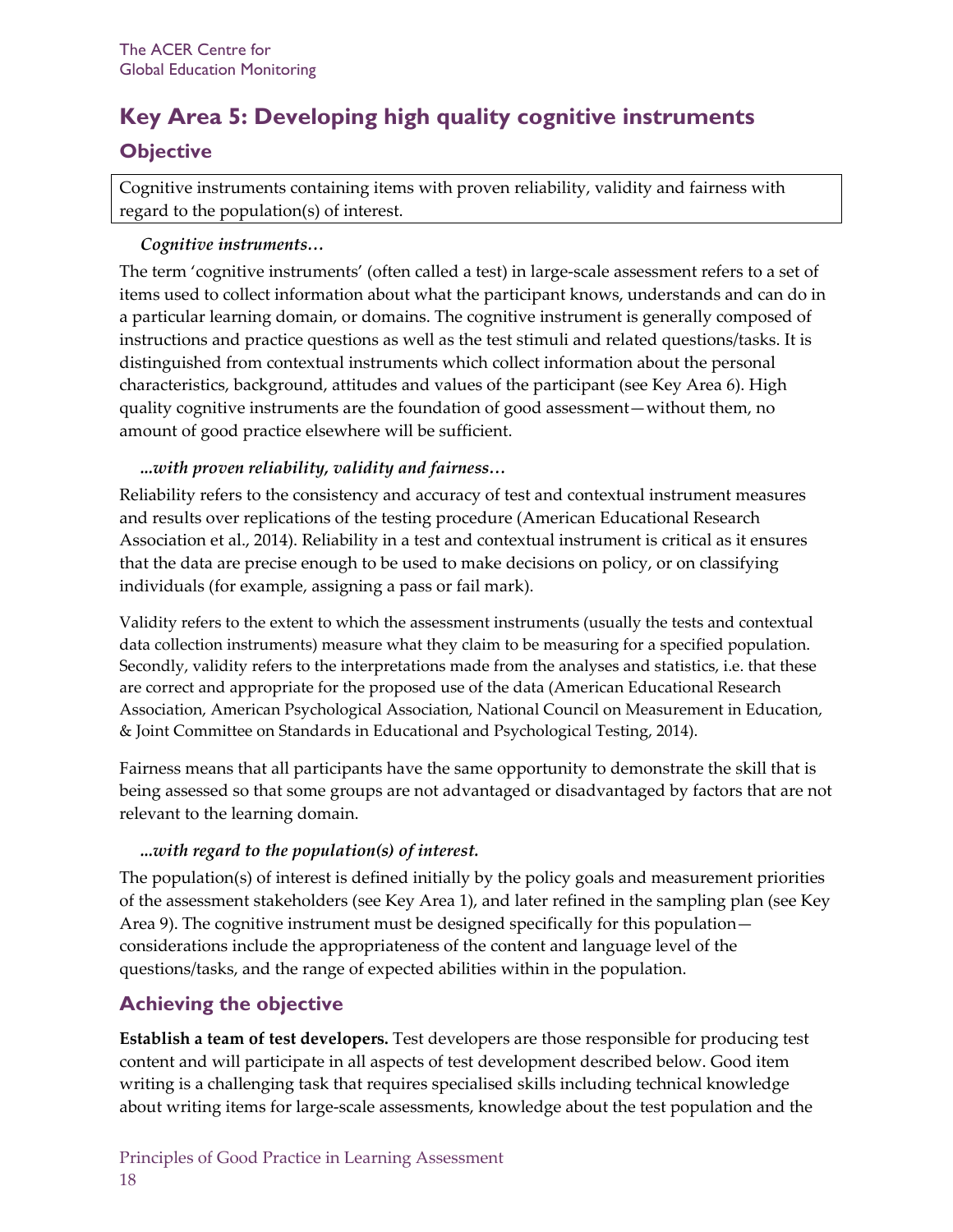learning domain being assessed, and the ability to use language in a precise manner, to name a few. For an institution that needs to deliver regular assessments, it is advisable to build a team of dedicated test developers. Alternatively, the task of item development can be outsourced to an organisation that specialises in assessment.

**Establish mechanisms for obtaining input from outside the test development team.** The learning domain expert committee (see Key Area 4) will be essential in providing feedback on the test items at various stages of their development and review. Additionally, asking various other sources, including those closest to the test takers (e.g. teachers), can be helpful as this can reassure stakeholders that items are customised to the test population. Gaining input, in terms of item review feedback, from stakeholders contributes to a fair and inclusive assessment. It is essential, however, that the test development team is involved in the revision of items based on stakeholder feedback and that this team undertakes the final review of all items to ensure technical quality and the required balance of tasks as prescribed in the assessment framework (Mendelovits, 2017).

Write test items. The assessment framework provides critical information to guide item writing, including the range of content, strands and sub-strands, and skills to be assessed, the different response formats to be used, and the length of the assessment and duration of the test.

Item writing starts with identifying or creating appropriate stimulus material, which is the prompt or context on which an item is based. The next step is to formulate the tasks that relate to the stimulus. An important consideration for this step is about the appropriate response format (e.g. multiple choice or open-ended format). The response format should take into account the nature of the learning domain and how the response formats can validly capture information about the participants' knowledge, skills and understanding in that learning domain. It is essential that when developing the tasks, the responses are developed and formulated at the same time. While this seems to be a natural step for developing multiple choice items, it is also highly relevant for open-ended questions, in order to anticipate the kind of responses participants' may give (see 'Write scoring guide' below). Another important consideration is about the item difficulty. If the intention is to report on the spread of achievement across a population, the items need to cover a wide range of difficulty around the expected ability levels of the participants. The specific item characteristics are essential to be described as part of the metadata for each item (see Key Area 7) – mainly the specifications outlined in the assessment framework, for example the strands and sub-strands, the item descriptor (or 'question intent') that describes what the item intends to measure, the item difficulty, etc.

More items than are needed in the main survey should be developed as a substantial number may be dropped after the field trial. Where a test is to be translated into more than one language, the test materials should not pose any linguistic problems when translated (see Key Area 7). Where a test is to be delivered on a computer or another device, cooperation with software developers will ensure that items meet technical specifications.

**Develop scoring guides.** Scoring (or 'marking', or 'coding') describes the process of classifying responses and allocating codes to represent the various categories of response. These codes are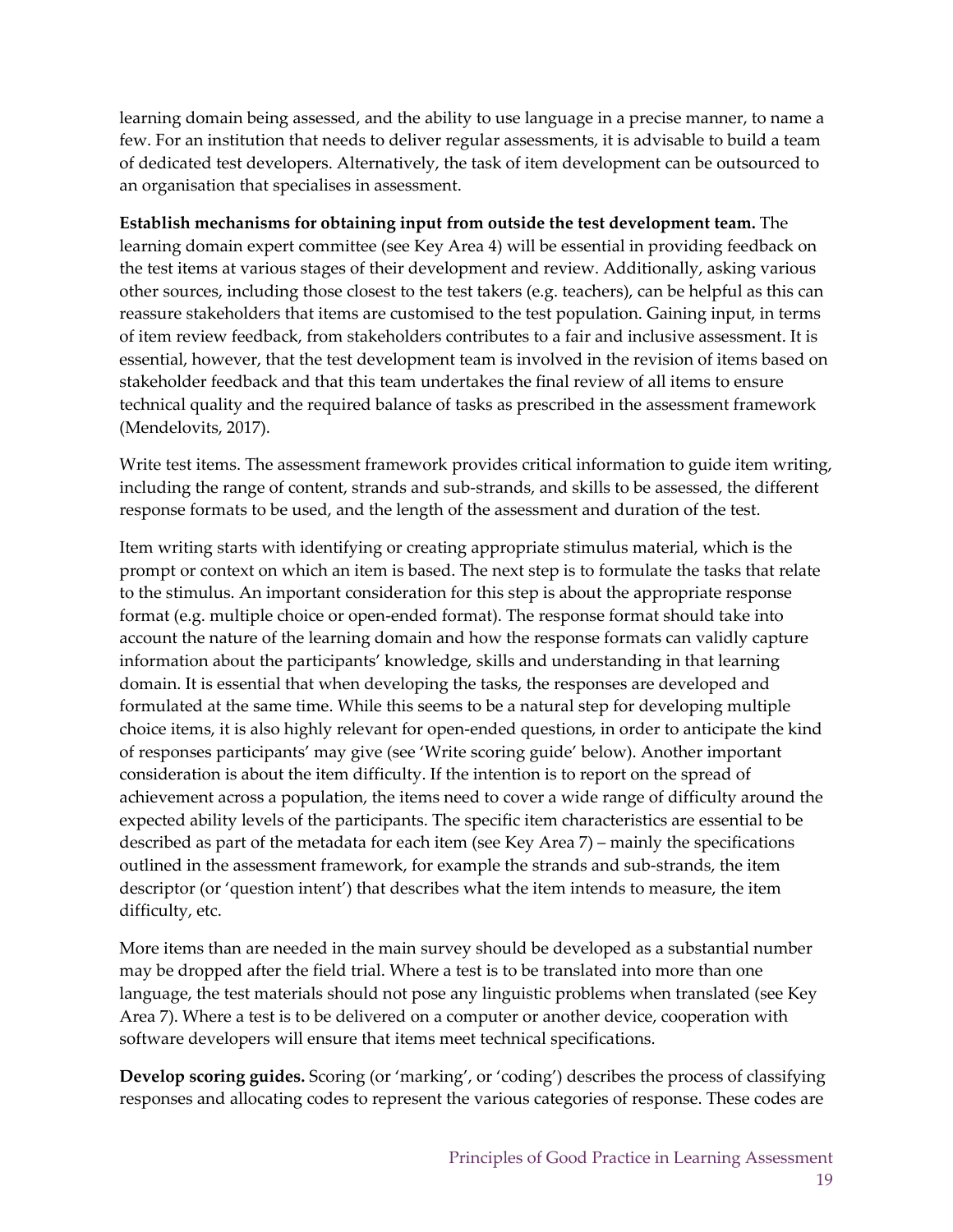then allocated scores corresponding to their quality in preparation for data analysis. A scoring guide describes how to score the participants' responses to an item or a collection of items – irrespective of the item format. Thus, a scoring guide should be developed for each item, during the item development process. This includes giving a precise, succinct description of each response category and providing example responses for each category that satisfy each description. In addition, the scoring guide should contain a general description of the skill/process/knowledge the item intends to assess; list the item characteristics as given in the assessment framework; and give a justification of the correct response and distractors (for multiple choice items). The scores for each item should be determined by the test development team in consultation with the psychometric analysis team, and the codes and scores should also be recorded in the item codebook (see Key Area 11). Automated, computerised scoring processes need to be designed and thoroughly checked for accuracy and reliability.

**Develop instructions.** Cognitive instruments should contain instructions for the participants on how to complete the test, along with some practice items. Participants must clearly understand how to respond to the test items, and sufficient time should be allocated before the test to ensure this is the case.

**Review, pilot and field trial test items.** The initial development of an item is just the first step in the item writing process. Items should be reviewed at several stages of the program. During the item development process *panelling* should occur in which test developers and subject matter experts iteratively review and revise items for improvement. It is possible that an item or set of items may go through several reviews and revisions of this kind. *Piloting, or cognitive pre-testing* should usually occur after early rounds of panelling and administers the items on a small group of participants similar to those targeted in the test. Once the items have been piloted and subsequent rounds of review and revision have occurred, the items are tested on a larger scale to assess their validity statistically. The goal is for the final set of items to be statistically sound and to reflect the balance of content and difficulty levels etc., as outlined in the assessment framework. The *field trial* is crucial in establishing the technical robustness of the test. The necessary size of the field trial sample should be determined in consultation with sampling and psychometric experts to make sure there are sufficient data per item to undertake meaningful item analysis (see Key Area 9).

# **Key Area 6: Developing high quality contextual instruments Objective**

Contextual instruments containing items with proven reliability, validity and fairness with regard to the population(s) of interest.

#### *Contextual instruments…*

The term 'contextual instruments' refers to a set of items used to collect information about the personal characteristics, background, attitudes and values of participants in their contexts (e.g. home, classroom, school). Typically, large-scale assessments use questionnaires to collect a wide range of information from participants. Other forms of contextual data collection include interviews and observations, as for example in household-based assessments. While the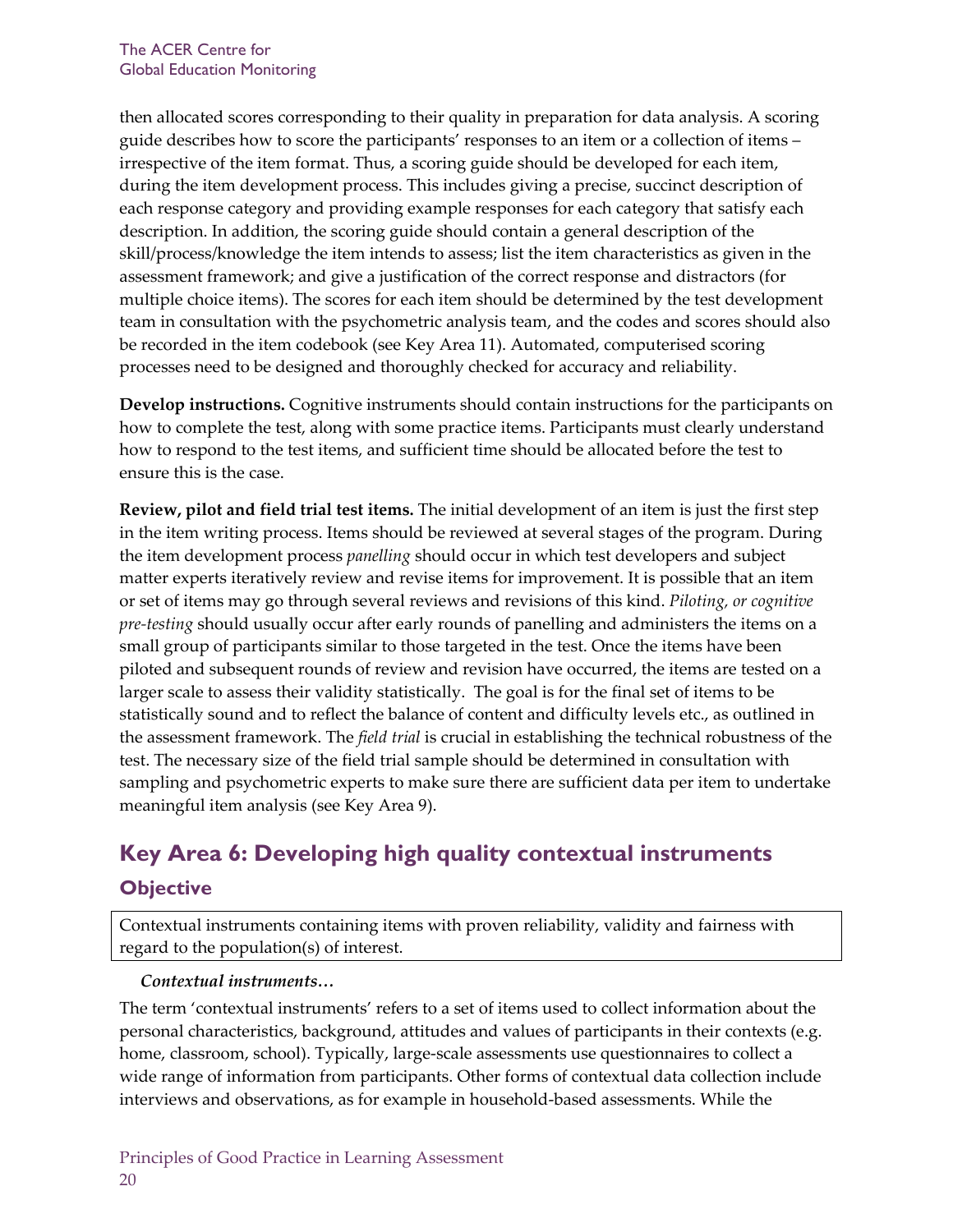cognitive instruments collect data about the participant's performance in a certain learning domain (see Key Area 5), the contextual instruments collect data on important indicators for reporting, for example gender, age, or socio-economic status, as well as indicators of learning outcomes such as attitudes, values, and behaviours. The contextual indicators are also important as they can be associated with or account for differences in performance.

A good contextual instrument collects accurate information that is relevant to policy makers in areas they can affect or influence, and that research indicates is related to performance (Anderson & Morgan, 2008).

#### *...with proven reliability, validity and fairness…*

In relation to contextual instruments reliability means that contextual items are able to elicit accurate information from the participant. For example, an item may be unreliable if the respondent is likely to give a socially desirable answer rather than a truthful one. Validity means that the contextual instrument collects the data needed to address the purpose and goals of the assessment, and that questions have a similar meaning for all participants (Lietz, 2017). Fairness means that the contextual instruments are appropriate for all participants.

#### *...with regard to the population(s) of interest.*

The population(s) of interest is (are) defined initially through the policy goals and measurement priorities of the assessment program (see Key Area 1) and is later refined in the sampling plan (see Key Area 9). While the policy goal may be to assess performance of students in Grade 6 for example, the contextual instrument may need to gather information not only from students, but also from their parents, school principals, or teachers. Ensuring each contextual instrument is appropriately designed in terms of content, participants' reading ability, and cultural considerations is essential for collecting high-quality contextual data.

## **Achieving the objective**

**Establish a team of** contextual instrument **developers.** Contextual instrument developers are those responsible for producing contextual content and will participate in all aspects of contextual instrument development. Good contextual item writing requires appropriate technical skills regarding question and response scale wording, design and order, precise language use, awareness of translatability issues, a knowledge of the target population, and familiarity with previous research on which contextual factors are relevant to learning in the domain of interest.

**Establish mechanisms for obtaining external input and feedback.** The expert committee for contextual instrument development (see Key Area 4) will be essential in providing input and feedback on the contextual instruments at various stages of their development. Additional input and feedback, for example, for verifying the policy relevance of the contextual instruments' content might be gained from various key stakeholders. This could include the assessments steering committee (see Key Area 1), or other important stakeholders in the assessment.

Input tends to be sought at the following stages of item preparation (Lietz, 2017): at the start of the contextual instrument development to provide sample questions; once the field-trial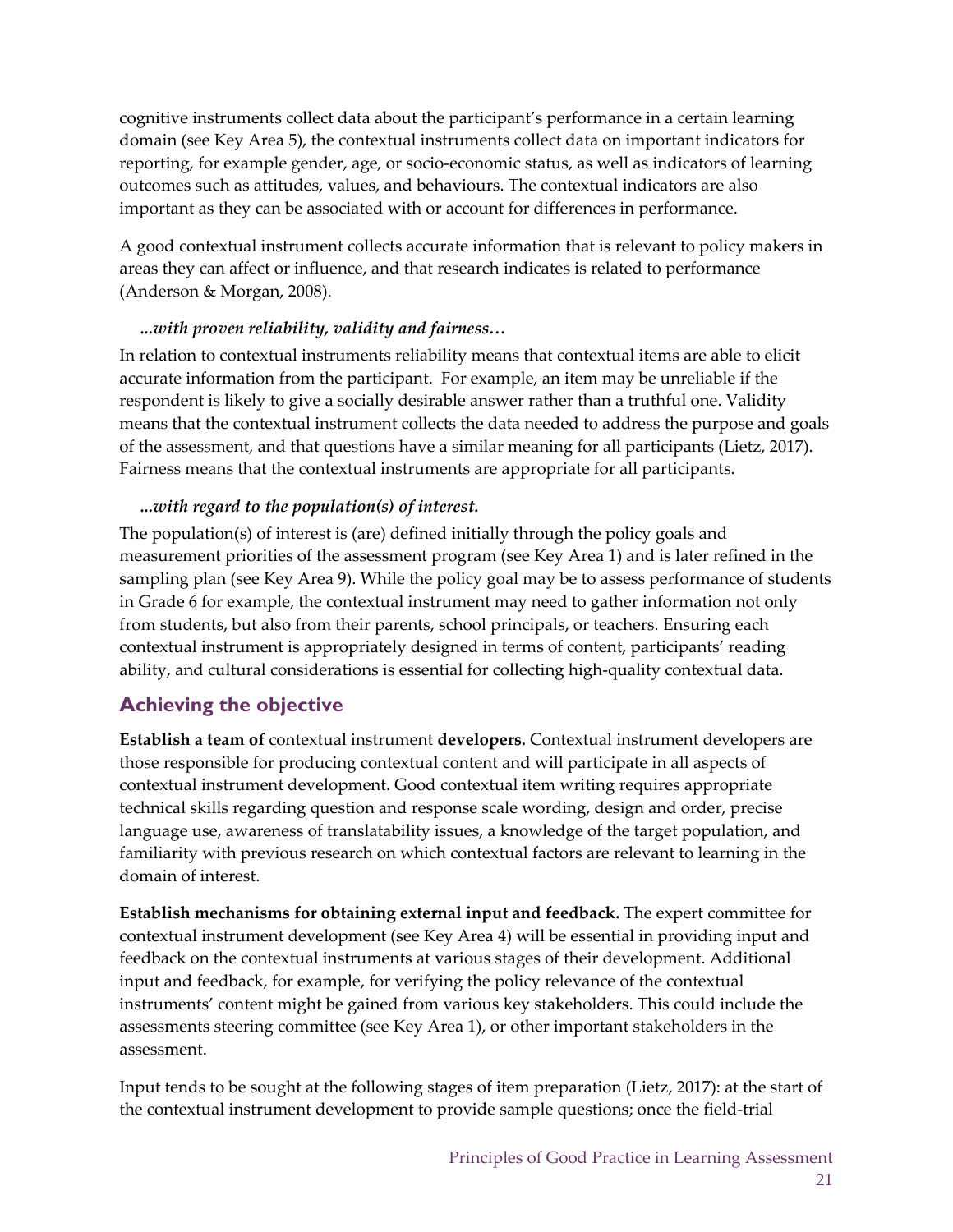instrument has been developed to comment on implementation of actual questions in the survey population; after the analyses of the field-trial data and prior to the finalisation for the main survey to assist with item selection.

**Write contextual items.** The assessment framework is an important tool to guide contextual item writing, including the underlying policy priorities to be addressed, and a description of the main constructs (see Key Area 4).

To get started, it is helpful to consult contextual instruments from other assessments that have a similar purpose. When formulating contextual items, it is essential to keep the language simple, brief and concise. Deciding on the response format and scale is an important step in contextual instrument development, and the formats and scales chosen should be adequate for the kind of information sought. Each item should have an instruction on how to respond. Instructions should be clear and concise, and be the same for recurring item formats. In case of sensitive content, or content that may elicit a socially desirable response (e.g. questions related to socioeconomic status, attitudes, values, and behaviours), it is recommended to consider whether the participant will be able or willing to give a honest answer to the question.

Where a contextual instrument is to be adapted to different contexts (e.g. for different year levels), or translated, it is recommended to provide adequate instructions during development (see Key Area 7). This helps to ensure the contextual items maintain equivalent meanings across contexts and languages. Where a questionnaire is to be delivered on a computer or another device, cooperation with software developers will ensure that items meet technical specifications.

**Review, pilot and field trial contextual items.** Like for cognitive items, contextual items should be reviewed at similar stages in the development process. A first step is to pilot contextual items among the developers, by completing the questions as if they were a respondent. Any instance in which there is uncertainty or language which they think can be improved should be noted and addressed in revisions of the questions. Once the team is satisfied with the instrument, it should be distributed to the relevant stakeholders in the assessment program for their feedback. Piloting the contextual items to a small group of participants is crucial. In particular, respondents can be asked about their impressions of the comprehensiveness and applicability of the questionnaire/interview/observation content as well as any items they found confusing or unclear. This qualitative information can also inform further revision of the items prior to commencing field trials.

# **Key Area 7: Linguistic quality control for translation of cognitive and contextual instruments**

### **Objective**

Cognitive and contextual instruments that are appropriate, linguistically equivalent, and psychometrically equivalent across multiple languages.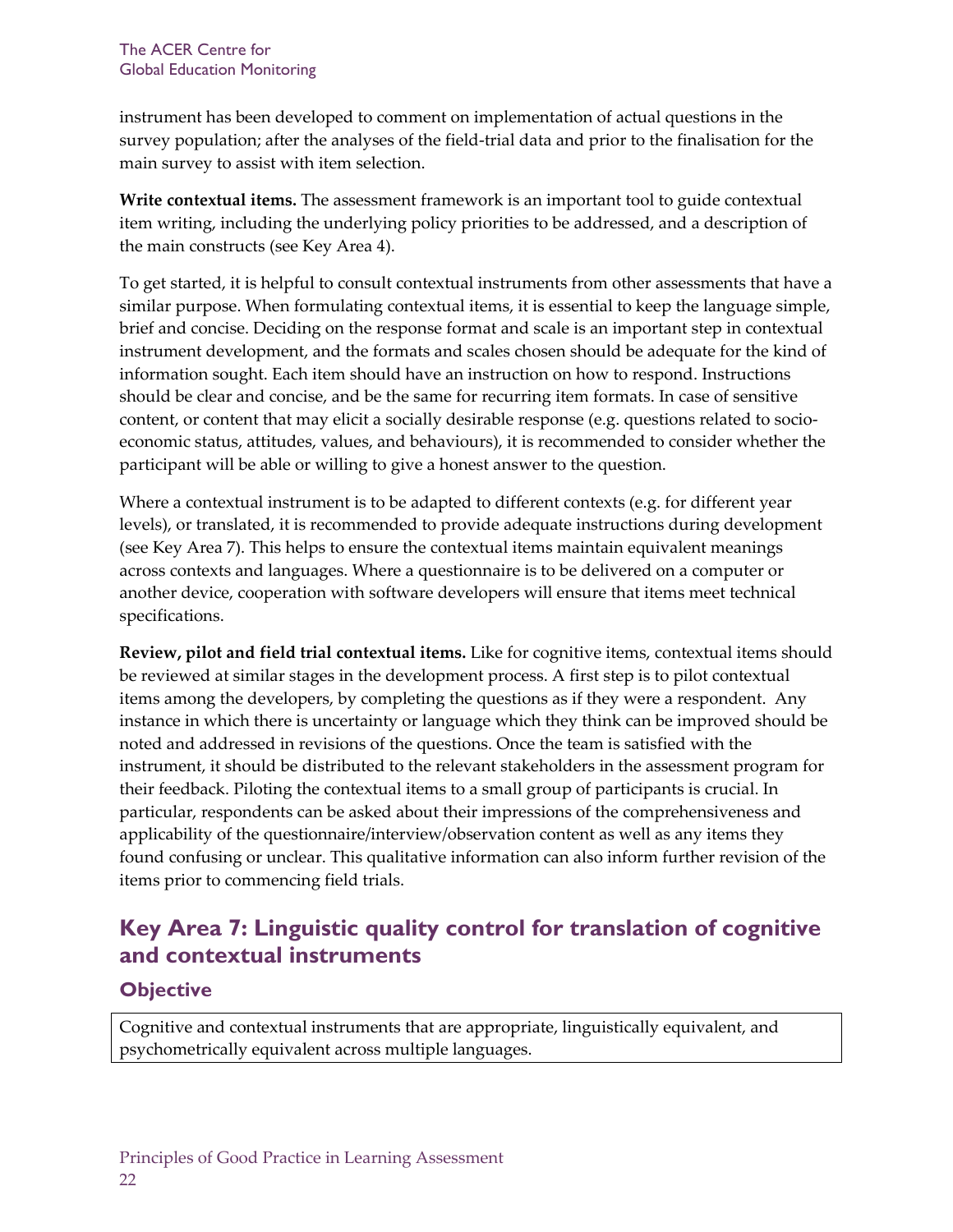#### *Cognitive and contextual instruments that are appropriate…*

 'Appropriate' means that assessment items are sensitive to the cultural differences of all participants taking the assessment and to the structural differences of the context. For example, if the assessment is to be conducted in rural and urban areas, certain topics like metropolitan rail networks may not be appropriate for rural participants, and vice versa. Structural differences refer, for example, to different study programs that are available, different forms of grouping within schools (e.g. based on achievement), school shifts, etc. It is therefore recommended to develop and include adaptation guidelines to ensure cognitive and contextual instruments are appropriate for different cultural and structural contexts, while at the same time ensuring the content is equivalent.

#### *…linguistically equivalent…*

The term 'linguistically equivalent' means that two or more language versions of the same instrument have the same meaning. In some cases, maintaining the same meaning may require some adaptation of the item text. For example, when indicating that a response lies between 5 and 10, the word 'between' may include 5 and 10 in one language, while in another it might exclude 5 and 10 (Dept, Ferrari, & Halleux, 2017). The item therefore needs to be adapted by adding further specification to ensure participants of both languages are including 5 and 10 when considering their response.

#### *…and psychometrically equivalent…*

The term 'psychometrically equivalent' means that the two language versions of the same instrument are equally difficult for participants of the same ability level across languages. For example, if the wording of an item in the source language is clearer than the wording for the same item in a target language, then participants completing the item in the source language would find it easier to answer than those completing it in the target language. The translation should therefore be adapted to make the wording of the target language clearer.

#### *…across multiple languages.*

If the assessment is conducted across multiple languages, it is likely that one of its purposes is to make comparisons between test language groups. For the comparison of results to be valid, assessment agencies need to be certain that results showing differences between languages are due to factors inherent in the participants and not the assessment instrument itself. Ensuring that items are culturally appropriate and linguistically and psychometrically equivalent across various language versions of the assessment instruments helps to strengthen the validity of these comparisons.

#### **Achieving the objective**

**Develop a translatable source version.** Translations are based on one (or in some cases, two) initial language version (or a 'source version') of the assessment. To help keep linguistic quality control processes efficient, translation issues need to be considered throughout the source item development process. To facilitate this, test developers should be trained to be aware of common translation issues. For a subset of items, an evaluation by a linguistic expert of how amenable the items are to translation (often called a translatability assessment) can further identify issues specific to the testing languages. This information can feed back into training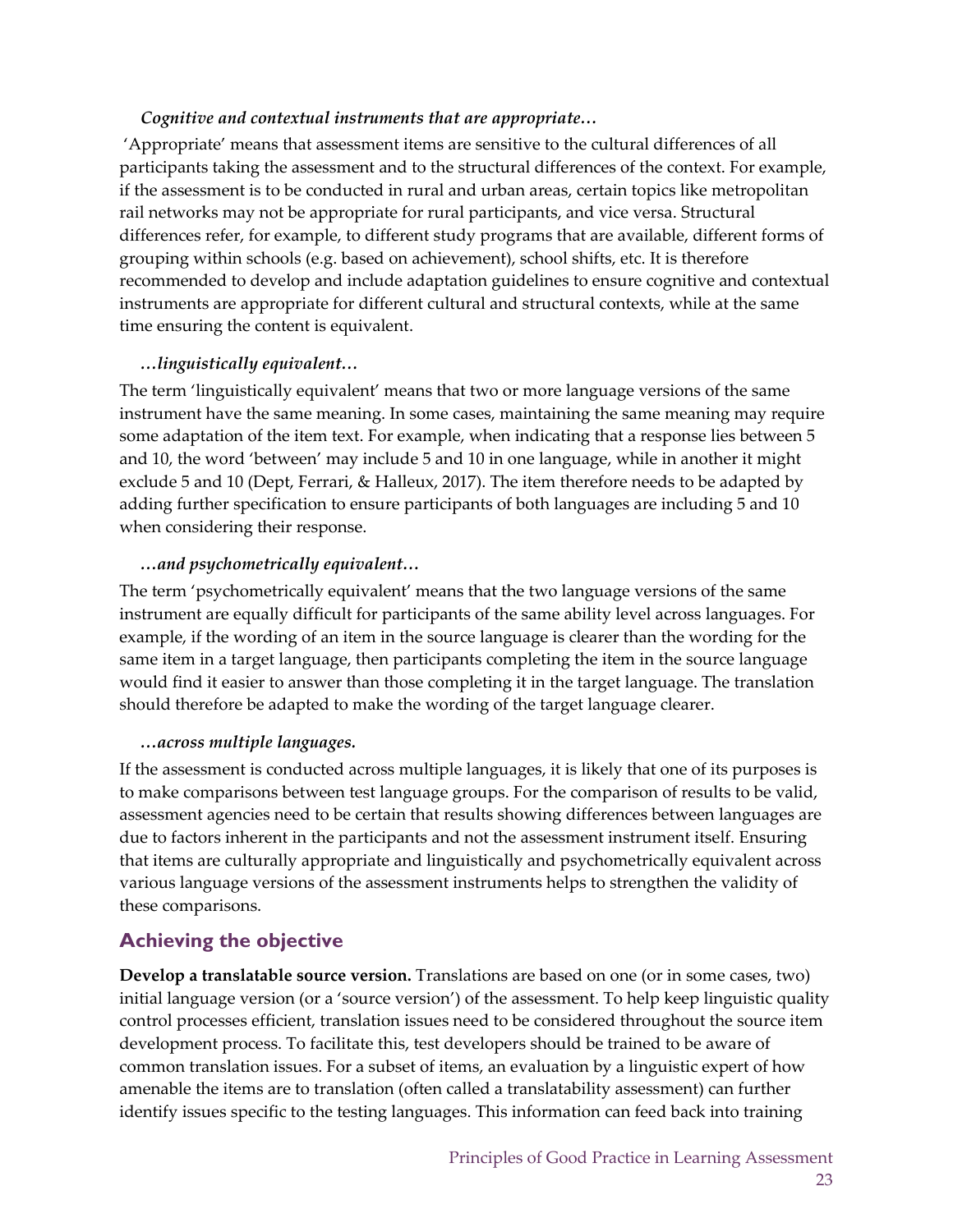and inform translation guidelines. Ensuring source versions are translatable before they are finalised will avoid the need to make changes later in the process—changes that increase the chance of introducing error.

**Provide supporting documentation.** Documentation supports a number of translation tasks: general translation guidelines provide an overview of the assessment, the importance of linguistic and psychometric equivalence, and general assessment-related translation issues; item-specific guidelines include clarifications about the meaning of words or phrases and acceptable or unacceptable adaptations; in addition, a glossary helps to ensure consistency of terms across items and translators.

**Recruit and train translators.** Translation is a complex and nuanced task that requires individual judgement based on experience and skill. As such, translators should be formally qualified with professional experience. Ideally, translators are familiar with the subject being assessed and the principles of good item writing. Training consists of familiarising translators with the assessment, the workflow, and conducting translation exercises.

**Implement a multi-step process.** Translation is a subjective task. Therefore, to increase the accuracy and equivalence of the assessment, translations should be reviewed by a number of experts. A forward translation workflow is considered the best way to manage this. In a forward translation workflow, judgements about the quality of the translations are made in the target language version. Back translation is another workflow commonly used in assessment. However, since items are reviewed in the source language rather than the target language, some errors can be missed by the reviewer (Hambleton, Merenda, & Spielberger, 2004). For example, errors in fluency or register may not be exposed in a back translated version of the item, while they will be evident in the target version.

Judgements about the quality of the translations require various experts. Issues related to linguistic equivalence of the source version and the translated version should be carefully reviewed by other translators or linguistic experts. Issues related to psychometric equivalence can be reviewed by item developers or other learning domain experts. All changes in the translated/adapted instruments should be recorded centrally for future reference.

**Manage the workflow.** The forward translation workflow requires careful management as various experts are involved at various stages, and each expert's work depends on the previous experts completing their task. Sometimes the source version needs to be updated, requiring translations to be revisited and updates recorded. Clear management processes, including timelines and documentation of decisions, need to be in place to ensure sufficient time for thorough quality control and to avoid the introduction of errors.

**Analyse field trial statistics.** Even when a robust forward translation workflow is completed, linguistic and psychometric equivalence cannot be confirmed until item statistics are examined. A field trial (or 'pre-test') of the items provides the opportunity to gather data and examine the items statistically before finalising them for use in the assessment. Statistical tests of equivalence compare results across language groups and identify potential problems. Problems should be investigated to determine whether translation is the cause. If translation is the cause,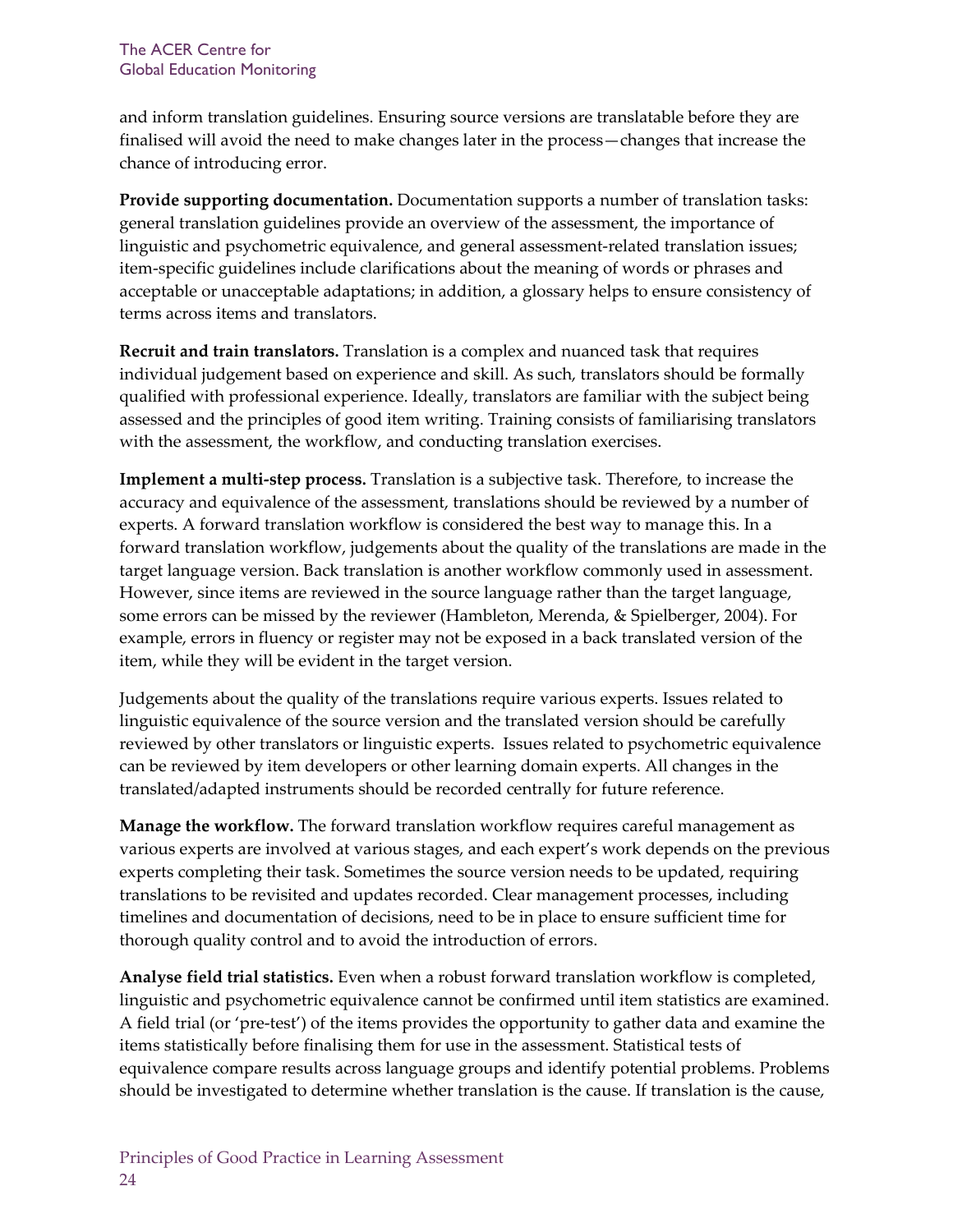a decision should be made as to whether the item is included in the main survey, modified and included, or removed from the assessment completely.

# **Key Area 8: Designing the cognitive and contextual instruments Objective**

A design that ensures efficiency in sample sizes, balanced assessment content, appropriate assessment length, and stable measures over time.

#### *A design…*

The 'design' of cognitive and contextual instruments refers to the allocation of items within a test, questionnaire, or interview, and across multiple forms of these instruments. The term 'test design' refers to the allocation of items within and across test booklets in order to achieve full coverage of the learning domain specifications defined in the assessment framework. Similarly, 'questionnaire or interview design' refers to the allocation of contextual items within and across questionnaire/interview forms. Depending on the purpose of the assessment and the number and kind of contextual questions asked, such items could be administered as part of the cognitive tests (e.g. as a separate section of the test booklet).

#### *...that ensures efficiency in sample sizes…*

If the major purpose of the assessment is to compare performance at the individual level, then the assessment will likely take a census of the population and all participants will take essentially the same test. However, if the purpose of the assessment is to describe performance across the education system as a whole (or a clearly defined part of it), then testing a sample of the population may suffice and, in order to test a broad range of curriculum or learning domain content, tests and questionnaires/interviews may be split over several versions. The amount of content and the way in which it is distributed across test and questionnaire/interview forms will affect the size of the sample of participants needed to provide precise data (see Key Area 9).

#### *...balanced assessment content…*

Whether the test and questionnaire/interview uses multiple forms or just one, the distribution of the content in each form should adhere to the blueprint as described in the assessment framework (see Key Area 4). When using multiple forms, the test and questionnaire/interview design should allow for comparable measures of achievement or contextual information to be established regardless of which form a participant completed.

#### *...appropriate assessment length…*

It is important to plan the amount of cognitive material allocated to each test form and to design forms that can be reasonably completed in the time allotted. If time allocated to complete the test is too short then the individual will be working under time pressure which may introduce a greater risk of guessing. If a test is too long (there are too many items) then fatigue may have an effect on achievement. Appropriate length is also an important consideration for contextual instruments in order to keep respondents engaged.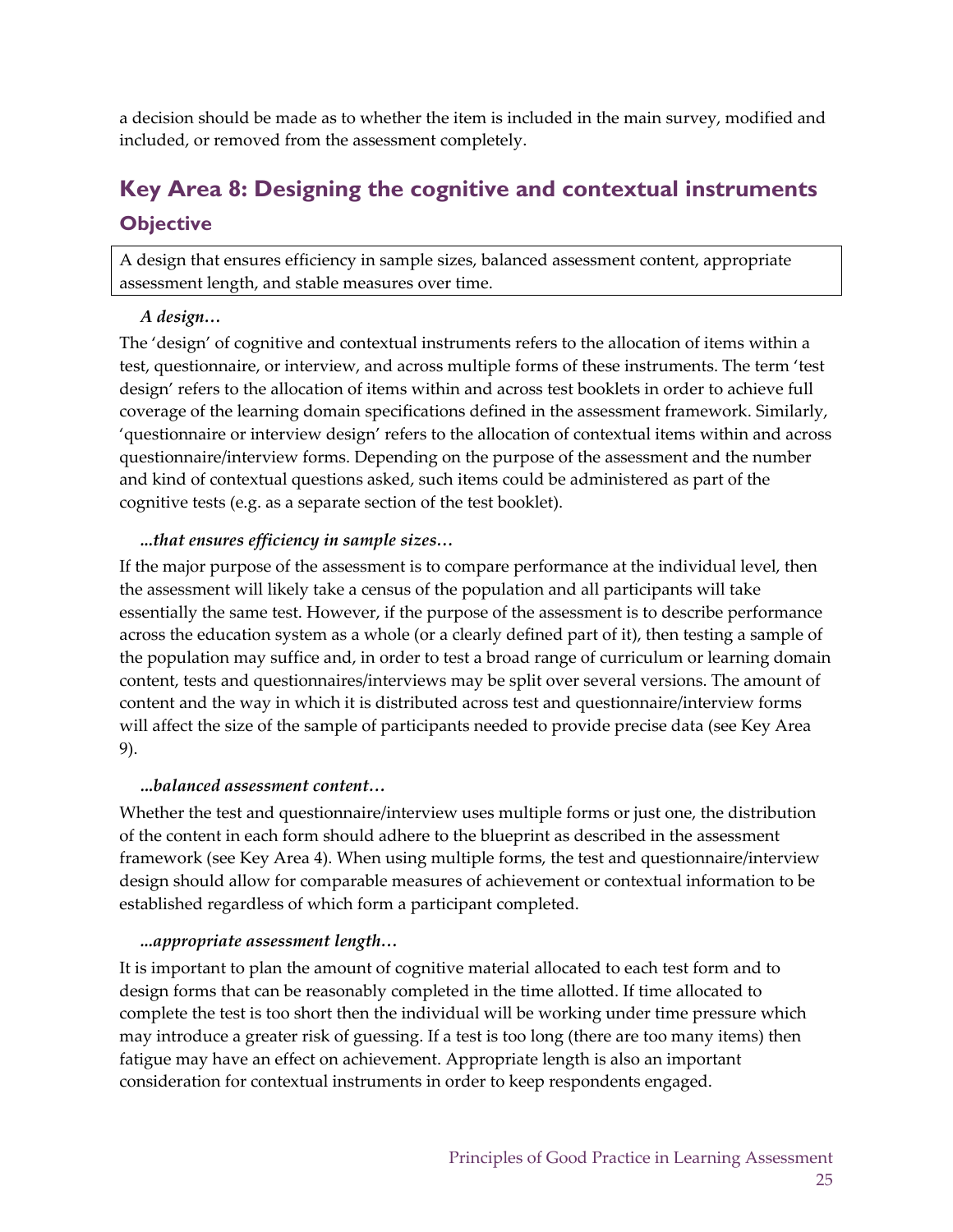#### *...and stable measures over time.*

If the purpose of the assessment is to measure growth over time, a linking design should be used. A linking design uses a common set of items across years or grade levels. This enables the data for each learning domain collected from the various assessments to be statistically linked and combined onto a single scale.

### **Achieving the objective**

**Consult psychometricians and item developers.** The development of the design of the cognitive and contextual instruments should be done in consultation with psychometricians and item developers. Test and questionnaire/interview developers will ensure that the design matches the blueprint specified in the assessment framework. Psychometric experts will be able to advise on the consequences that any design will have on the ability of the test and questionnaire/interview data to inform the policy goals and measurement priorities of the assessment.

**Allocate items within and across test forms.** If only one test form will be used for all participants, the major concern is that the form is structured so that it begins with some easy items to encourage lower-ability participants to attempt the test. It is then often desirable to mix the difficulty of the following items so that participants do not abandon the test when they encounter a run of difficult items. It is also important to have some harder items earlier in the test so that participants who work more slowly have an opportunity to attempt some harder items. As lower-ability participants are less likely to finish the test, it is good to end with some harder items to challenge those participants who can reach them.

If several test forms will be used, the test design becomes more complex. In order to establish a common scale for each learning domain in a test, each test form should be linked to another using a *linking design,* i.e. a common set of items. The link items should display good statistical quality and, as a set, should adhere to the assessment framework blueprint as closely as possible. It is also important that the link items function in the same way across forms and across different groups of participants (e.g. the overall difficulty of each form should be comparable). Thus, it is essential to determine the psychometric equivalence of the test forms as part of the field trial and main survey.

Linking designs are also used to establish growth over time, and across grades/year levels. Historical linking achieves this by using items from previous test administrations in the current test for the same population, e.g. grade 10 students. Vertical linking achieves this by using items from a lower grade level at a higher grade level. To ensure comparability over time, the set of items selected for linking should remain the same.

**Allocate items within and across questionnaire/interview forms.** Questionnaires or interviews are usually administered after the cognitive test, which means that by the time the participant starts the questionnaire/interview, she or he could be tired. As such, the structure of the questionnaire/interview form should place the most important questions at the beginning to ensure the highest chance of them being answered. Important questions frequently include demographic questions regarding gender, age, language spoken at home and socio-economic background factors as these are important indicators for reporting and in association with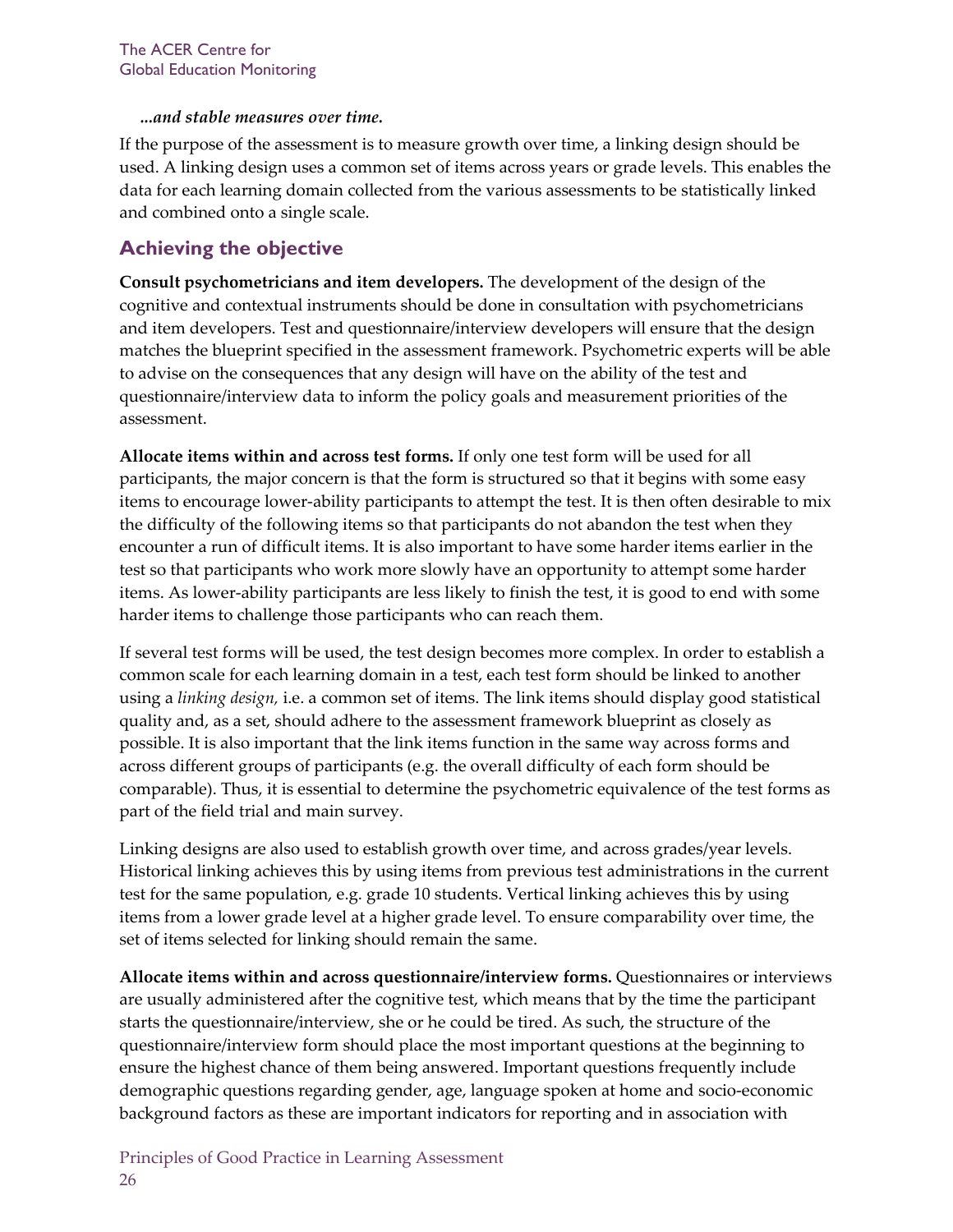achievement (e.g. difference between girls and boys in reading or mathematics achievement, strength of the relationship between socio-economic status and achievement).

In terms of ordering content related questions, general questions should precede specific questions as the latter tend to take 'parts' out of the former. Thus, in a study of student wellbeing, for example, students should be asked about how they feel in general first before they are asked about how they feel at school.

Rotation designs are commonly used for questionnaire forms in the field trial. By using a rotation design in the field trial, it is possible to review a larger number of items without increasing completion time for participants. Rotation designs in questionnaires include a set of items that are common to all forms and that represent core contextual factors like gender, language spoken at home, etc. Rotation designs then have a number of sets of items rotated across forms. Rotation designs are less commonly used in main surveys because they may impact the strength of the data at the school or village level (Lietz, 2017).

**Allocate forms to participants.** If a number of rotated forms will be used, then a form allocation scheme should be established. Forms need to be distributed to participants at random but at the same time, they must be distributed evenly. That is to say that each form should be allocated to a similar number of participants.

**Layout and proofread the forms.** Tests and questionnaires should be visually engaging *without*  being visually distracting. The layout should be clear and consistent, suitable for translation (e.g. considering different scripts), and possibly accommodate for visually impaired participants. Sufficient space needs to be provided for participants to write answers to openended responses (Anderson & Morgan, 2008).

It is essential to provide room for recording the unique Identification (ID) which should be allocated to each participant in the assessment. The ID is essential in matching participant-level data from the test and/or questionnaire/interview, to the school-/teacher-/household-level data. Another administrative layout feature is to consider adding an item identifier (or item code) next to an item. This allows the item to be identified quickly and easily during checking, scoring, data cleaning, and analysis. The item identifier should be added in an unobtrusive way (e.g. in greyscale).

Proofreading is an extremely important process that should be performed at various stages during instrument preparation (e.g. before and after forms are sent for printing, or computerbased forms have been created). In computer-based tests, content, design and functionality testing need to be performed as part of the layout process.

# **Key Area 9: Sampling**

### **Objective**

A sample that, through the use of scientific sampling methods, helps to guarantee appropriate levels of statistical precision and validity in the interpretation of assessment results.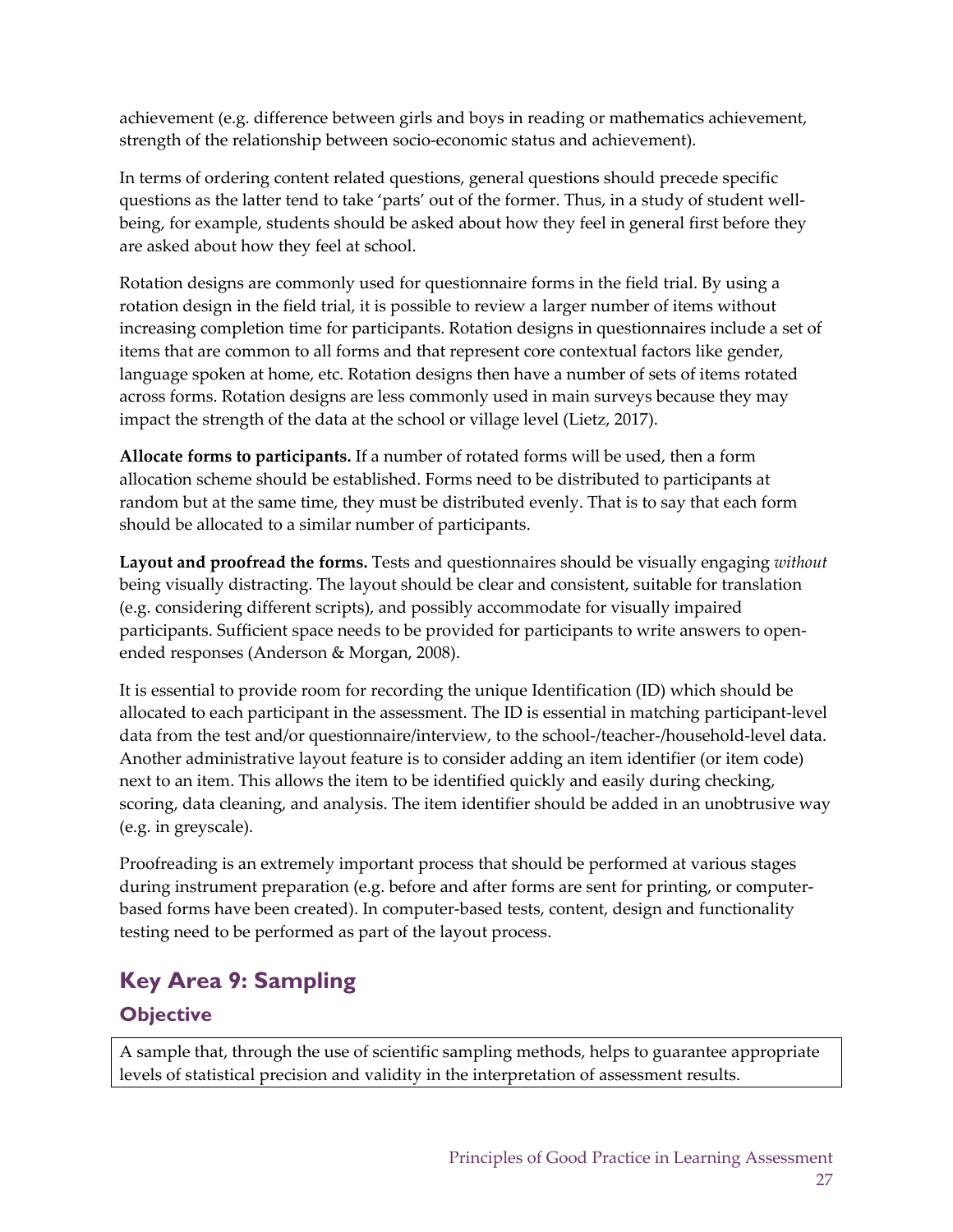#### *…A sample that, through the use of scientific sampling methods…*

Scientific sampling methods ensure that the sample is reflective of the population and inferences about the population can be made from observations of the sample. This means that statements about the population can be based on the findings of the study conducted using the sample (Ross, 2005).

Testing a sample of a population is an effective and efficient way to gather information to describe performance across the education system (or a clearly defined part of it). If the purpose of an assessment is to report on the performance at the individual level, then it is likely that a census of the population will complete the assessment. .

#### *...helps to guarantee appropriate levels of statistical precision…*

The statistical precision derived from any sample depends on 'sampling error' (Bordens & Abbott, 1996). Sampling error occurs when the characteristics of the survey sample are somehow different from the characteristics of the population of interest. If inadequate methods are used to select the sample, and there is a failure to minimise sampling error, the advantages of studying a sample to make generalisations and inferences about the population of interest are diminished (Bordens & Abbott, 1996; Floyd & Fowler, 2009).

There are two main types of error present when selecting a sample: *error due to chance*—because samples are a subset of the population of interest, there is always a chance that the true values resulting from a sample are not the same as the true values of the population (Floyd & Fowler, 2009); and *error due to bias*—some systematic inclusion or exclusion process as a result of the selection method or due to respondents' decision to participate or not participate in the study (also known as response bias) (Bordens & Abbott, 1996; Floyd & Fowler, 2009). Error due to chance can be minimised by increasing the sample size. Error due to bias is reduced by using a probabilistic sampling method in which each population member has a chance of being selected and the probability of selection is known at the time of sampling (Murphy & Schulz, 2006; Ross, 2005).

#### *…and validity in the interpretation of assessment results.*

Validity is generally known as the extent to which the cognitive and contextual instruments measure what they claim to be measuring for a specified population. Validity in the interpretation of results means that the interpretations made from the resulting statistics are correct and appropriate for the proposed use of the data (American Educational Research Association et al., 2014). The sampling process informs the interpretations in terms of the extent to which results are generalisable to the population. For example, if a sub-group of the population is excluded from testing (e.g. the private sector), it must be clear that results do not reflect the performance of this sub-group.

### **Achieving the objective**

**Develop a sampling plan and select a sample methodology.** A comprehensive sampling plan and design should be prepared at the beginning of the assessment program, including a comprehensive list of sampling activities and timelines to which they need to be completed.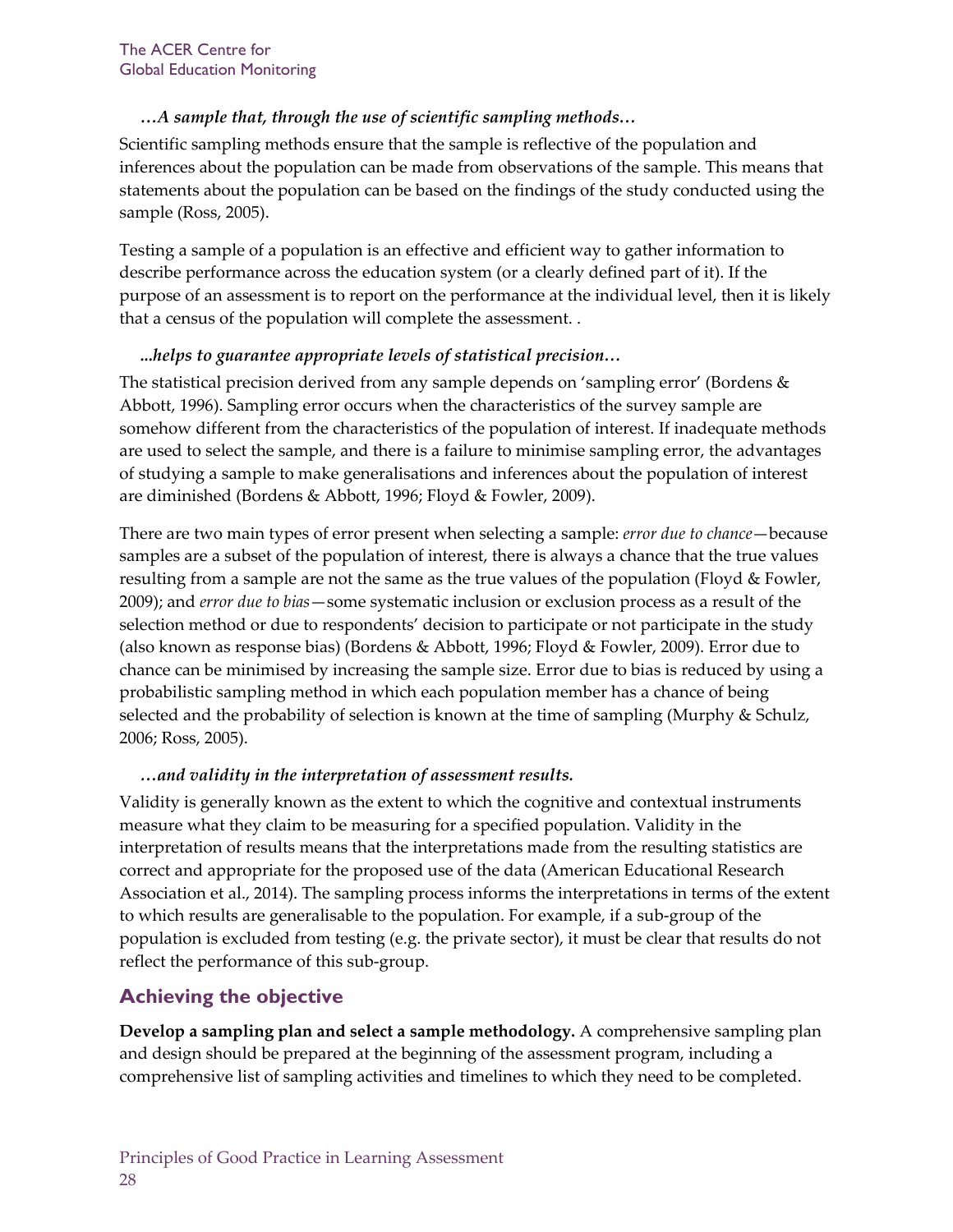The sampling plan will also outline the sampling methods to be used and the sample size needed to ensure reliable data. These aspects are described in detail below.

*Define the target population.* The target population is the population of interest whose performance will be described in the assessment results. The definition is made up of two elements: the *desired* target population is the population about which inferences from the survey outcomes will be made, and the *defined* target population is the desired target population minus certain elements that are excluded due to practical difficulties (Murphy & Schulz, 2006). For example, the desired target population may be all students in Grade 6, but the defined target population may exclude Grade 6 students in very remote locations due to the practical difficulty and costs involved in reaching those students. *Exclusions* from the defined target population need to be clearly documented, and the extent of non-coverage (of the population) needs to be estimated using available data sources—e.g. census and enrolment data (Murphy & Schulz, 2006). It is preferable that the defined target population be as close as possible to the desired target population (Murphy & Schulz, 2006).

*Define sub-populations of interest for reporting.* Sub-populations of interest should be defined during the preparation stages of the survey (see Key Area 1). Sub-populations could be based on, for example, gender, social category, urban/rural locations, or districts. During the sampling stage, these sub-populations should be factored into the design of the sample. This is important, as the sample size for each sub-population needs to be large enough to enable statistical comparisons across sub-populations.

*Choose a scientifically sound probability sampling methodology.* Sound probability methods are those in which each unit of the target population (e.g. school, student) has a known, non-zero probability of selection (Thompson, 1992). There are two main types of probability sampling methods: *simple random sampling* and *complex random sampling.* These methods randomly select units and therefore have no systematic bias.

In large-scale educational assessments, however, simple random samples are impractical. For example, a random sample could select 400 students from 400 different schools across the country, making it impractical to go to 400 locations to administer a survey just to a single student. Therefore, a complex random sample using *clustering* is usually used. However, the use of clustering decreases the efficiency of the sample. This means that more participants are required than would be the case under a simple random sampling scenario to achieve the same level of precision.

The choice of sampling method should be made in consultation with sampling experts and will be based on the cost and logistics of data collection, the need to have a sufficient level of precision, and the analytical goals of the survey (Murphy & Schulz, 2006; Ross, 2005).

*Determine an appropriate sample size.* As previously indicated, the sample size will be determined by the sampling method used and the desire to compare sub-populations of interest. It will also depend on practical considerations like costs, timelines, logistics, and the availability of accurate data for constructing the sampling frame.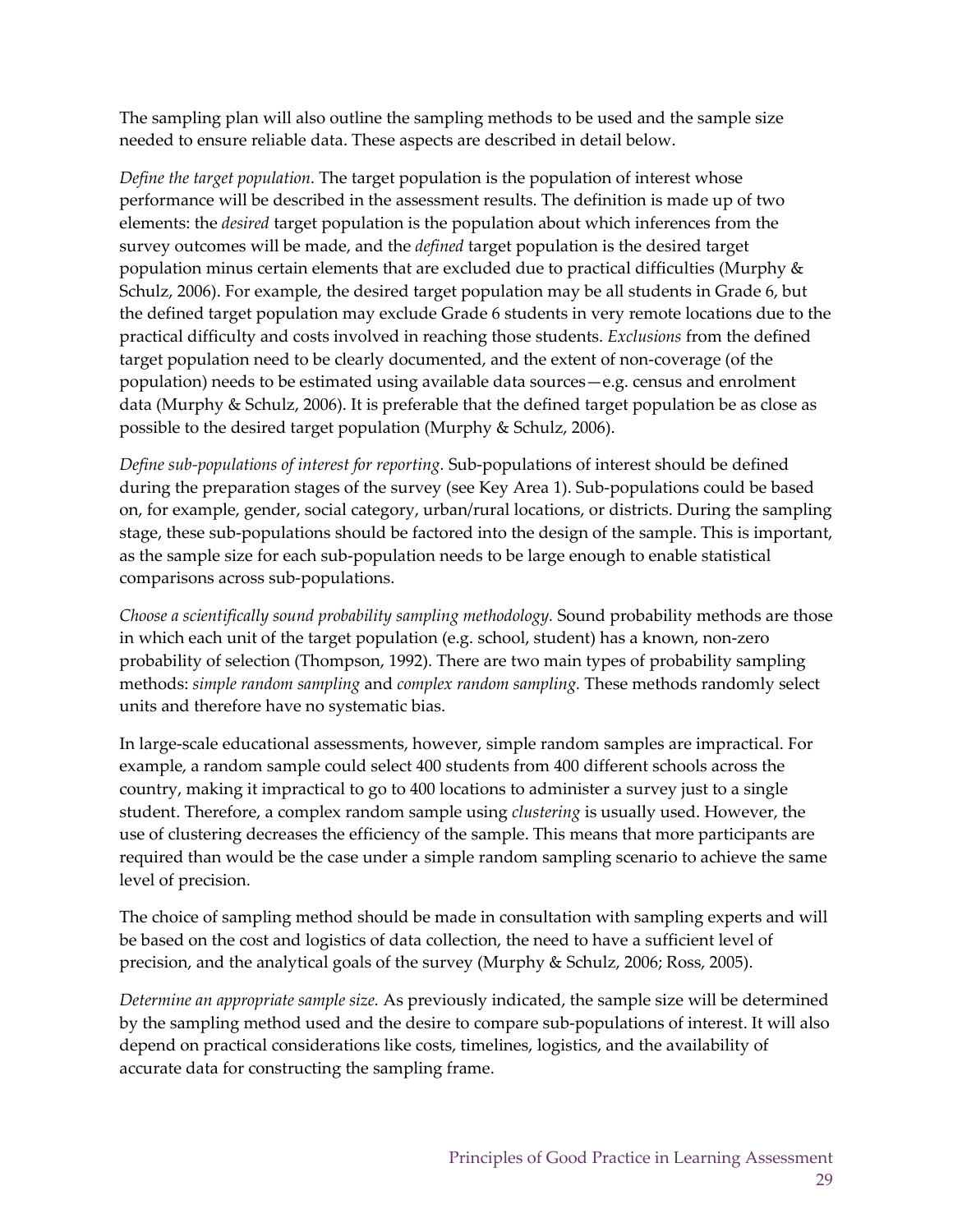**Construct or obtain a comprehensive sample frame of the target population.** A sampling frame is a list of all the sampling units for a sample survey. A well-constructed sampling frame is one that provides complete coverage of the defined target population. For example, for an educational assessment survey of Grade 6 students in a particular region, the sample frame will contain a list of all the schools in the region containing Grade 6 students, along with an estimate of the number of Grade 6 students in the school. The quality of the sampling frame has a direct effect on the survey results as it is used to select the sample for the study; thus, sample frame construction should be treated with extreme care (Murphy & Schulz, 2006; Ross, 2005).

Dividing, or *'stratifying',* the sample frame by key sub-populations of interest improves the efficiency of the sample design and ensures that all parts of the population are included and represented in the sample. Stratification variables should be considered during the construction of the sample frame to ensure the required data is collected (Murphy & Schulz, 2006; OECD, 2005b).

**Conduct the sampling.** There are usually two major data collection stages in large-scale assessments, the *field trial* and the *main survey.* Main survey sampling should be conducted first and it should strictly adhere to the chosen sampling methodology. At this stage, substitute units may also be identified in order to minimise the potential for bias if some units do not participate in the assessment.

If both the field trial and main survey sampling are conducted in the same year or cycle, field trial sampling should use sampling units not chosen for the main survey. It does not need to be as rigorous as for the main survey. This is due to the different goals of the field trial which are to test the survey instruments and to test operational procedures. The field trial could be limited to fewer regions to contain costs and to minimise the burden on smaller jurisdictions. It should, however, be approximately representative of the population of interest. The size of the field trial sample is based on the amount of response data required to be able to adequately test the psychometric properties of the survey items, and should be determined in consultation with sampling experts.

**Maintain optimal response rates.** Response rate is calculated as the number of units that participated divided by the number of units that were sampled expressed as a percentage (Bordens & Abbott, 1996). The response rate can be used to gauge the potential for nonresponse bias, therefore the higher the response rate of a survey, the lower the risk of nonresponse bias. Every effort should be made to ensure a high number of sampled units participate in the survey. Efforts such as promoting the importance of participation can raise the response rates. Using substitute units can also raise the response rates, however this does not completely ameliorate bias as the actual sampled unit isn't responding and it is only hoped that the substitute would respond in a similar way. Conducting follow-up sessions when response rates of initial test administration sessions are low will assist in raising the participantlevel response rates.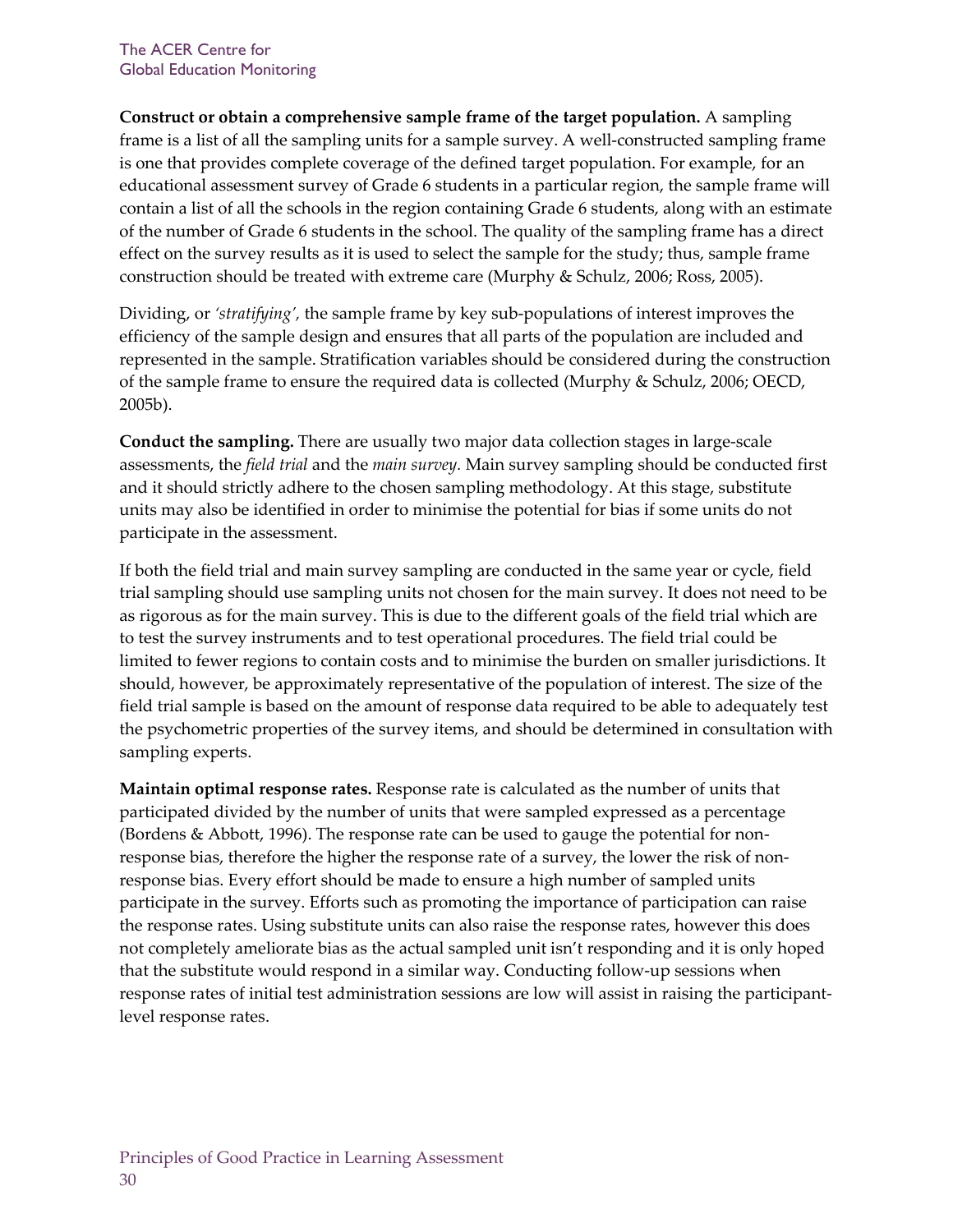#### **Apply the proper weighting methodology to improve the accuracy of estimates and to obtain correct standard errors.**

*Sampling weights* are used to correct for imperfections associated with the sample that might lead to bias and other differences between the sample and the population of interest. The purposes of sample weighting are (Foy, 2000): to account for the sample design—weighting compensates for any stratification or disproportional probabilities of selection of subgroups; to adjust for non-response and non-coverage (due to errors in the sampling frame) of the population; to adjust the weighted sample distribution for key variables of interest (e.g. age, gender); and to make it conform to a known population distribution. Once the imperfections in the sample are compensated for, weights can then be used in the estimation of population characteristics of interest and also in the estimation of the sampling errors of the survey estimates generated (Foy, 2000).

*Replicate weights* are used to compute standard errors in analysis of complex survey data (OECD, 2005a). In doing this, they place the burden of understanding the complex sampling design onto the people preparing the final database, rather than the data analyst (Rust, Krawchuk, & Monseur, 2017). This is useful because assessment data may be analysed not only by the assessment team, but also by other stakeholders such as policy makers, or researchers.

# **Key Area 10: Standardised field operations**

### **Objective**

Field operations that are standardised, documented and monitored to ensure that the data are collected under the same conditions, independent from the administration context, in an efficient and secure manner.

### *Field operations…*

The term 'field operations' refers to the activities of administering the assessment, including planning, implementing, documenting and monitoring the data collection 'in the field'. There are usually two major data collection stages involved in large-scale assessments—the field trial and the main survey. The primary aim of the field trial is to evaluate the assessment instruments (see Key Areas 5, 6 and 7) and the operational procedures. As a result of the field trial, any identified issues relating to the assessment tools or to the operational procedures can then be improved and implemented in the main survey.

#### *...that are standardised, documented and monitored to ensure that the data are collected under the same conditions, independent from the administration context…*

The standardisation of assessment administration procedures is essential to ensure that each participant is assessed under the same conditions. This helps to guarantee that differences in performance are inherent in the participant, and not a result of testing conditions. Standardised conditions include standardised training for all test administrators, common procedures for contacting participants (e.g. through schools), test and questionnaires with similar print quality (in the case of paper-based assessment), the same timing schedule for all participants to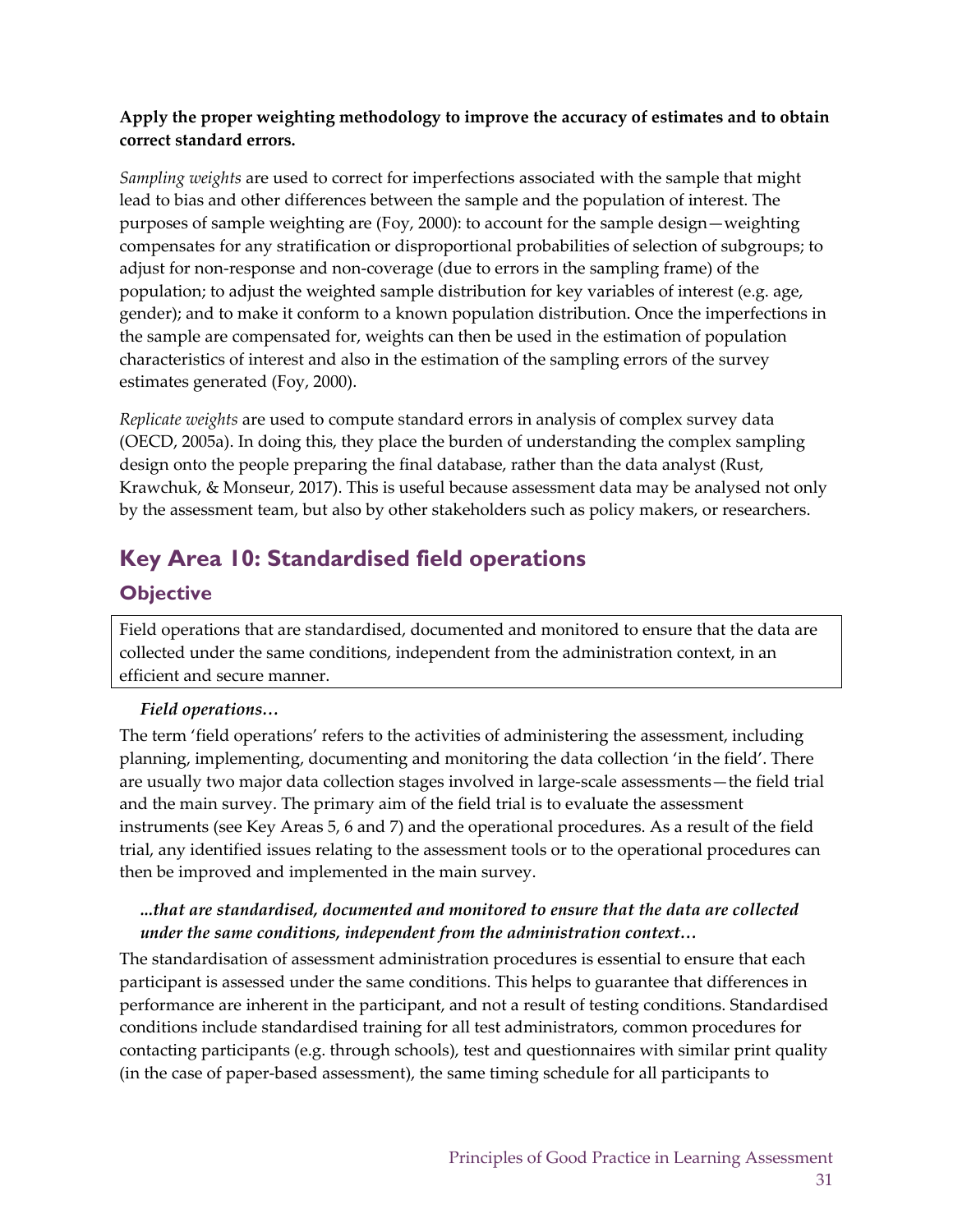complete the assessment, strategies for ensuring the security of test materials, etc., and are described in more detail below.

Field operations procedures should be described and documented in manuals and other materials as required. Fully documenting field operations is important, not only for those implementing the assessment, but also to reassure and inform the general public of the rigorous procedures undertaken during data collection.

To confirm the integrity and high standards of the field operations process, quality assurance procedures, such as on-site monitoring, should be employed. Quality monitoring of the test administration involves the physical presence of a quality monitor at the testing site where they observe and report whether the assessment is taking place using standardised procedures under similar conditions (ACER, 2005).

#### *…in an efficient and secure manner.*

Efficiency in field operations procedures ensures costs are minimised – both in terms of budget as well as time and effort for participants and others involved in the assessment administration (e.g. school staff, education authorities, test administrators, etc.)

Security concerns the confidentiality of the assessment material – especially the cognitive instruments, at all times during preparation, administration, and submission of the (completed) assessment material, to allow for linking over time, and to prevent cheating. Security is also concerned with all aspects of the assessment administration that may lead to deviations from the standardised procedures, and may have an impact on the confidentiality of the assessment material or the data collected. For example, any interruptions of a test session, such as presence of uninvited people (e.g. press, or uninvited school staff), or a fire alarm. A deliberate anticipation of such possible events, together with a thorough documentation of any deviations from the standardised procedures are essential quality assurance mechanism to ensure confidentiality of test material, participants and the quality of the data collected.

### **Achieving the objective**

**Develop an operation plan.** The operation plan should contain a comprehensive list of field operations activities and the timelines to which they need to be completed. The operation plan helps to ensure that the data are collected and are ready for analysis in a timely manner. Another benefit is that the important activities have been listed in the operation plan, thus minimising the risk of accidently omitting activities if adjustments to timelines need to be made. An operation plan may encompass all field operations activities associated with the assessment program, or alternatively, there can be several operation plans that are specific to key personnel (e.g. program managers, test administrators, and quality assurance monitors) or key stages (e.g. assessment material preparation and production, assessment administration/data collection, data processing and data management).

**Prepare field operations manuals and documentation.** Field operations manuals (otherwise known as field guidelines or administration manuals) and important supporting documents are essential tools to ensure standardised field operations. Field operations manuals assist field personnel with the preparation of resources required for the field operations tasks as well as the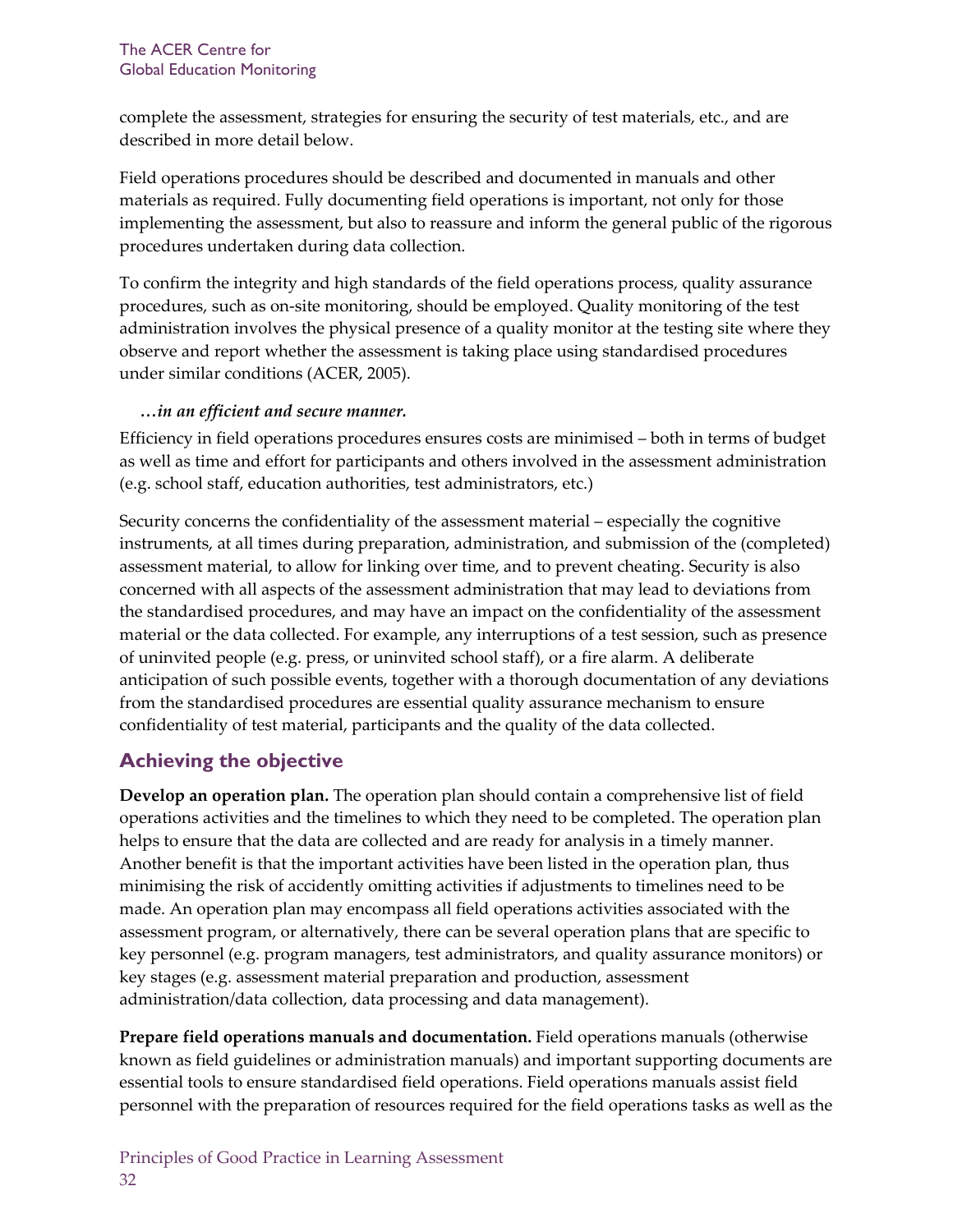completion of the tasks themselves. These can include, for example a test administrator's manual and a quality monitor's manual. Other documentation to be used in the field, for example attendance forms and quality control checklists, are used by field personnel to support and verify the quality and accuracy of the field operations.

It is essential that all manuals and other documents are implemented in the field trial to make sure the procedures outlined in the manuals work, and that the manuals and documents are useful for the key administration personnel. Based on the experience in the field trial, the manuals and documents can then be revised and improved for the main survey, to ensure high standardisation and quality of the assessment administration.

**Contact sampled institutions and individuals.** Contacting sampled institutions and individuals will depend on the type of assessment (e.g. school-based or household-based), and any local conventions and regulations. The cooperation of institutions and individuals is essential to achieving optimal response rates (see Key Area 9). Sampled institutions (e.g. schools, or village councils for household-based assessments) and individuals should fully understand the purpose of the assessment, the importance of achieving a representative sample, what their role is in the assessment, the security measures taken to maintain confidentiality of responses, and any regulations permitting the assessment to take place. If an institution chooses not to participate, replacement institutions should be contacted. For this reason, institutions should be contacted as early as possible before the assessment date.

**Recruit and train key personnel.** Key personnel needed for administering an assessment usually include *test administrators* who are responsible for delivering the assessment to the participants; *quality monitors* who observe the assessment administration and verify that test administrators follow the procedures as outlined in the manuals; and a *contact at the institution* (or village in household-based assessments) who will help manage any requirements at the institution level.

Test administrators may be trained staff from within the school or community, or independent personnel administering the test in various locations. If a teacher administers the test in a school, it is preferable that she or he is not the teacher of the students taking the test (Cresswell, 2017b).

The number of key personnel required depends on the number of sampled institutions or individuals, and the number of test sessions that need to be administered or monitored.

It is important that all key administration personnel are informed about the purpose of the assessment and their roles and responsibilities in its administration. Test administrators and quality monitors need to be trained in administering the test under standardised conditions, and understand why standardised test administration procedures are vital. As such, training should place particular emphasis on uniform testing conditions (ACER, 2013). Training should be conducted well before the data collection, allowing enough time for key personnel to complete any preparatory tasks required for the data collection.

**Check assessment materials.** It is important that quality control procedures are implemented to ensure assessment and administration materials are of high quality. For *paper-based*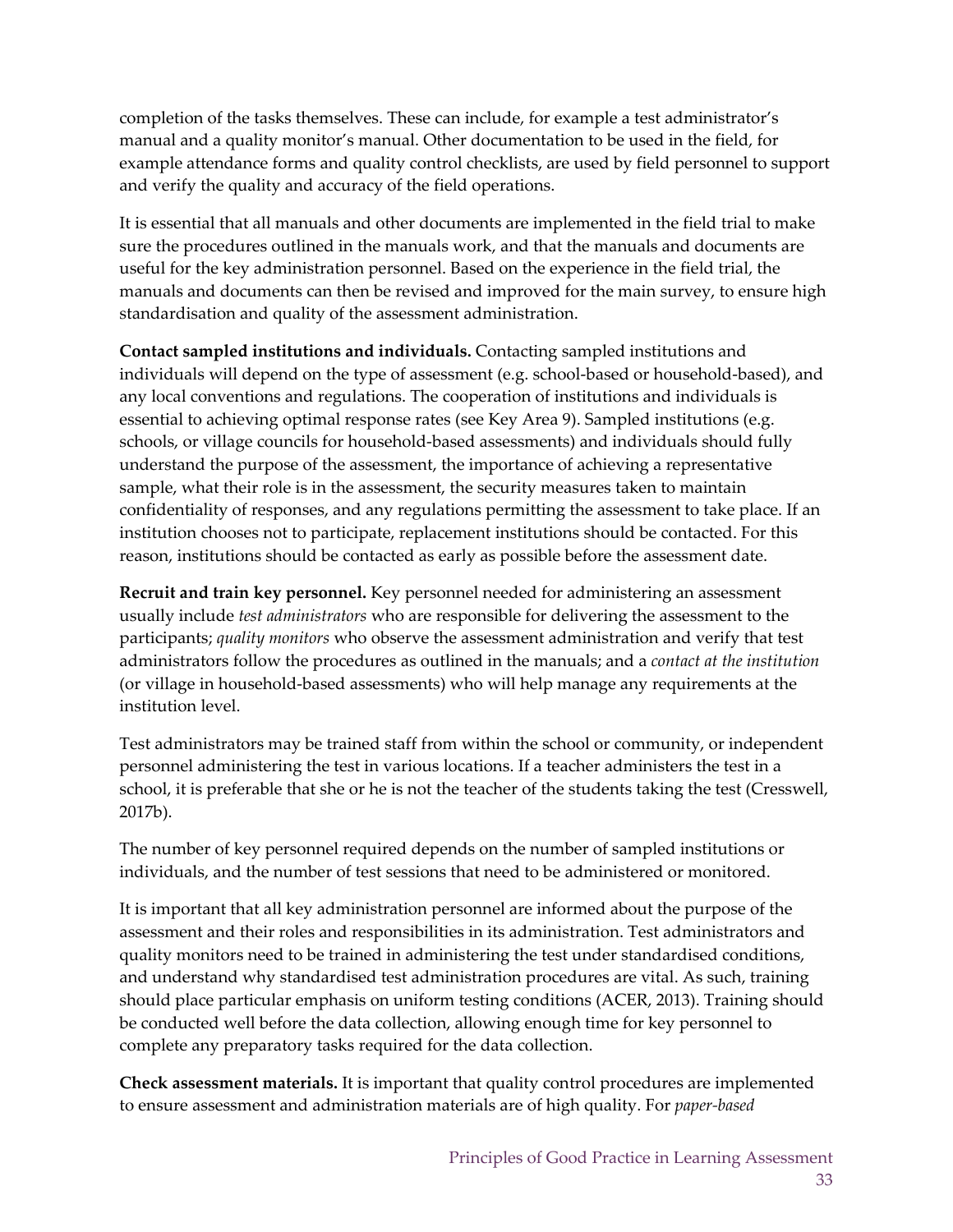*assessments* this includes stages of proof-reading throughout the development of the material, as well as a final check before mass production/printing (e.g. a check of print quality, correct pagination, participant identification). For *computer-based assessments* software and device testing (at the assessment agency and at schools – if school devices are used for test delivery), as well as final checks of the software before mass production (e.g. on USB sticks) or delivery, are essential quality assurance procedures.

**Administer the assessment according to standardised procedures.** It is vital that administration procedures are carefully followed by all key personnel involved in the assessment administration. Administering the assessment refers to the activities carried out at a school or in a household, including the handling of materials, administration of the tests and contextual data collection, organisation of follow-up sessions, quality assurance monitoring, and the collection and storing of the completed materials.

**Verify and register the return of assessment materials.** All assessment materials should be verified for completeness and registered on return. Any missing materials should be followed up, especially if they contain data, such as tests and questionnaires or attendance forms. It is important that all assessment materials are returned before data capture so as to ensure all data collected is available to be recorded in the database, thus securing response rates and adequate coverage of the sample.

# **Key Area 11: Managing data**

## **Objective**

A final database that respects respondent anonymity, is free from discrepancies and errors, and is appropriately structured and documented for analysis and dissemination.

### *A final database that respects respondent anonymity…*

Participant privacy and anonymity is an essential ethical aspect of large-scale assessments (see *Key Quality Concepts*). Even if the aim of the assessment is to report individual results to the school, teacher, and/or parents, data that are released publicly should be anonymous. Data could be anonymous from data collection, where participant names are never collected, or data could be de-identified before public release.

#### *...is free from discrepancies and errors…*

Discrepancies in data occur when there is conflicting information for the same fact. For example, the age that a student recorded in the questionnaire, may be different to the age recorded by the school. Errors in data usually occur during data capture1, where a response has been captured incorrectly, or not at all.

It is essential that quality control measures for data management are embedded in all stages of data management, especially during data capture, data cleaning, verification and validation.

#### *...and is appropriately structured and documented for analysis and dissemination.*

 $\overline{a}$ <sup>1</sup> 'Data capture' refers to manual data entry as well as electronic data processing such as optical character recognition or optical mark recognition.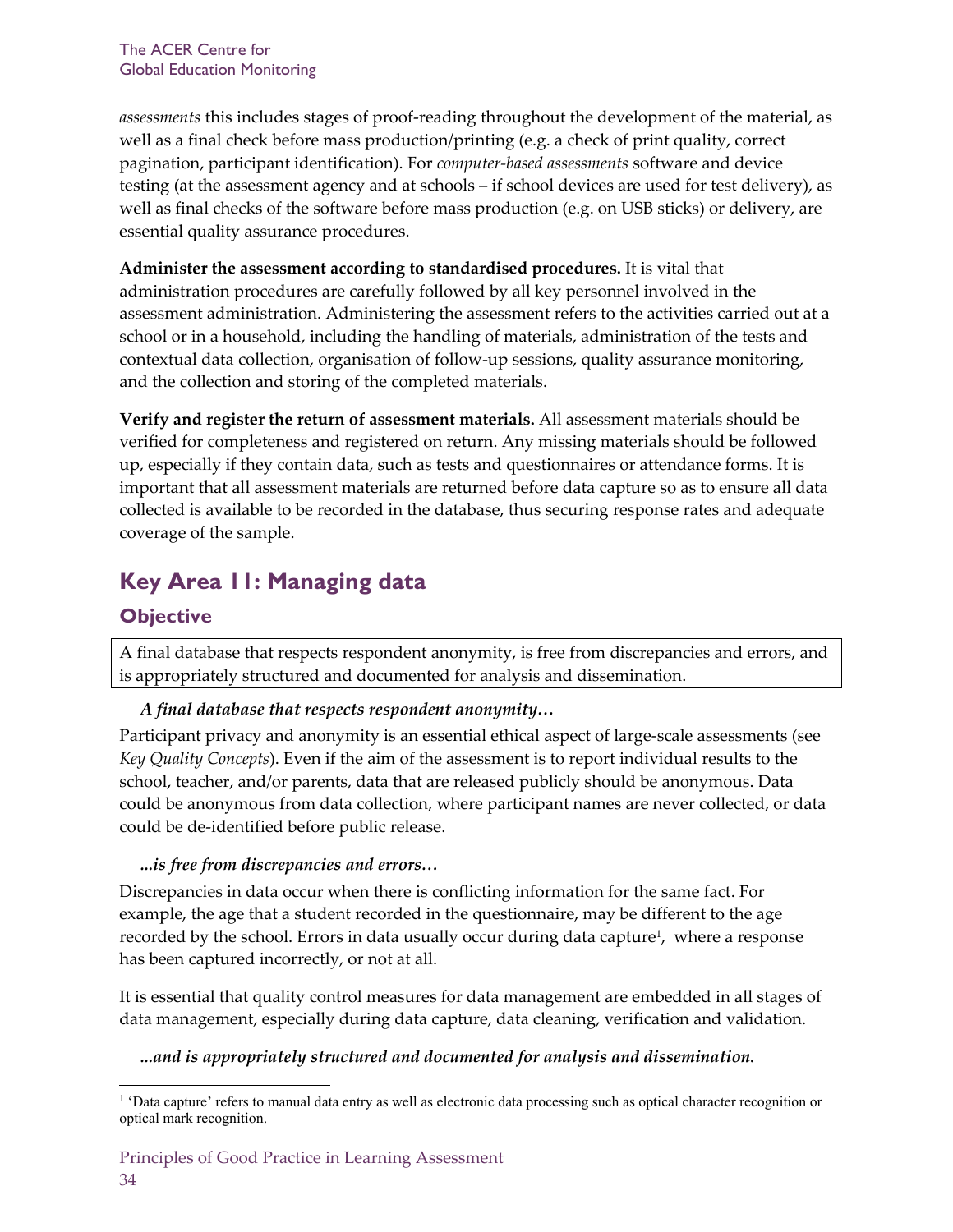Learning assessment databases need to be designed for the user. Depending on the program's mandate, particular stakeholder groups such as government officials, researchers, and the general public may need access to the data and therefore specific databases may need to be constructed to fit each user's needs. Databases should be accompanied by documentation that describes what each variable in the database means and, if relevant, how raw data was transformed. Documentation helps, not only the external user to understand and use the database, but it also helps data management personnel to create the database and enter, clean, verify and validate the data.

### **Achieving the objective**

**Develop a data management plan.** The scope and level of detail of the data management plan will depend on the complexity of the assessment. The plan should be prepared at the beginning of the assessment program, and it should include a comprehensive list of data management activities and the timelines to which they need to be completed.

**Design the codebook.** The data codebook is an important data management tool. It contains the information about all the variables in the database including their definitions, data type, values, validity parameters (e.g. number of characters/decimals allowed for valid values of each variable in the database), and codes for missing values. The codebook format depends on the data management software that will be used.

The design of the codebook specifies how the raw data from the test and contextual instruments are structured into the data file. It should take into account the planned analyses so that the raw data are converted appropriately.

**Prepare data management and data capture software and hardware.** Large-scale data collection is a complex process that can involve a large team and numerous cycles of data collection over an extended period of time. The use of data management software can substantially streamline and increase the efficiency of this process. Moreover, software usually includes quality assurance procedures to control for and minimise data entry errors. Access rights need to be specified and implemented in the software to maintain security while allowing different types of users to access and manage the data. The choice of data management software may depend on the mode of assessment delivery (i.e. paper- or computer-based) and data entry/capture software, as well as budget, timeline, etc.:

*Manual data entry* requires personnel to manually enter assessment data into the software. As such, it requires a large amount of human resources and entries are more prone to error. Error can be controlled to a certain extent, through functions embedded in the software that define acceptable entries and automatically check that data adheres to those definitions.

*Optical character recognition or optical mark recognition* greatly reduces the time required for data entry by automatically converting the paper-based data into digital formats using scanning hardware and specialised software. While responses to multiple choice items in test and questionnaire/interview forms can usually be automatically converted, open constructed response items still require scoring through expert scorers. Expert scoring can also be done electronically using a specific scoring program where the images of the constructed response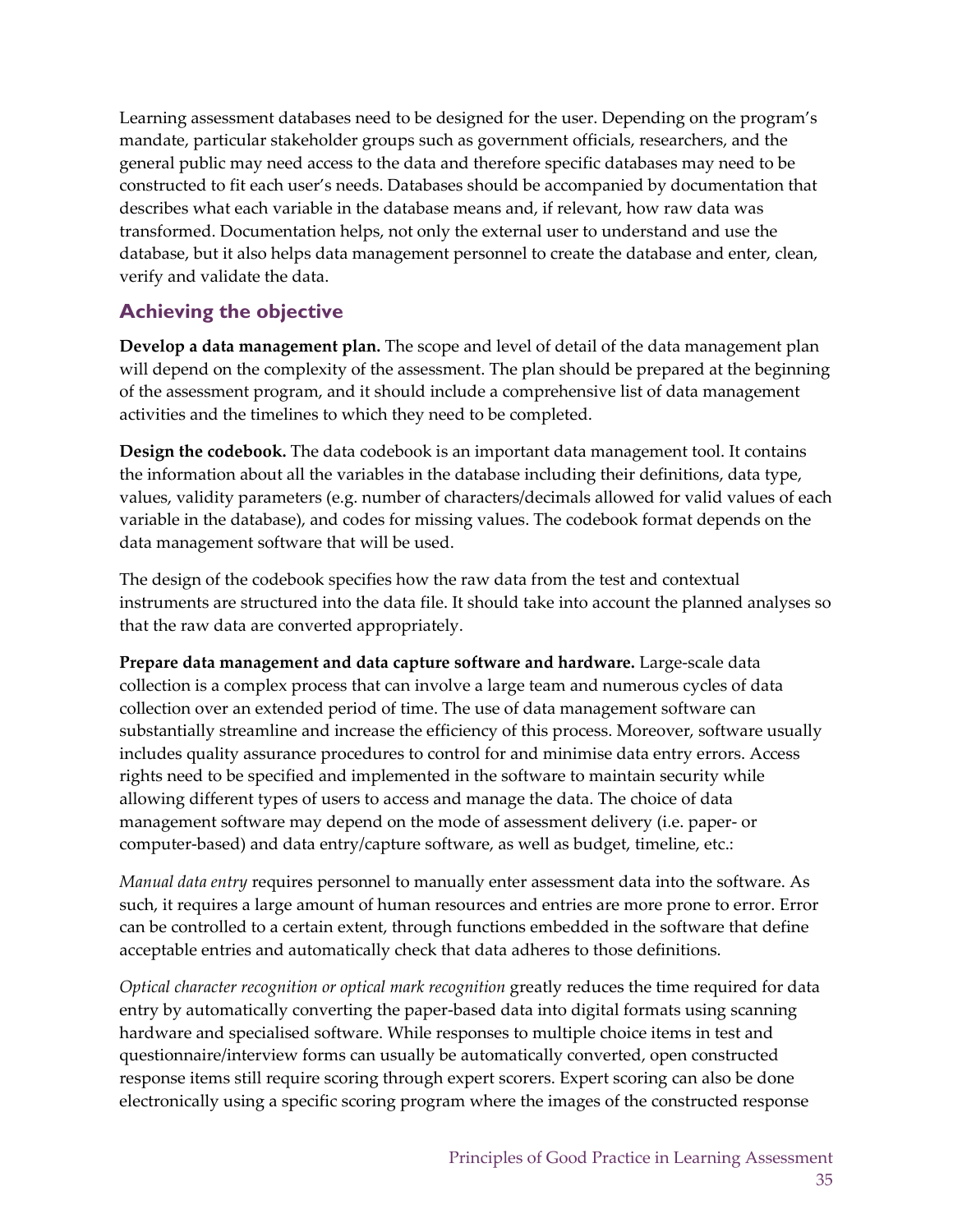items that were created during scanning are presented to the scorers who manually enter a score for each response in the scoring program.

*Digital data processing* as part of computer-based assessments is most efficient in terms of data processing, where participants' responses are recorded directly in digital format. However, this option entails considerable costs in the development of the delivery software, development of the items, and the purchase/provision of the devices. In addition, this option requires the highest technical know-how for the test administrators.

**Establish and train a data manager and data management team.** The data manager is the member of the assessment team who will be responsible for data capture, data cleaning, verification and validation, and the training of data processing personnel. Data managers should be thorough and experienced in managing larger sets of data. Recruitment of the data manager and team should start early to ensure data can be processed in a timely manner. Training in the use of software and in the relevant data capture and data cleaning protocols is essential for all data management staff.

**Prepare protocols for data capture, data cleaning, verification and validation.** Protocols establish rules for data processing. Before processing begins, documentation outlining the protocols should be prepared.

*Data capture protocols* include categorising missing data, monitoring the quality of the manual data entry or optical recognition, and backing up data.

*Data cleaning, verification, and validation protocols* include procedures for checking and correcting unique identifiers (IDs), duplicated or dropped records (e.g. in the process of merging two datasets); checks that the values entered are valid and within range; checks that there is consistency between variables that link separate data files; and checks of logic when the response to one variable depends on another. Some discrepancies may require checks using external sources of data to resolve (e.g. school records, census data, public records and other pre-existing databases that are separate from the current data collection process). Protocols should also be in place in the case where inconsistencies are unable to be resolved, for example, if a record needs to be removed from the database due to issues with the unique identifier.

**Prepare data backup protocols.** Both raw and processed data should be backed up, following a regular schedule. For example, raw data need to be backed up before exporting into another format. Data should also be backed up whenever data files are consolidated.

**Prepare data documentation and transfer protocols.** A thorough *documentation* of the database is essential to ensure its adequate use. Database documentation should include the data source, a description of the database content and structure (e.g. nature and order of cognitive and contextual data in the database, scales and indices, proficiency levels; information about recoded data; information about sample weights and replicate weights [see Key Area 9]), and the data codebook. If the database includes multiple datasets (e.g. for students, parents and schools), the documentation should also contain information on how these can be linked.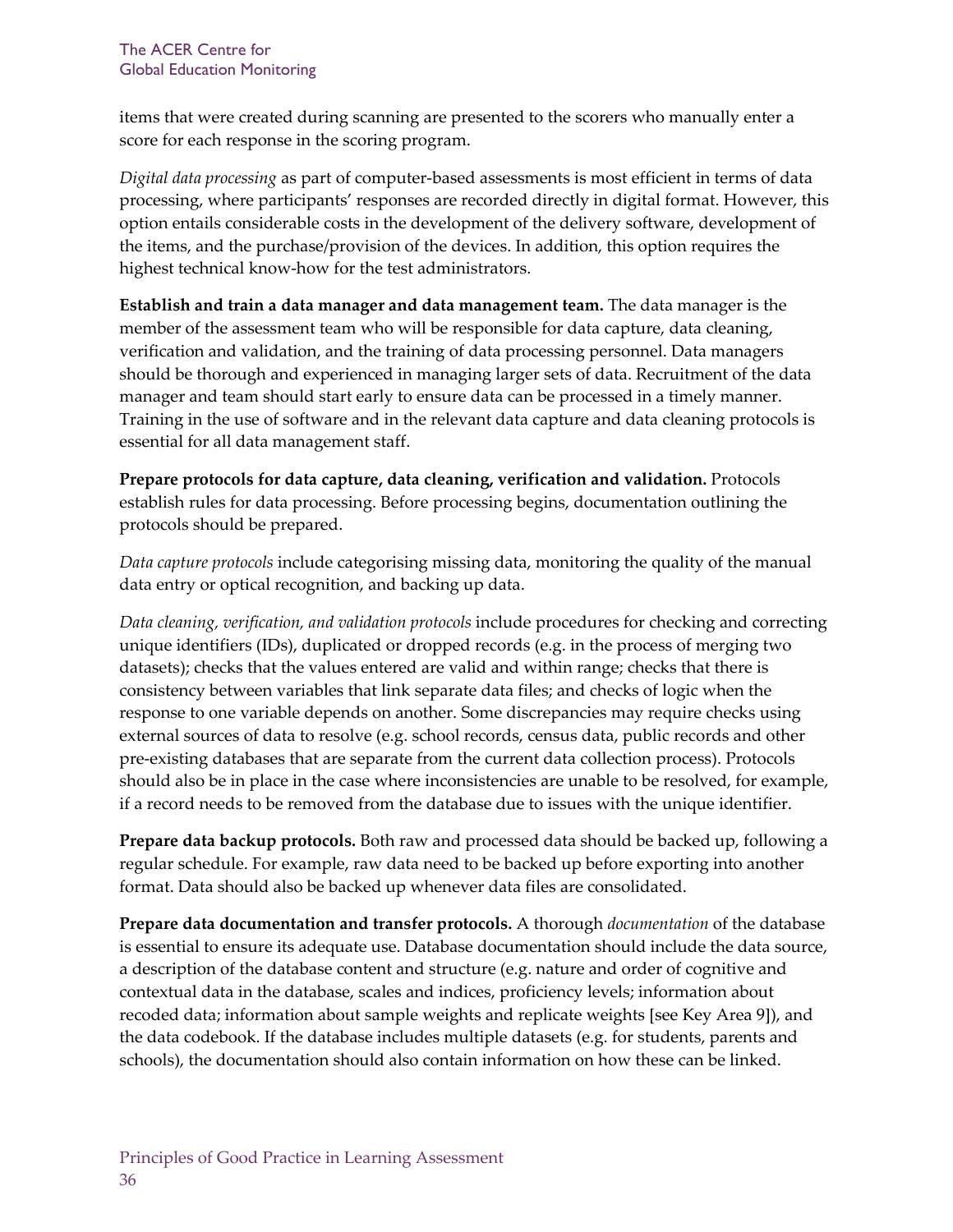*Data transfer protocols* need to be prepared for different forms of data transfer/recipients (e.g. internally, externally to partners, or publicly), as each recipient may have different requirements. For example, de-identification might be required for external transfer or public release. For each transfer a systematic record should be kept.

# **Key Area 12: Scaling cognitive and contextual data Objective**

Cognitive and contextual data that is scaled using well-developed analytical tools in order to support a range of useful comparisons and to communicate information that is meaningful to a range of users.

#### *Cognitive and contextual data that is scaled using well-developed analytical tools…*

Assessment results are better interpreted and therefore more useful if they are reported on a scale sharing a common unit for measuring and interpreting results. The term 'scaling' refers to the process of converting raw data into numerical indicators of the scale (Berezner & Adams, 2017). Scaling can be considered primary data analysis, and scaling outputs are usually released as part of the final dataset (see Key Area 11). Large scale assessments generally use Item Response Theory (IRT) to scale raw data in the production of cognitive and contextual constructs.

#### *…in order to communicate information that is meaningful to a range of users…*

The process of scaling results in a numeric reporting scale that is useful for statistical analysis. To improve its usability, this information is commonly enhanced with substantive descriptions of skill and knowledge progression along the scale. These descriptions are generally derived from either outlining expected performance (e.g. according to curriculum standards), or observing performance as indicated by the test results (Turner & Adams, 2017). Providing qualitative descriptions of what participants know and can do helps a larger range of users to better understand, interpret and ultimately respond to the data.

#### *…and to support a range of useful comparisons.*

The comparisons made in a large-scale assessment will depend on the policy goals set out at the beginning of the assessment. These comparisons are commonly between sub-populations of interest, for example, between rural and urban participants, but they are also often across grade levels and over time. Linking different tests using IRT methodology allows for comparisons to be made across different tests, settings and over time.

### **Achieving the objective**

**Develop a data analysis plan.** All scaling (e.g. scaling of cognitive and contextual data, item analysis, description of the scales and sub-scales)) and data analysis (e.g. for the purpose of reporting, see Key Area 13) should be planned as early as possible during the development stage of an assessment program. Based on the initially defined policy goals and priorities (see Key Area 1), the analysis plan should describe the kind of data and analysis required to address these. Thus, the analysis plan provides important information for instrument development (see Key areas 4, 5, and 6) and design (see Key Area 8).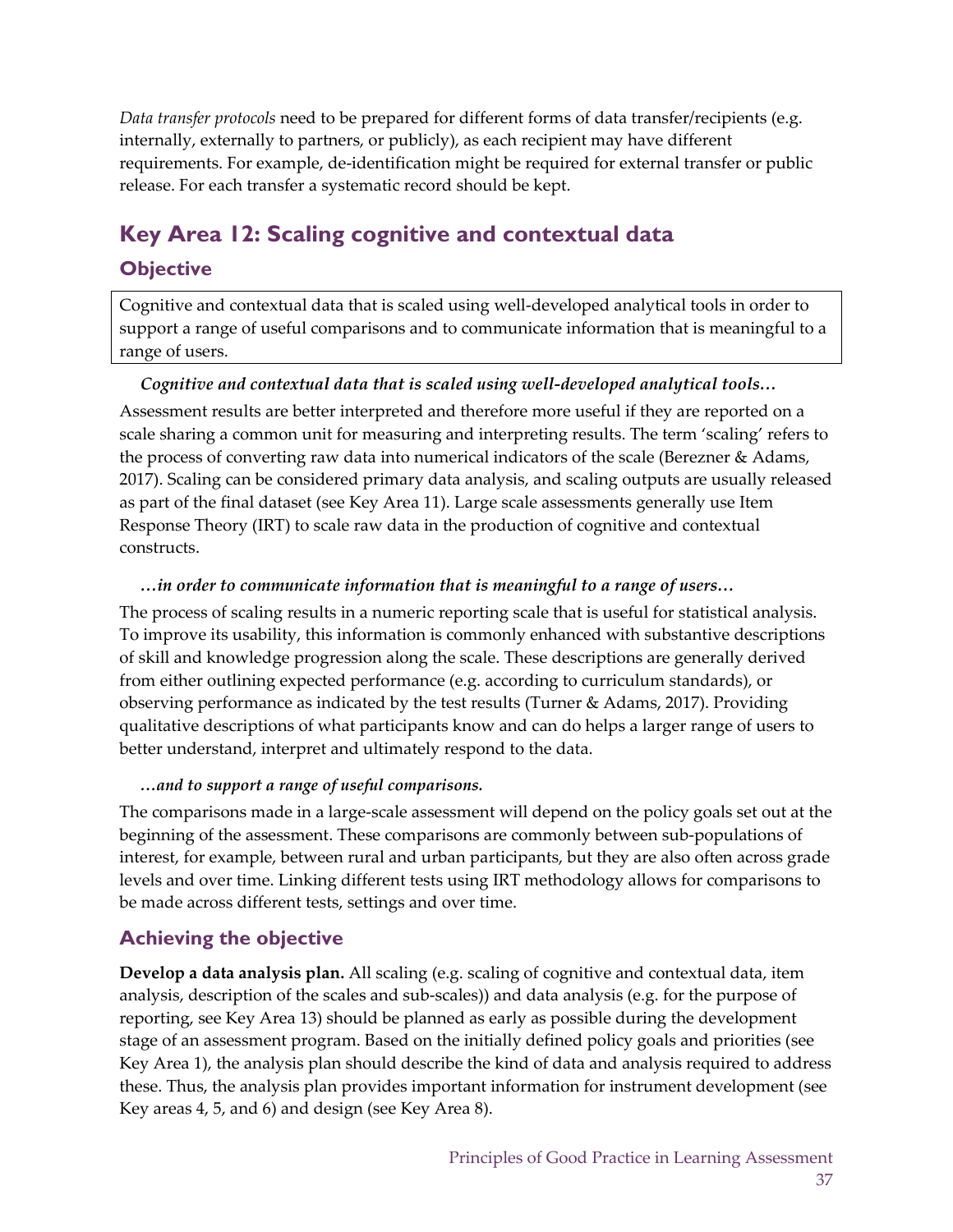The analysis plan should also consider how many personnel will be involved in the analysis and its preparation, their specific roles, and the time available to conduct the analysis. Another important consideration is the analysis software to use, and which is best fitted to the analysis needs of the assessment and the capacity of personnel.

For the purpose of *scaling* the plan should specify the analytical model to be applied, the scales and sub-scales to be created, the analysis undertaken with the cognitive data, the description of the cognitive scales and sub-scales, and analysis of contextual data.

**Choose analytical model.** Decisions regarding the analytical models used will likely be made during the development of the analysis plan. Large scale assessments generally use Item IRT to scale raw data. Within IRT, there are a number of different approaches used. These approaches are described below along with the differences between Classical Test Theory and Item Response Theory.

• *Classical Test Theory vs Item Response Theory*. Classical Test Theory (CTT) focuses on estimating each participant's 'true score' and making inferences about his or her likely score on a test. Ability is usually described within the boundaries of 0% and 100% correct on a test. Although the item difficulties and participant results can be viewed alongside each other to aid interpretation, CTT is limited to comparing scores on the same test. There is little scope for generalising skills of participants at specific ability levels. Comparing performance over time is not possible unless the same tests are used each time. The major limitation of CTT is that the, observed scores are item/test dependent, and the item statistics are sample dependent. IRT was developed to address these main limitations of CTT.

IRT models focus on estimating each participant's ability and making inferences about each participant's ability level on the construct (i.e. a latent trait such as intelligence, motivation or maths ability) that is being tested. Unlike CTT, a latent trait is measured on an infinite continuum (e.g. not only between 0 and 100), where the measurement unit is denoted as a logit. If a mathematics test is given, the IRT approach would try to estimate each participant's level on the latent trait of mathematics. The logit defines distances between differences in scores which can be easily interpreted. It also can link item scores to person scores. IRT offers more capacity than CTT for linking different tests and providing substantive interpretations to scores on a test. It helps in placing different tests on the same scale for comparison in time.

• *Rasch (one-parameter logistic) model vs Birnbaum (two- and three-parameter logistic) models.* These models are derived from IRT. The Rasch model is often referred to as the one parameter logistic model because it uses a single parameter to describe each item. Birnbaum models introduce additional parameters that describe additional features such as the strength of the relationship between the item and the construct (a discrimination parameter), or the probability of success on the item through random guessing (a guessing parameter). The Birnbaum models are therefore more general than the Rasch model and provide a better fit to the data that are collected—some argue that this better fit means they are a more valid representation of the data (Berezner & Adams, 2017). With a stricter definition of what constitutes measurement, others argue that the Rasch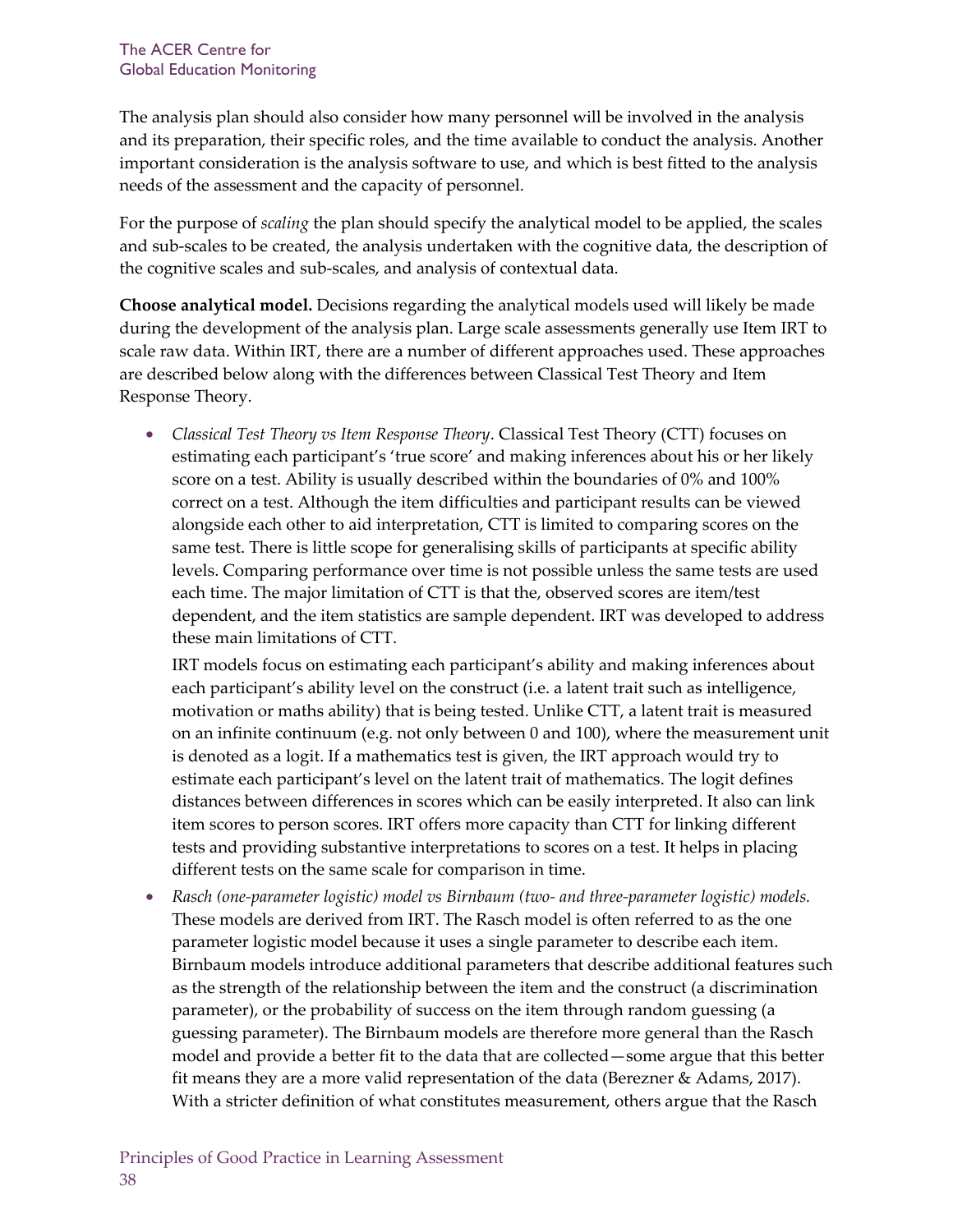model has stronger construct validity (Berezner & Adams, 2017). The Rasch model is also more stable over time.

**Identify scales and possible sub-scales.** The scales and sub-scales of a cognitive domain are usually defined and described during the assessment framework development. All items will subsequently be written according to the framework (see Key Area 5). As such, it is essential that information about which items correspond to which learning domains and sub-domains be provided to those conducting the scaling.

Information about which contextual items intend to measure the same characteristic (or construct) is equally essential in constructing contextual scales (or indices).

**Analyse cognitive data.** As IRT is most commonly used in large-scale assessments, the following activities refer to those followed when using IRT. While all analyses described below should be conducted for both the field trial and the main survey, the focus for each is different. For the field trial, the focus is on the selection of items for the main survey and ensuring that the items reflect the learning domain being assessed. For the main survey, the focus is on ensuring the reliability of results (Berezner & Adams, 2017).

*Calibration.* Scale calibration is the process of estimating the parameters of the model (e.g. item difficulty in Rasch) and placing these parameters on a uniform scale (Kolen & Brennan, 2004). It involves a number of processes which include: reviewing the model fit of the items to determine if it matches the data; assessing each item's fit, differential item functioning, and content, to determine if it is retained for the final scaling of responses; reviewing the test targeting to ensure that the difficulty of the items matches the ability of the participants; and reviewing any anchor/link items to ensure that anchor/link items are working or behaving well across different tests.

*Estimate participant ability*. Once the items are located on a single scale, participant scores can be computed. Participant ability estimates can be categorised into two main groups: point estimates and plausible values. Point estimates use a single value to estimate ability and are best for reporting on individual scores. Plausible values use a set of values (usually five) to estimate ability and are best for reporting at the group level (von Davier, Gonzalez, & Mislevy, 2009). Standard errors are also important in estimating ability as they help to determine the precision of the parameter estimates (see Key Area 13 for more detail).

*Linear transformation.* Linear transformation is the process of transforming scores in logits, to a chosen mean and standard deviation. This allows scores to be reported from a test (or several tests) on a readily understandable scale. This is particularly helpful when providing information related to content, norm or reference groups, and trends.

**Describe the cognitive scales.** IRT results in the mapping of test items and participant ability onto a single scale. Once this scale has been defined numerically, the skill and knowledge progression along the scale should be substantively described. This ensures that the information is accessible for a large range of users of the data. These descriptions are generally derived from either outlining expected performance (e.g. according to curriculum standards), or observing performance as indicated by the test results (Turner & Adams, 2017). Descriptions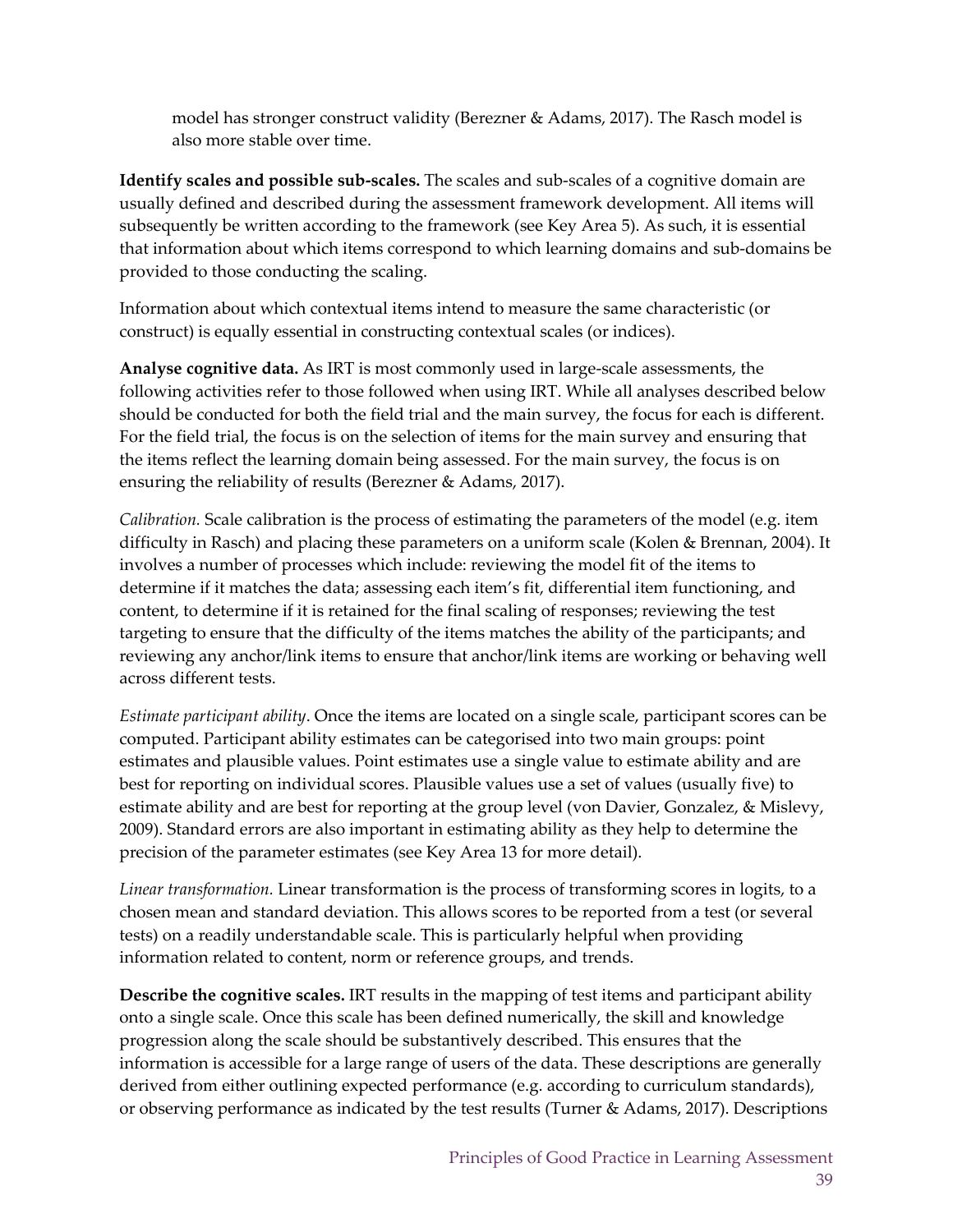should be revised and refined after the main survey. Developing the scale descriptions generally takes the following into consideration:

*Determine the number of levels*. The number of described performance levels will depend on the policy goals of the assessment and the amount of detail needed to describe performance. For example, benchmarks that indicate basic, proficient and advanced skills and knowledge may be sufficient for determining the quality of the education system, while on the other hand, more levels may be needed if the data is to be used by schools and teachers to target learning interventions.

*Define the levels on the scale*. As the scale is a continuum, there is no natural point where the levels on the scale should be assigned. It is therefore essential to define what it means statistically to be located within a level. Three principles can be applied to define each level (Turner & Adams, 2017): the first is to define how successful a participant at that level should be in answering the items in the level, for example, participants performing at the bottom of the level should answer 50 percent of the items correctly; the second is to ensure that the width of each level is similar; and the third is to determine the proportion of participants expected to answer each item in the level correctly.

*Summarise skills within each level*. During item development, the characteristics of each item (metadata) should be recorded (see Key Area 5). This information can then be used to develop a summary definition of the skills and knowledge that participants have when they perform at or below the particular level.

**Analyse contextual data.** The aim of collecting contextual data in large-scale assessments is to provide context to the performance data. Scaling of contextual data is usually a reflection of the participant's likelihood of agreeing or disagreeing with a particular statement (e.g. 'I like mathematics'), or of a composite index that aims to describe several factors of an underlying characteristic (e.g. socioeconomic status) using one score (Schulz & Lietz, 2017). The following analysis are typically undertaken with contextual data.

*Ensure items measure the underlying characteristic/construct*. Similar to cognitive items, analyses should be performed to review the dimensionality of contextual items. However, due to the categorical nature of most contextual items, different analyses can be performed in conjunction with IRT modelling. These include CTT, Exploratory Factor Analysis and Confirmatory Factor Analysis. IRT scaling plays a vital role in contextual construct evaluation and development. IRT modelling provides information not only on the performance of each contextual item in the scale and how the scales functions overall for measuring a construct, but also provides an elegant way of dealing with missing data.

*Scale contextual items.* While scaling is possible using CTT, IRT is preferable as it takes into account the fact that some items may be harder to agree with than others, or some factors may contribute more to the underlying characteristic/construct than others.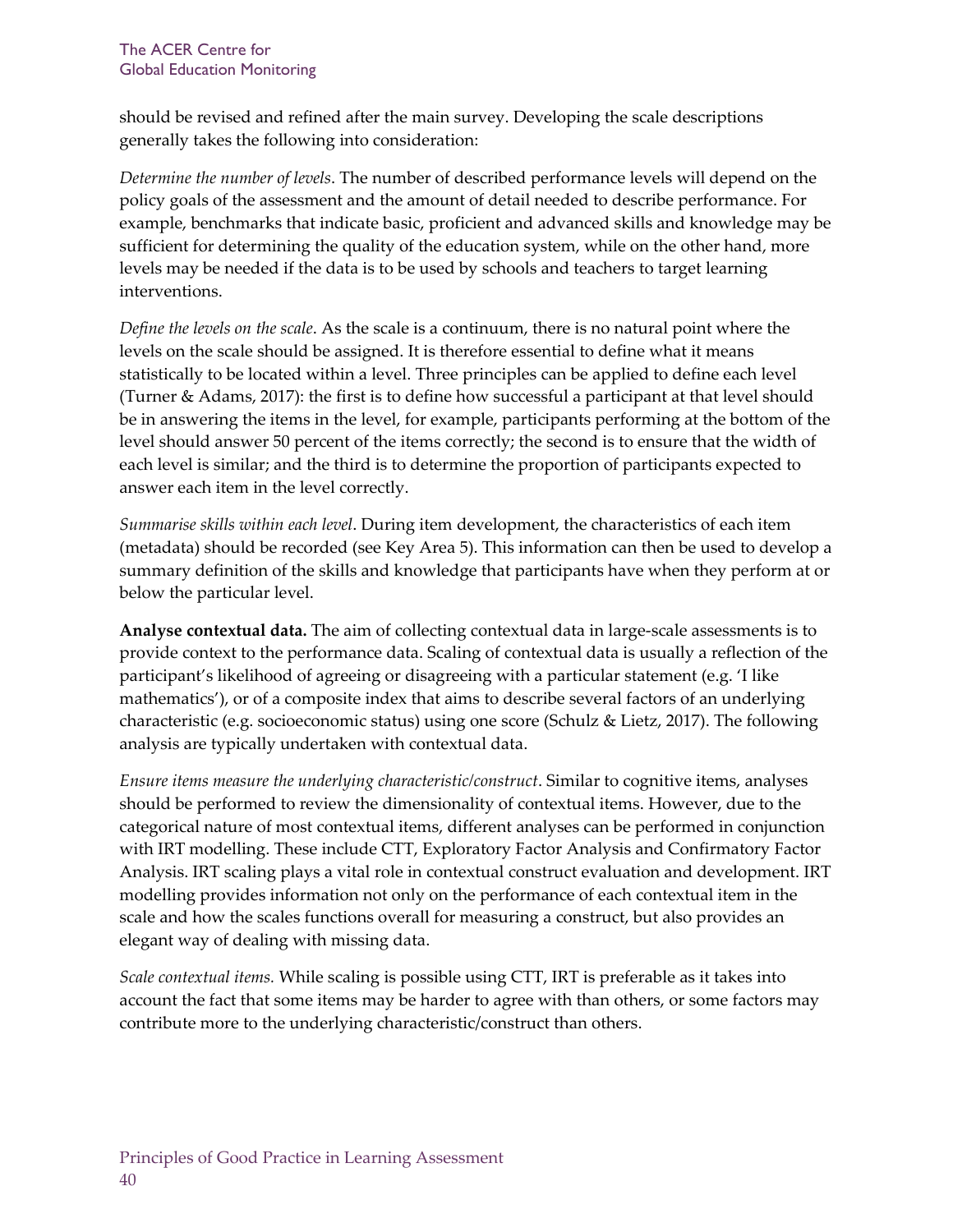# **Key Area 13: Analysing data**

## **Objective**

Analytical results that are fully documented and reproducible, and that permit valid and useful inferences about the population(s) of interest.

#### *Analytical results…*

The term 'analytical results' here refers to analysis undertaken for the purpose of reporting and interpretation. In particular, analyses of relationships between variables (e.g. between achievement and geographic region) is of interest in policy*-*level reporting. Scaling (see Key Area 12) is a related area of data analysis the results of which are usually released in a public database.

#### *…that are fully documented and reproducible…*

All analyses should be accompanied by a description of the approaches used to analyse the data. This enables other users of the data to reproduce the results if they wish. The reproducibility of the results plays an important role in verifying their accuracy, and it turn, helps to ensure that statements made on the basis of the assessment results are also accurate.

#### *...and that permit valid and useful inferences about the population(s) of interest.*

The analysis should answer questions related to the assessment's policy goals, to ensure that it is consistent with the purpose of the assessment. This will help to strengthen its relevance for stakeholders and its usefulness in making policy and practice decisions. However, analyses are only useful if they are technically sound and appropriate for the data available. If results are based on analyses that are inappropriate, then their validity is compromised and they will not provide accurate information for education decision making.

## **Achieving the objective**

**Develop a data analysis plan.** The analysis to be undertaken for reporting are essentially planned together with the primary analysis (see Key area 12), and ideally during the development phase of an assessment program.

The analysis plan should describe the initially defined policy goals and issues and how these are going to be addressed with the analysis of the cognitive and contextual data in the database.

The analysis plan should also consider how the results will be reported, e.g. in tables, graphs, etc. After the data collection stage, the analysis plan should be refined. This ensures that the analyses can be carried out in a targeted manner.

**Assign sample weights.** In most situations, samples do not precisely represent the population and therefore the population estimates derived from them would be biased due to this misrepresentation. A correction technique, through the use of sampling weights (see Key Area 9), can be used to adjust the sample and reduce the bias in the population estimates. Any analysis should, therefore, always be weighted at any stage of the process, whether it is the primary or secondary data analysis.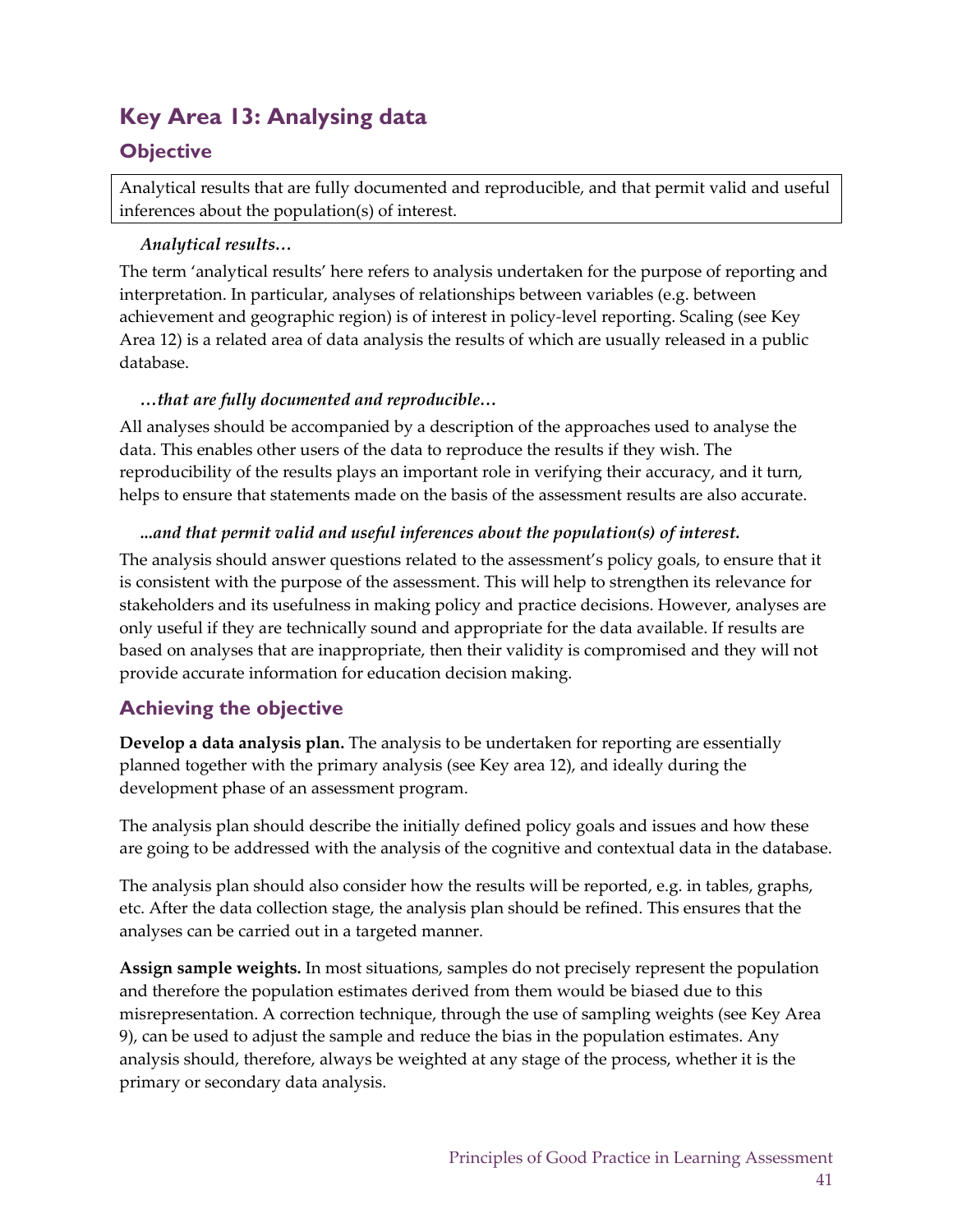**Calculate the standard error.** A standard error is the spread or variability of a sample statistic around its mean. In other words, it is a measure of the accuracy of a sample statistic as an estimate of an unknown population parameter. It is essential to report accurate and unbiased standard errors, as these estimates are used for calculating the statistical significance of analysis results. The statistical significance describes the probability that a sample statistic is likely to be a true reflection of the population, or just a result of sampling and measurement error.

To achieve unbiased standard errors from survey studies, the analysis must have accurate estimates of both sampling variance and measurement variance (OECD, 2012). Calculating the sampling variance depends on the way in which the sample was obtained (simple random sample or complex random sample—see Key Area 9). Calculating the measurement variance usually takes the plausible values outlined in Key Area 12, and calculates the variance among the plausible values. If the results are to be analysed across time (i.e. from previous administrations of the assessment) a linking error should be added as a third component of the standard error.

In a report of the results, each population estimate should be accompanied either by its confidence interval or standard error, along with the statistical significance of any comparisons.

**Analyse data.** The data collected in an assessment of learning, outcomes can be analysed and described in a number of ways. This includes frequency analysis, comparing mean scores, and comparing the variance in scores across groups. Since many educational policy questions concern the relationship between performance and other variables, a commonly used technique for educational assessment data is regression analysis. Regression analysis predicts an outcome variable (e.g. achievement) using one or more explanatory variables (e.g. gender, language, region). Depending on the analytical model or research question, different kinds of regression analyses can be performed.

**Analyse trends**. There are a number of issues to consider when conducting any trend analysis. Trends over time on any indicator require careful interpretation, and need to consider how contextual factors may have changed that impact the inferences that may be drawn from trend analyses, such as changes to the level of government funding provided for education after a change in government. In large-scale assessment research, it is also important to consider how comparable the definition of the trend indicator is for subgroups within the population. For example, it is important to consider the different types of home possessions that indicate wealth in urban and rural populations. Reliable horizontal trend measures depend on consistency over time in a) the comparability of the target population b) the data collection procedures, and c) the assessment framework. Trends can be computed directly without any precautions when the data collected at two different time points are 'linked' on a common scale (see Key Area 8 and Key Area 12).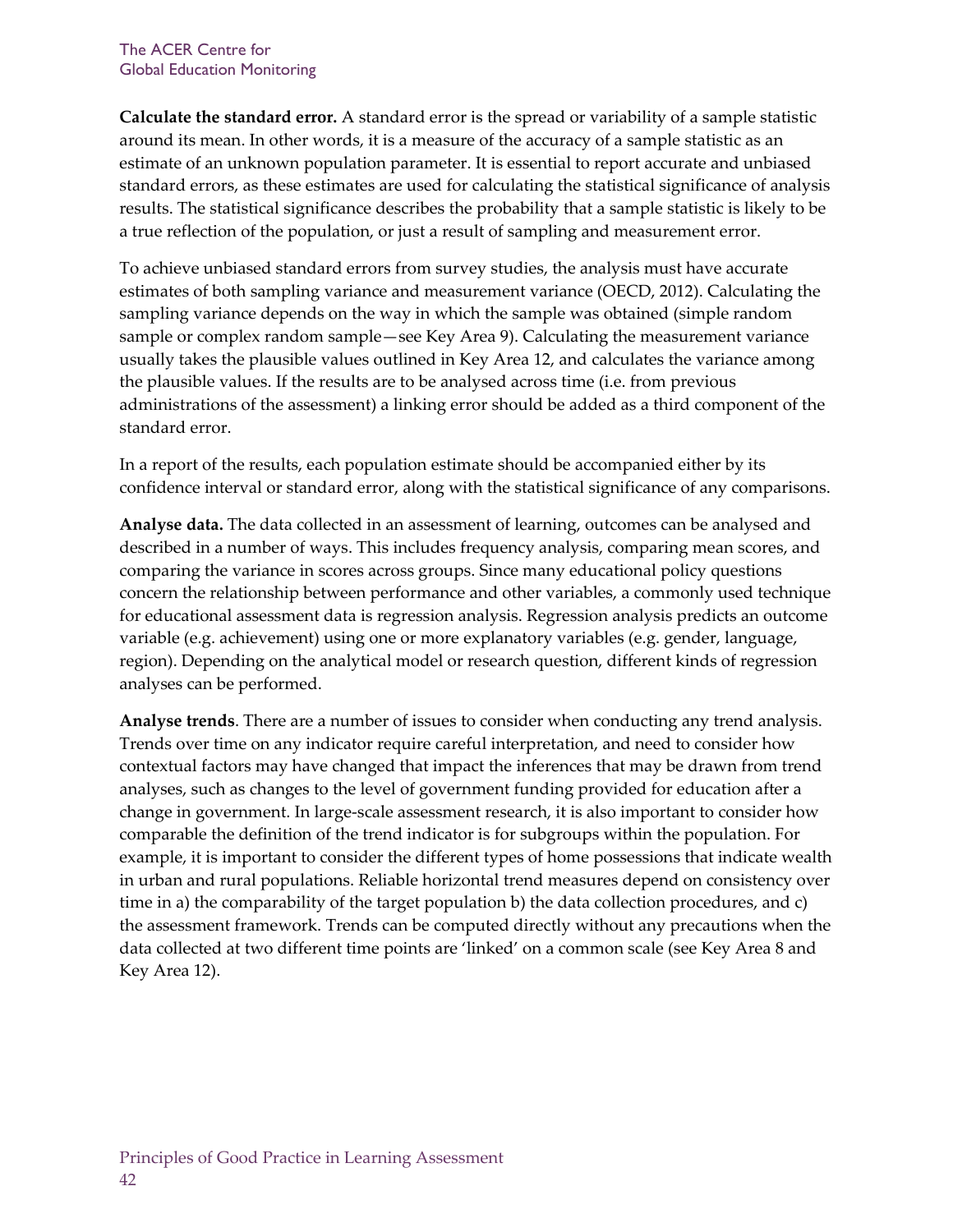# **Key Area 14: Reporting and dissemination**

## **Objective**

Appropriate products and approaches to reporting and dissemination that are tailored to the different stakeholder groups and promote appropriate and effective use of the assessment results by those groups.

#### *Appropriate products and approaches to reporting and dissemination…*

Appropriate reporting methods and dissemination strategies need to be developed to support stakeholders in understanding and making effective use of the assessment results. Assessment products could include various types of reports (e.g. summary reports, main reports, thematic reports), the public release of the database and press releases. In addition to reporting, other dissemination approaches could include workshops, conferences, media appearances, websites, etc. See Table 2 for a description of reporting and dissemination products and approaches.

#### *...that are tailored to different stakeholder groups…*

Assessment results may be used by a wide variety of stakeholders to inform discussions and debate around the results themselves and possible policy responses (Kellaghan, Greaney, & Murray, 2009). For the dissemination products and approaches to be effective, they need to take into consideration the various stakeholder groups who will be using the results. This includes considering the information needs of the target audience—teachers may aim to better understand students' learning strengths and weaknesses while policy makers may aim to identify under-resourced areas—the expected technical knowledge of the target audience, and the most effective communication method for the target audience. One important stakeholder group is the public, not only because many people are involved in education as parents or students, but also because assessments are often financed through government, hence public, funding and therefore under particular scrutiny. Therefore, the media—traditional media outlets as well as social media—have to be given special consideration as the main drivers of public perception.

### *...and promote appropriate and effective use of assessment results by those groups.*

More often than not, assessment results describe problems, but they do not specify solutions (Kellaghan et al., 2009). Therefore, if learning assessments are to bring about change, stakeholders need to understand the meaning and relevance of the results, be able to use the results to identify appropriate actions, and be in a position and system where they are able to enact or support change. Reporting and dissemination should take these needs into account and aim, not only to inform stakeholders, but also to build their capacity in using the results for improving learning.

## **Achieving the objective**

**Identify different information needs of stakeholders.** Consultation throughout the assessment program with key stakeholders such as the steering committee (see Key Area 1), representatives from curriculum agencies, education sectors, teacher training institutions and unions, parent associations, journalists and others, can be used to establish what the relevant policy and practice issues are, and to gain a deeper understanding of stakeholders' requirements.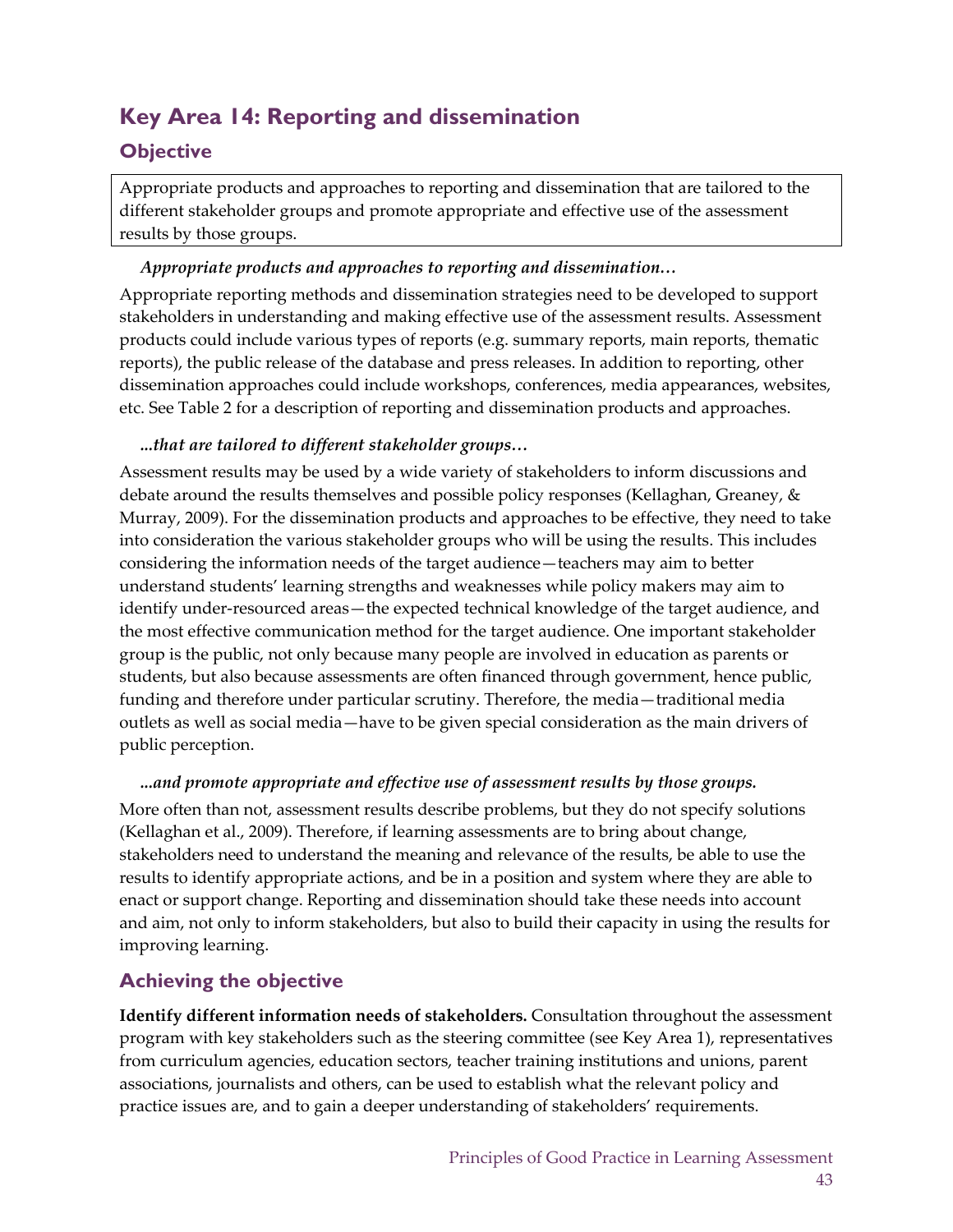Consideration should also be given as to the unintended consequences of reporting results. For example, high stakes assessments tied to funding decisions can have unintended negative consequences such as resistance from schools to participate, a narrowing of the curriculum, teaching to the test (Braun, Kanjee, Bettinger, & Kremer, 2006) or cheating, all of which can lead to a corruption of data.

**Develop a dissemination strategy.** A dissemination strategy should be developed early in an assessment program, so that dissemination methods can be planned to occur throughout the program to maximise stakeholder engagement. Flexibility is also needed as new stakeholders are identified, as resources become available, as evidence is gathered about what dissemination methods are most effective, and as other possible policy implications of the assessment results become apparent. Ensuring that dissemination products can be easily and broadly accessed by a variety of stakeholders will help to increase the likelihood that results will be considered and used by a variety of stakeholders in decisions about education policy and practice.

There are benefits and drawbacks to all dissemination methods, so anticipating likely issues or questions and preparing for these is essential. The use of simple language and clear and consistent messages in all dissemination methods will aid understanding, and technical information should be available to substantiate all statements made.

**Develop dissemination products.** While a detailed written report is often one of the requirements of assessment funding bodies, a mix of dissemination methods and products probably addresses best the information needs of different stakeholders. Developing reports is generally an expensive and time-consuming process and as such, specifications should be agreed upon by the assessment agency and stakeholders. Different types of reports are described in Table 2 along with other dissemination methods. Some issues that affect all dissemination products are described below:

- *Assessment limitations*. Every assessment has limitations regarding what can be analysed and the inferences that can be made. Reporting should make clear these limitations to ensure results are reported accurately and used appropriately by stakeholders. In particular, the possibility of over-simplistic interpretations of the assessment results by stakeholders should be addressed and discouraged in reporting, e.g. league tables.
- *Summary of findings.* In order to draw readers' attention to the most important information, a summary of findings or an executive summary section should be included at the start of a report. In addition, reiterating the core messages increases the likelihood that audiences will engage with the reporting products. As such, it can be helpful to also include a short bullet-point list of the key information at the start of each chapter.
- *Implications and recommendations*. In concluding a report, some reports may build upon the summary of findings and highlight the relevance of key results for broader policy, practice, and research through the inclusion of implications or recommendations. Implications may include general inferences suggested by the assessment results, while recommendations may refer to more specific suggestions. Dependent upon the key findings and availability of external data, implications and recommendations may be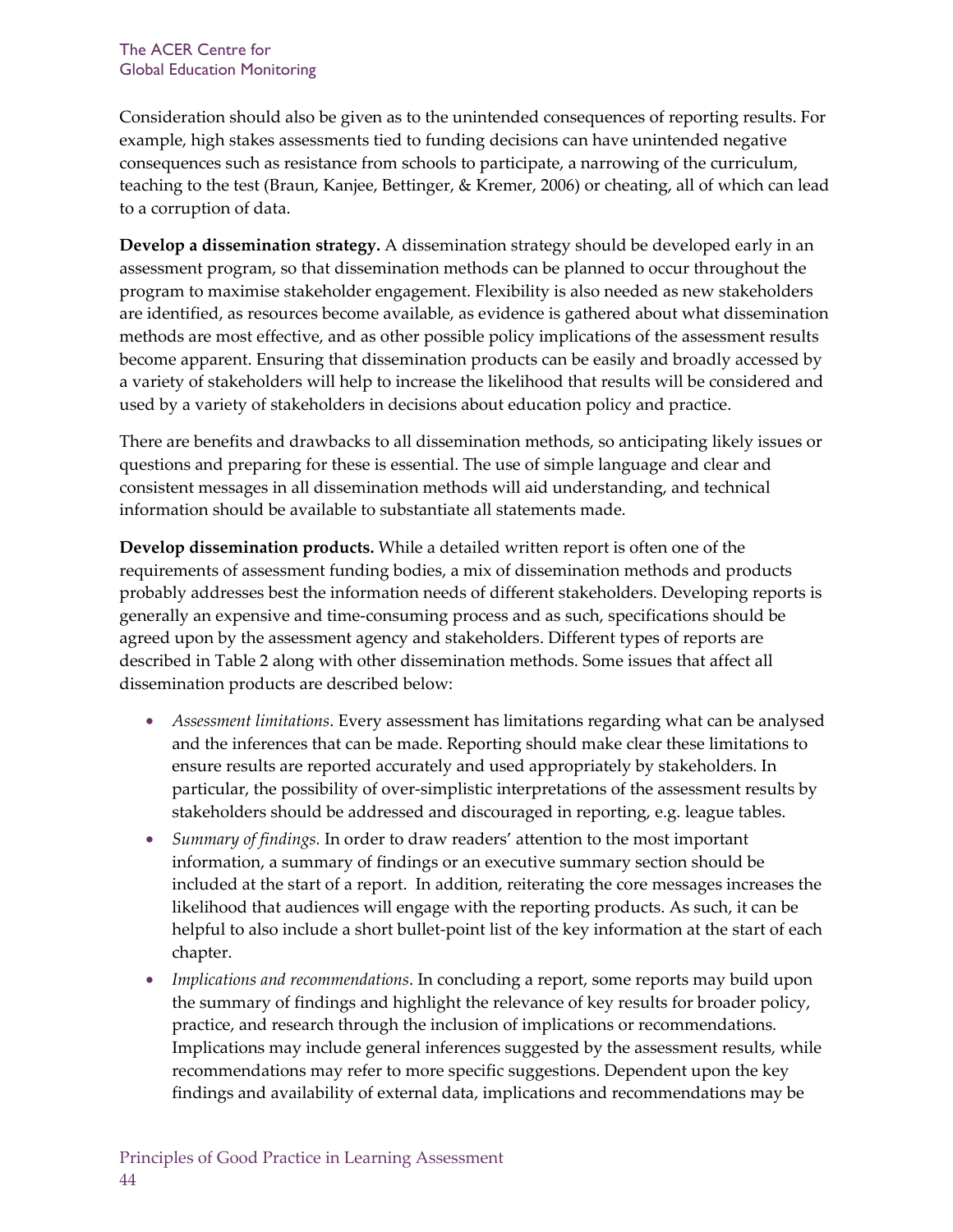based on the assessment data alone, or may also draw on findings from other assessments, evaluations or research.

- When developing implications and recommendations, it is important to consider stakeholders' expectations of the types of implications and recommendations, the assessment team's ability to formulate useful implications or recommendations based on the assessment data, the opportunities stakeholders have had to be involved in discussing the assessment findings (implications or recommendations which have been discussed with stakeholders who have in-depth knowledge of the sector are likely to be more robust), and the technical quality of the learning assessment, and therefore, the validity of the implications or recommendations.
- *Longevity*: Consider scheduling the release of various dissemination products over an extended period of time. The purpose of such an approach is not only to maintain interest and momentum in the assessment but also to instil a view that education is an enterprise where growth and change needs monitoring and sustaining over an extended period.

**Monitor how assessment data are used over time.** When possible, it is informative for assessment agencies to keep track of the different ways that assessment data are and are not utilised by various stakeholders within the education system. This will help assessment agencies evaluate their dissemination and reporting strategies, and have a better understanding of how to target the policy and information needs for different stakeholders within the education system for future assessment cycles.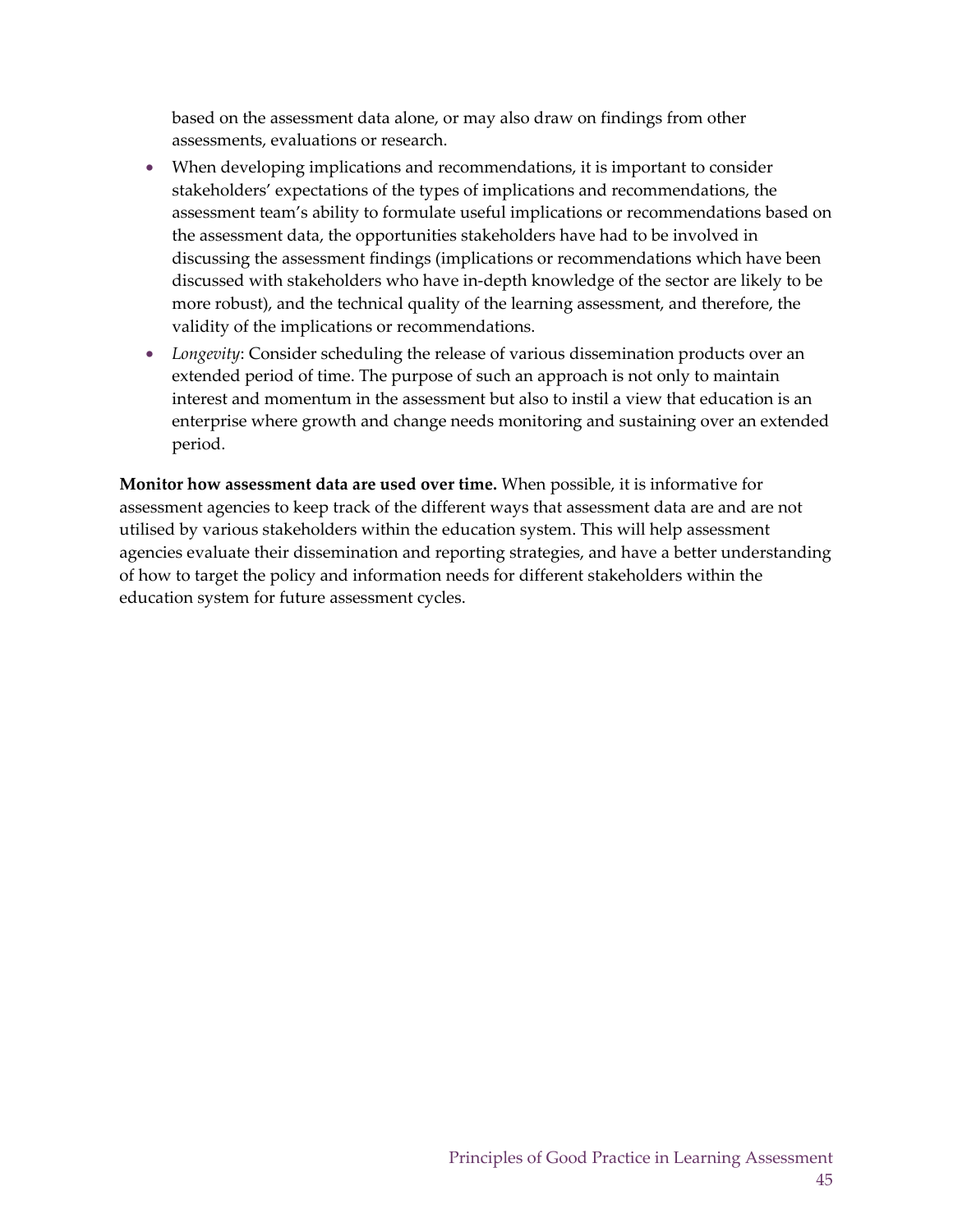#### The ACER Centre for Global Education Monitoring

**Table 2: Dissemination methods** 

| <b>Dissemination</b><br>method | <b>Description and purpose</b>                                                                                                                                                                                                                                                                                                                                                                                                                                                                                                                                                                                                                                                                                        | Main audiences and level of technical detail                                                                                                                       |
|--------------------------------|-----------------------------------------------------------------------------------------------------------------------------------------------------------------------------------------------------------------------------------------------------------------------------------------------------------------------------------------------------------------------------------------------------------------------------------------------------------------------------------------------------------------------------------------------------------------------------------------------------------------------------------------------------------------------------------------------------------------------|--------------------------------------------------------------------------------------------------------------------------------------------------------------------|
| Executive summary<br>report    | Provides a summary of the key findings and policy-related messages that emerge from<br>the first analyses of the data. Can sustain interest in the assessment and drive the policy<br>agenda in the period between data collection and publication of the main report.                                                                                                                                                                                                                                                                                                                                                                                                                                                | All stakeholders, researchers, educational<br>practitioners, media and the public.<br>Level of technical detail: low                                               |
| Main report                    | Provides an overview of all aspects of the assessment so that a variety of stakeholders<br>can understand the purpose, approach taken, results and implications. Almost all<br>assessment programs have a main report.                                                                                                                                                                                                                                                                                                                                                                                                                                                                                                | All stakeholders, researchers, educational<br>practitioners, media and the public<br>Level of technical detail: medium                                             |
| Summary reports,<br>pamphlets  | A summary of the important points from the main report to provide a fast way for<br>stakeholders to learn about the most important assessment results. The summary<br>reports can vary in length.                                                                                                                                                                                                                                                                                                                                                                                                                                                                                                                     | May be produced for a variety of stakeholders,<br>including teachers, policymakers, the general<br>public or key interest groups<br>Level of technical detail: low |
| <b>Technical report</b>        | Provides detailed information about the assessment processes and data collected to<br>judge the quality of the assessment and to inform the interpretation of results. It also<br>serves a record of activities which can inform future assessment phases. If a separate<br>technical report is produced, some technical details can be left out of the main report,<br>making it more accessible.                                                                                                                                                                                                                                                                                                                    | Key stakeholders and researchers<br>Level of technical detail: high                                                                                                |
| Assessment<br>framework report | Provides details about the assessment framework that guided the development of the<br>assessment - the cognitive learning domains as well as the contextual information<br>collected. The framework usually includes a definition of the cognitive learning domains<br>and explains all aspects that are measured in detail and how, including example items.<br>The framework may also outline how the results of the assessment will be reported<br>(e.g. described performance scales).<br>A summary of the assessment framework may be included in the main report; however,<br>the full assessment framework may be published as a separate report, either before,<br>during or after assessment implementation. | Key stakeholders, researchers, educational<br>practitioners and the public<br>Level of technical detail: medium to high                                            |
| Thematic reports               | Reports that provide more detailed information than the main report around a<br>particular topic of interest (e.g. a report on differences in achievement patterns<br>between girls and boys). Producing thematic reports can help raise awareness about a<br>particular priority area.                                                                                                                                                                                                                                                                                                                                                                                                                               | Particular stakeholder groups, researchers<br>Level of technical detail: medium to high                                                                            |

Principles of Good Practice in Learning Assessment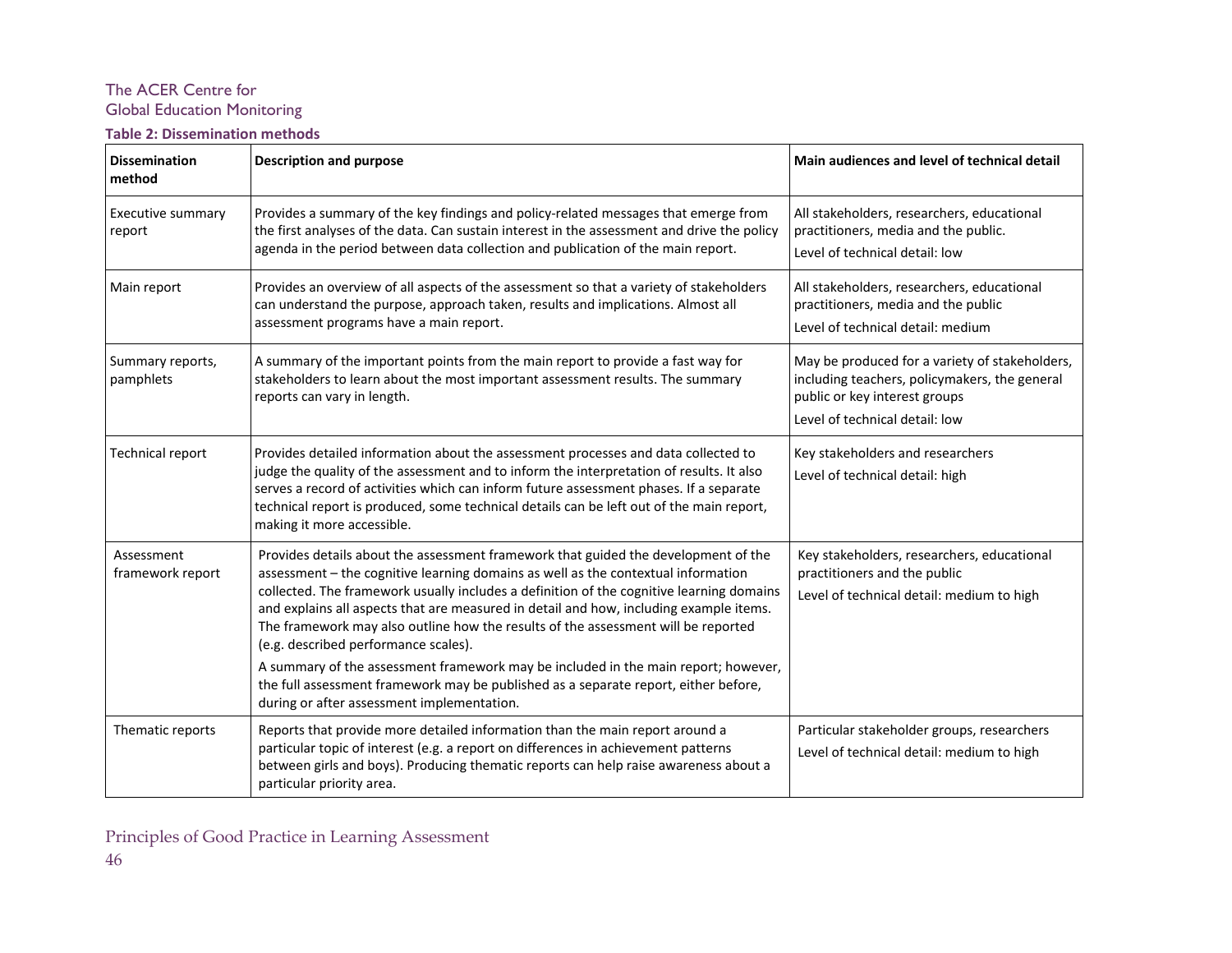| <b>Dissemination</b><br>method   | <b>Description and purpose</b>                                                                                                                                                                                                                                                                                                                                                                                                                                                                                                                                                                                         | Main audiences and level of technical detail                                                                                                                                                    |
|----------------------------------|------------------------------------------------------------------------------------------------------------------------------------------------------------------------------------------------------------------------------------------------------------------------------------------------------------------------------------------------------------------------------------------------------------------------------------------------------------------------------------------------------------------------------------------------------------------------------------------------------------------------|-------------------------------------------------------------------------------------------------------------------------------------------------------------------------------------------------|
| Policy briefings                 | Short briefings provide a summary of the main information and possible implications.<br>These messages can be communicated concisely to decision-makers who do not have<br>time to read a full report. These decision-makers can use this information to identify<br>possible next steps. Can be written or delivered by presentation.                                                                                                                                                                                                                                                                                 | Ministers and policymakers.<br>Level of technical detail: low to medium                                                                                                                         |
| Media reports                    | Can include newspaper articles, radio or television reports, blogs, videos and press<br>conferences. Allows information to be spread to a wider audience in an accessible way.<br>However, care must be taken as the media may greatly simplify assessment results or<br>focus only on more controversial results (e.g. league tables).                                                                                                                                                                                                                                                                                | The public<br>Level of technical details: low                                                                                                                                                   |
| Press releases                   | Short written statements provided to the media that succinctly communicate factual<br>information about the assessment, what the program assesses and how it is conducted,<br>and key findings from the assessment that are important for the wider public to<br>understand. Encourages more accurate and reliable dissemination of results through<br>the media to reach a wider audience in an accessible way. Allows for more control in<br>what is reported by the media, to support the appropriate use of results for informing<br>policy and practice. In addition, is a cost effective dissemination strategy. | The public<br>Level of technical details: low                                                                                                                                                   |
| Assessment database              | Assessment data can be made publicly available or available to certain stakeholders/<br>organisations that have been granted access. These can be used to investigate<br>particular areas of interest. Usually requires training in the appropriate use and analysis<br>of data.                                                                                                                                                                                                                                                                                                                                       | Particular stakeholder groups such as<br>government officials, researchers and<br>organisations<br>Level of technical details: high                                                             |
| Conferences and<br>workshops     | Involves the discussion and presentation of the assessment to stakeholders. Workshops<br>generally involve a smaller number of people and are more participatory than<br>conferences.<br>Provides an opportunity to gather feedback from stakeholders and to discuss possible<br>policy implications.                                                                                                                                                                                                                                                                                                                  | Particular interest groups, such as teacher<br>trainers or curriculum developers, Particular<br>stakeholder groups, researchers and<br>organisations<br>Level of technical details: low- medium |
| Websites                         | A webpage for the assessment program may contain links to different dissemination<br>outputs. For example, reports, press releases and the assessment database may all be<br>found on a webpage. This enhances accessibility to different dissemination products.<br>It may also contain an interactive display of the assessment database where users input<br>the information they require, and receive an output that is identical to that in the main<br>report (Cresswell, 2017a).                                                                                                                                | All stakeholders, researchers, educational<br>practitioners, media and the public.<br>Level of technical details: low- medium                                                                   |
| <b>Blogs and social</b><br>media | Blogs and social media disseminate assessment results and other assessment<br>information in small packages that are easily accessible by a wide-ranging audience.<br>Blogs and social media also encourage feedback from the public, which can provide a<br>direct link between the assessment agency/ministry and public discourse.                                                                                                                                                                                                                                                                                  | All stakeholders, researchers, educational<br>practitioners, media and the public.<br>Level of technical details: low                                                                           |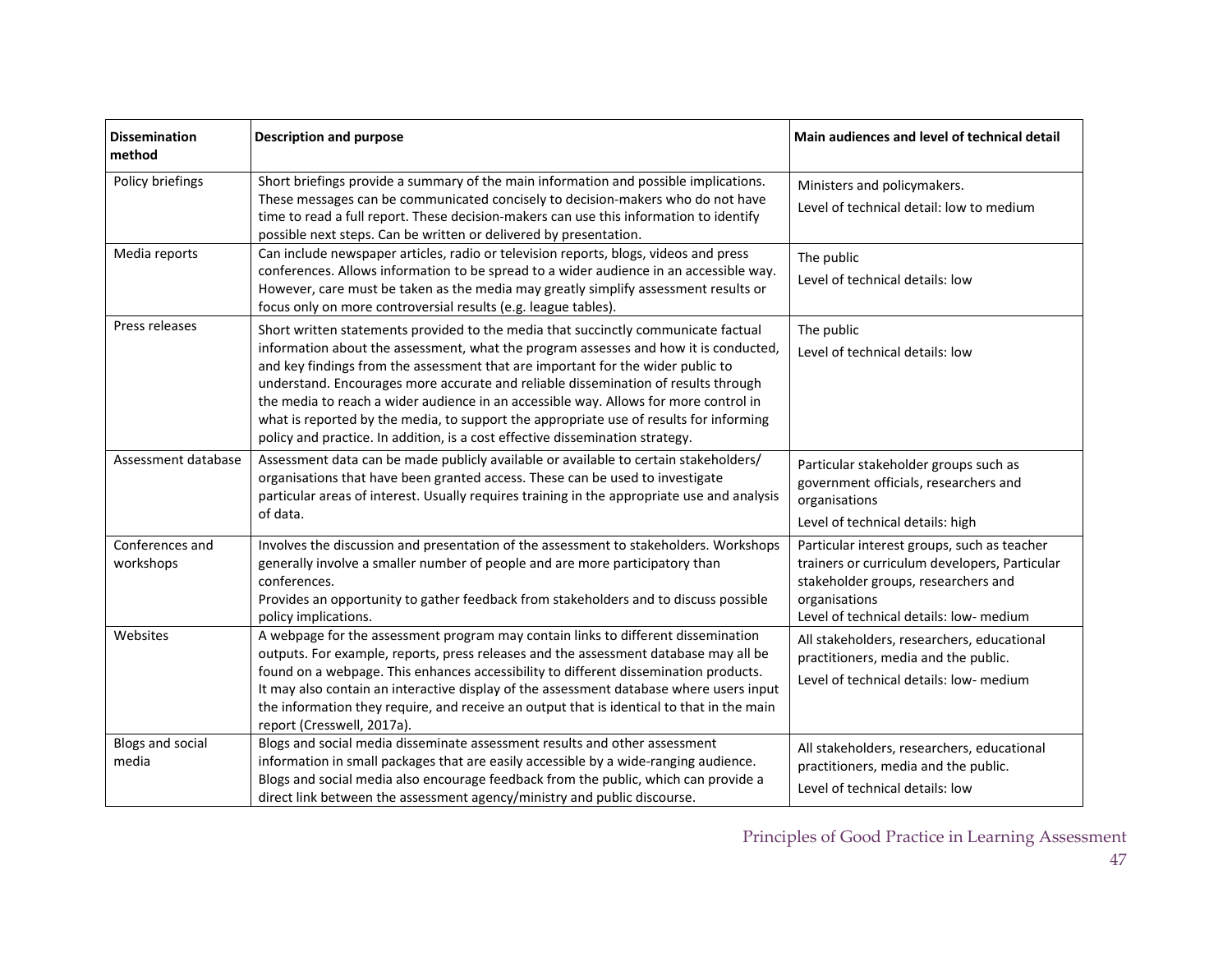#### The ACER Centre for Global Education Monitoring

| <b>Dissemination</b><br>method                | Description and purpose                                                                                                                                                                                                                                                                                                                                                                                                                                                                                                                                                                                                                                                                                                                                                 | Main audiences and level of technical detail                                                                                  |
|-----------------------------------------------|-------------------------------------------------------------------------------------------------------------------------------------------------------------------------------------------------------------------------------------------------------------------------------------------------------------------------------------------------------------------------------------------------------------------------------------------------------------------------------------------------------------------------------------------------------------------------------------------------------------------------------------------------------------------------------------------------------------------------------------------------------------------------|-------------------------------------------------------------------------------------------------------------------------------|
| Sample items and<br>contextual<br>instruments | Some items can be released to the public to provide a better understanding of what the<br>assessment entails. Chosen items should be of high quality as they will represent the<br>assessment. A possible source is field trial items that were suitable but not used in the<br>main survey due to there being too many items of that format or difficulty level. A large<br>proportion of the items should remain secure so they can be used again in the future<br>(Cresswell, 2017a). Contextual instruments on the other hand are usually not secure<br>and could be released in their entirety.<br>Sample items and contextual instruments are usually accompanied with information<br>about the skills that item is assessing, and its relation to the framework. | All stakeholders, researchers, educational<br>practitioners, media and the public.<br>Level of technical details: medium      |
| <b>Manuals</b>                                | Manuals, such as sampling, data management, test administration, translations, etc.,<br>can be released to the public to provide a better understanding of what the assessment<br>entails. Manuals might also be developed specifically for policy makers and researchers<br>to help them use the database.                                                                                                                                                                                                                                                                                                                                                                                                                                                             | All stakeholders, researchers, educational<br>practitioners, media and the public.<br>Level of technical details: high        |
| Analytical services                           | The assessment agency may offer analysis services to the public. Extra analysis will<br>likely cover that not addressed in the final set of assessment reports. This ensures that<br>the data is widely used, and not dependent on stakeholders' high level of technical<br>expertise.                                                                                                                                                                                                                                                                                                                                                                                                                                                                                  | All stakeholders, researchers, educational<br>practitioners, media and the public.<br>Level of technical details: low- medium |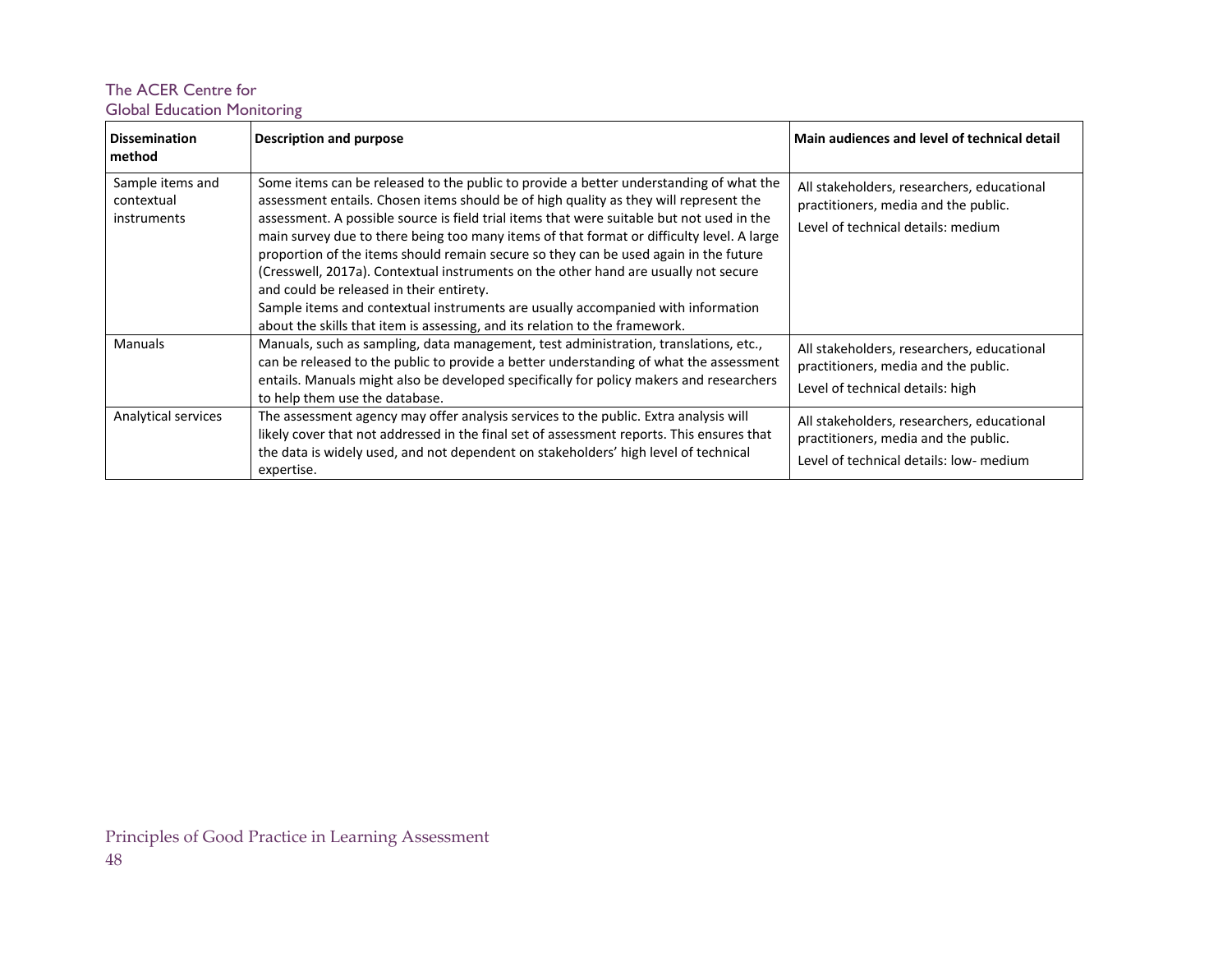# **Appendix**

# **Mapping GP-LA to UN Fundamental Principles**

The GP-LA interacts with the Fundamental Principles of Official Statistics on two levels: the GP-LA itself aims to adhere to the principles; and the GP-LA operationalises the principles in the context of generating statistics on learning outcomes through 14 key areas of a robust learning assessment. Table 3 maps the interactions between the GP-LA and the UN Fundamental Principles of Official Statistics, with relevant key areas described previously highlighted using the prefix 'KA'.(United Nations General Assembly resolution 68/261; United Nations Statistics Division, 2015).

| <b>UN Fundamental Principles of</b><br><b>Official Statistics</b>                                                                                                                                                                                                                                                                            | How the GP-LA adheres to the<br>principles                                                                                                                                                                                                                                     | How the GP-LA operationalises the<br>principles                                                                                                                                                                                                                                                                                                                                                                                                                |
|----------------------------------------------------------------------------------------------------------------------------------------------------------------------------------------------------------------------------------------------------------------------------------------------------------------------------------------------|--------------------------------------------------------------------------------------------------------------------------------------------------------------------------------------------------------------------------------------------------------------------------------|----------------------------------------------------------------------------------------------------------------------------------------------------------------------------------------------------------------------------------------------------------------------------------------------------------------------------------------------------------------------------------------------------------------------------------------------------------------|
| Principle 1: Official statistics that<br>meet the test of practical utility are<br>to be compiled and made available<br>on an impartial basis by official<br>statistical agencies to honour<br>citizens' entitlement to public<br>information.                                                                                               | Relevant to all agencies involved in<br>generating data on learning<br>assessment<br>Produced in a neutral and unbiased<br>manner with attention paid to the<br>diverse range of contexts within<br>which learning assessments are<br>used<br>Accessible and available for all | Encourages consulting stakeholders<br>(KA1, KA4, KA5, KA6)<br>Encourages the use of transparent<br>processes for hiring staff and<br>establishing expert committees (KA2,<br>KA3, KA4, KA5, KA6, KA7)<br>Outlines considerations for reporting<br>results objectively and in response to<br>policy goals (KA1, KA14)<br>Outlines considerations for making<br>data available to all and considering all<br>stakeholders when reporting results<br>(KA11, KA14) |
| Principle 2: To retain trust in official<br>statistics, the statistical agencies<br>need to decide according to strictly<br>professional considerations,<br>including scientific principles and<br>professional ethics, on the methods<br>and procedures for the collection,<br>processing, storage and presentation<br>of statistical data. | Developed by experts in learning<br>assessment<br>Methodologies outlined in the GP-<br>LA are based on established<br>scientific principles<br>To be used to guide other aspects<br>of SDG 4 reporting including the<br>Data Quality Assessment<br>Framework                   | Encourages hiring professionals and<br>developing capacity (KA2, KA5, KA6,<br><b>KA7)</b><br>Encourages defining technical<br>standards (KA3) and monitoring their<br>adherence (KA5, KA6, KA7, KA10,<br>KA13)<br>Outlines scientific principles for<br>learning assessment (KA8, KA9, KA10,<br>KA11, KA12, KA13)<br>Highlights ethical considerations in<br>terms of fairness, inclusiveness, and<br>confidentiality.                                         |

#### **Table 3: Relationship between the UN Fundamental Principles of Official Statistics and Good Practice in Learning Assessment**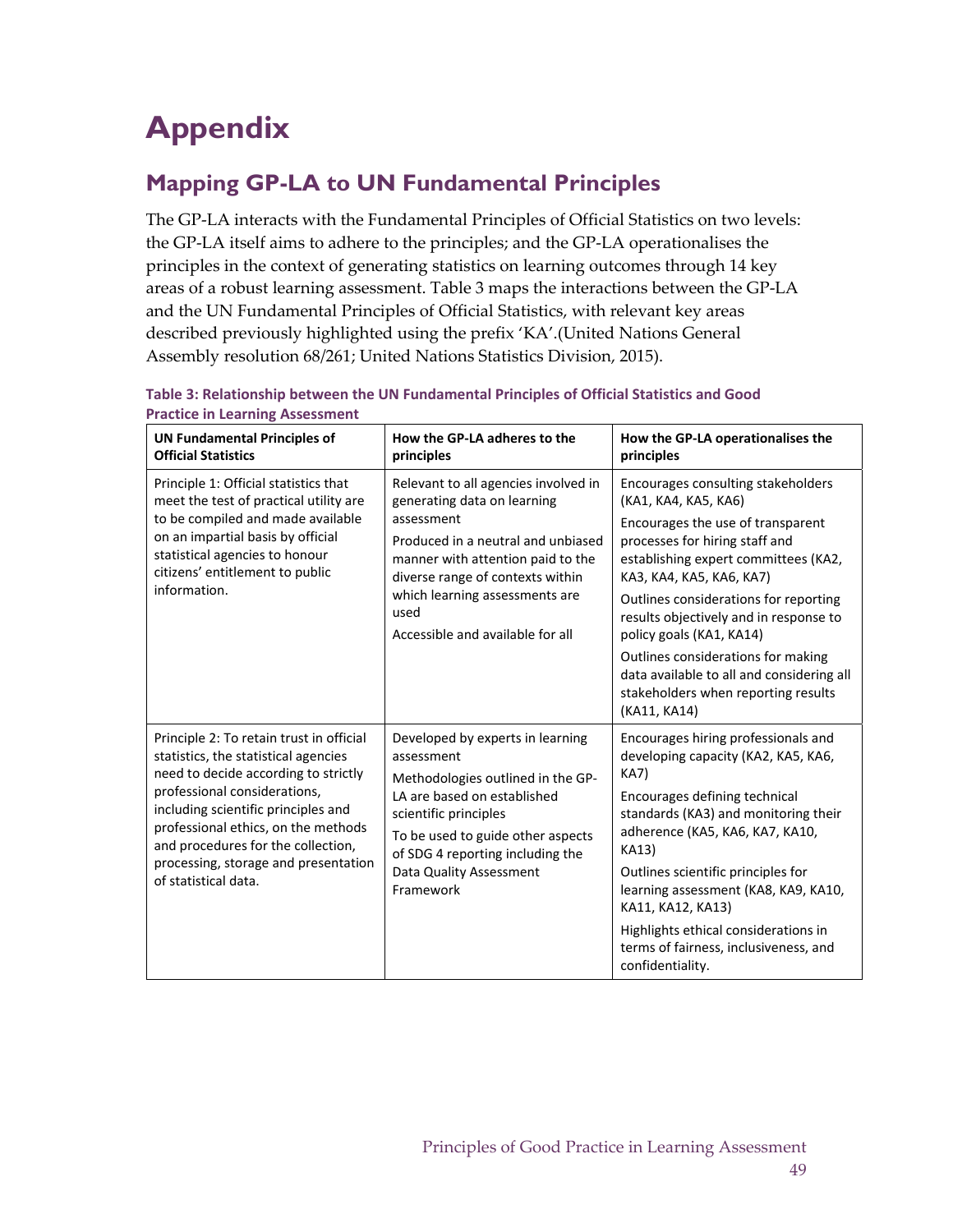| <b>UN Fundamental Principles of</b><br><b>Official Statistics</b>                                                                                                                                                                                                                    | How the GP-LA adheres to the<br>principles                                                                                                                                                                        | How the GP-LA operationalises the<br>principles                                                                                                                                                                                                                                                                         |
|--------------------------------------------------------------------------------------------------------------------------------------------------------------------------------------------------------------------------------------------------------------------------------------|-------------------------------------------------------------------------------------------------------------------------------------------------------------------------------------------------------------------|-------------------------------------------------------------------------------------------------------------------------------------------------------------------------------------------------------------------------------------------------------------------------------------------------------------------------|
| Principle 3: To facilitate a correct<br>interpretation of the data, the<br>statistical agencies are to present<br>information according to scientific<br>standards on the sources, methods<br>and procedures of the statistics.                                                      | Collaboration with other experts in<br>its development<br>Clear definitions of quality and how<br>to achieve it in learning assessment<br>Released publicly                                                       | Encourages involving stakeholders<br>through committees (KA1, KA2, KA3,<br>KA4, KA5, KA6)<br>Encourages hiring professionals (KA2)<br>Encourages transparency through<br>releasing methodological reports<br>(KA14) and developing project<br>websites (KA1)                                                            |
| Principle 4: The statistical agencies<br>are entitled to comment on<br>erroneous interpretation and misuse<br>of statistics                                                                                                                                                          | Ensures that processes are not<br>manipulated to produce specific<br>outcomes by openly stating<br>international standards for learning<br>assessment                                                             | Encourages involving stakeholders in<br>decisions with the aim to improve<br>ownership of the results and their<br>honest interpretation (KA1)<br>Encourages the development of<br>educational material for key user<br>groups (KA14)                                                                                   |
| Principle 5: Data for statistical<br>purposes may be drawn from all<br>types of sources, be they statistical<br>surveys or administrative records.<br>Statistical agencies are to choose the<br>source with regard to quality,<br>timeliness, costs and the burden on<br>respondents | Directs users to other sources of<br>information and provides examples<br>of good practice                                                                                                                        | Encourages avoiding the collection of<br>data already available from<br>somewhere else (KA6)<br>Outlines considerations for developing<br>an assessment framework (KA4) and<br>reliability measures (KA3) to facilitate<br>use by other agencies<br>Outlines considerations for managing<br>staff and contractors (KA2) |
| Principle 6: Individual data collected<br>by statistical agencies for statistical<br>compilation, whether they refer to<br>natural or legal persons, are to be<br>strictly confidential and used<br>exclusively for statistical purposes.                                            | Maintains a focus on the use of<br>aggregated data for describing<br>learning outcomes                                                                                                                            | Encourages developing a staff and<br>contractor confidentiality policy (KA2)<br>Outlines considerations for developing<br>mechanisms for maintaining data<br>privacy (KA10, KA11, KA14)                                                                                                                                 |
| Principle 7: The laws, regulations and<br>measures under which the statistical<br>systems operate are to be made<br>public.                                                                                                                                                          | Operates as part of the UIS<br>mandate to monitor SDG 4<br>indicators on learning outcomes<br>Operates under the SDG 4 quality<br>assurance framework<br>Publicly released to ensure<br>transparency of processes | Encourages collaboration with<br>stakeholders to ensure accountability<br>and transparency of the learning<br>assessment system (KA1)                                                                                                                                                                                   |
| Principle 8: Coordination among<br>statistical agencies within countries<br>is essential to achieve consistency<br>and efficiency in the statistical<br>system.                                                                                                                      | Developed in collaboration with<br>agencies working with national<br>governments                                                                                                                                  | Encourages consulting stakeholders to<br>ensure relevant statistics (KA1, KA3,<br>KA4, KA5, KA6), unduplicated data<br>(KA6) and the exchange of technical<br>knowledge (KA3)<br>Acknowledges that assessment teams<br>may be made up of staff from various<br>agencies and/or contractors (KA2)                        |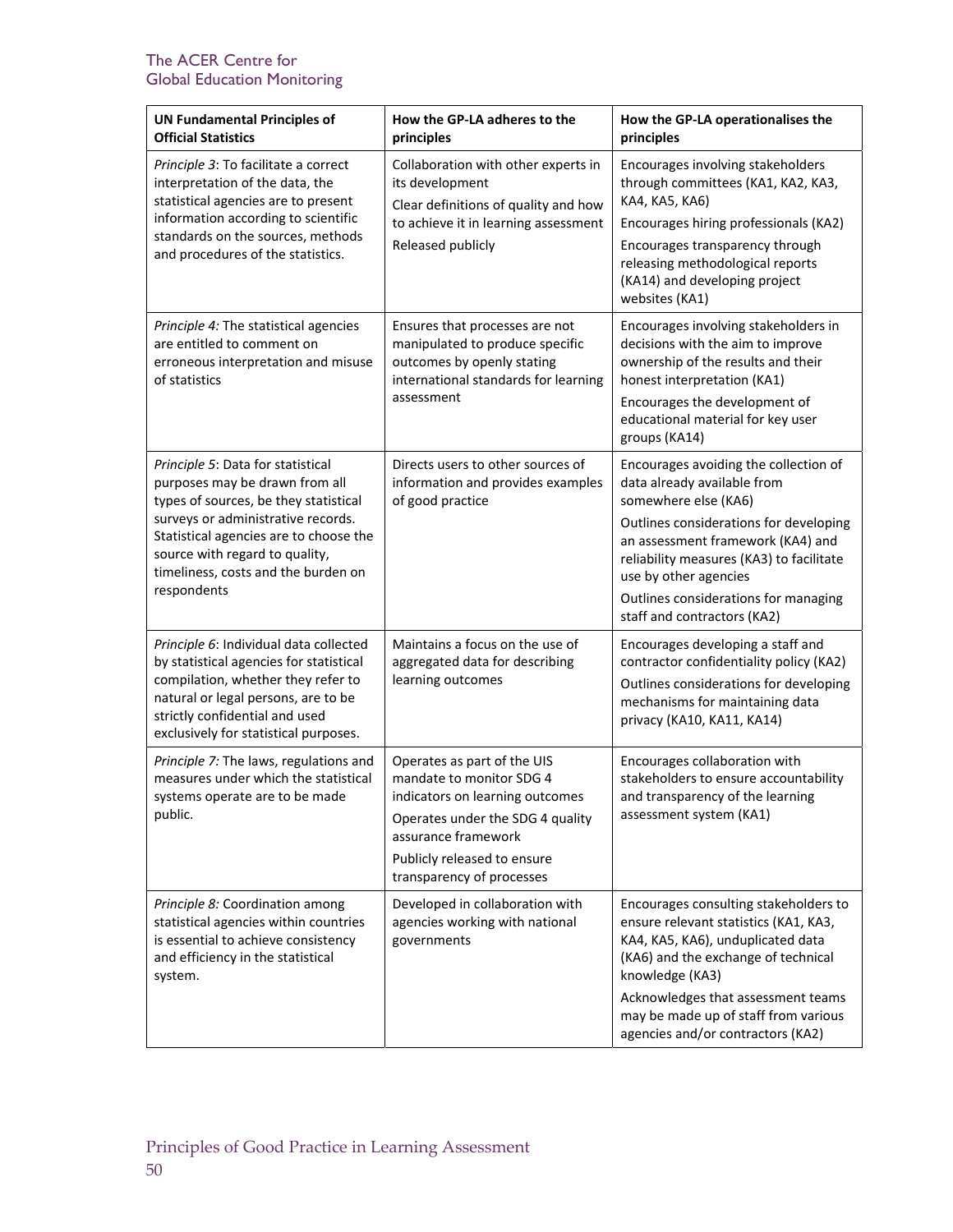| <b>UN Fundamental Principles of</b><br><b>Official Statistics</b>                                                                                                                                                            | How the GP-LA adheres to the<br>principles                                | How the GP-LA operationalises the<br>principles                                                                                                                                                                    |
|------------------------------------------------------------------------------------------------------------------------------------------------------------------------------------------------------------------------------|---------------------------------------------------------------------------|--------------------------------------------------------------------------------------------------------------------------------------------------------------------------------------------------------------------|
| Principle 9: The use by statistical<br>agencies in each country of<br>international concepts,<br>classifications and methods<br>promotes the consistency and<br>efficiency of statistical systems at all<br>official levels. | Adheres to the UN Fundamental<br>Principles of Official Statistics        | Articulates international standards of<br>learning assessment                                                                                                                                                      |
| Principle 10: Bilateral and<br>multilateral cooperation in statistics<br>contributes to the improvement of<br>systems of official statistics in all<br>countries.                                                            | Developed in collaboration with<br>diverse learning assessment<br>experts | Shares good practice internationally,<br>develops a common definition of<br>terms, and uses diverse examples to<br>illustrate good practice around the<br>world<br>Helps to identify capacity development<br>needs |

*Source for UN Principles: (United Nations Statistics Division, 2015)*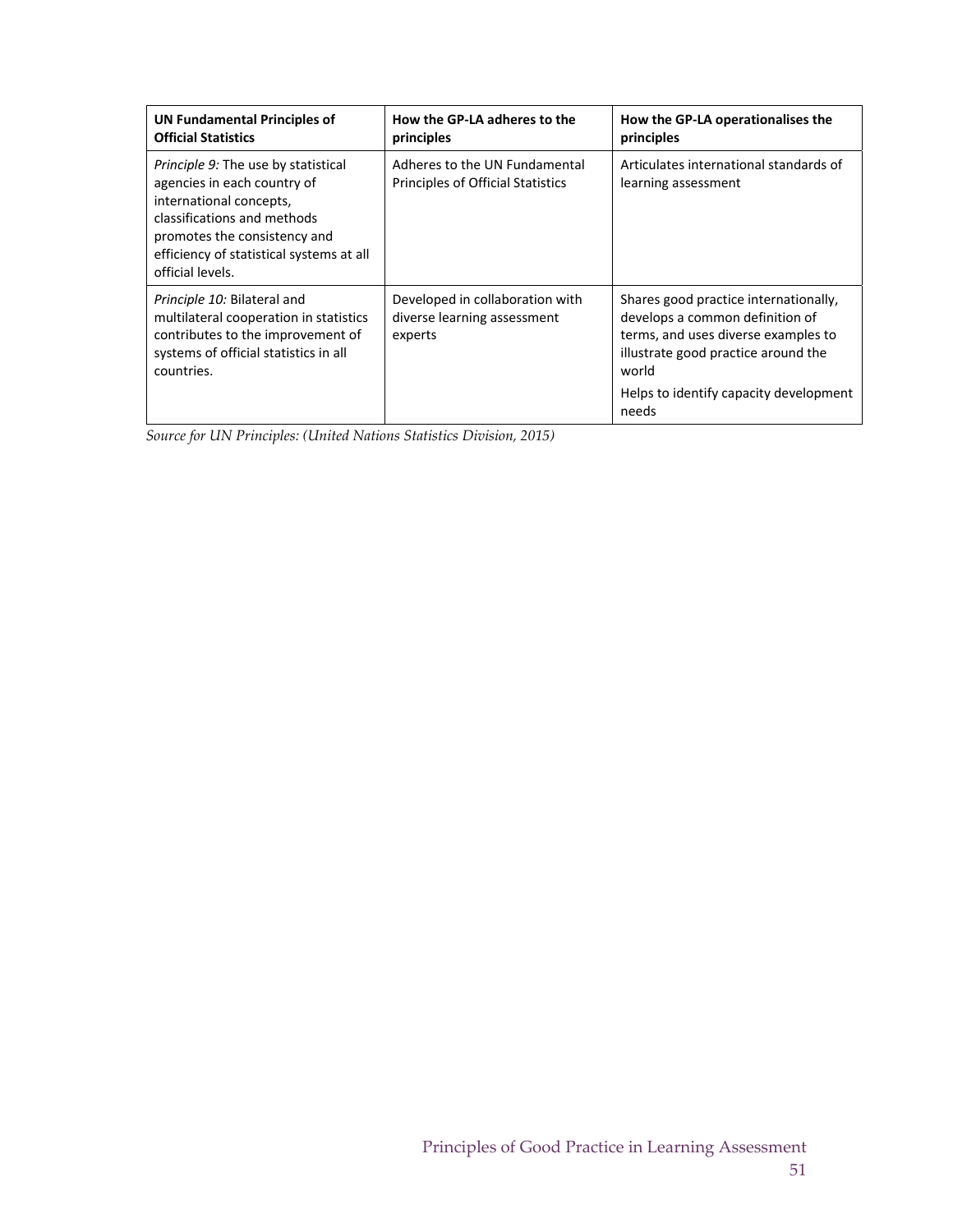# **Glossary**

| Access rights                              | Specific permission or authority granted to different types of users to access<br>and/or manage a database.                                                                                                                                                                             |
|--------------------------------------------|-----------------------------------------------------------------------------------------------------------------------------------------------------------------------------------------------------------------------------------------------------------------------------------------|
| <b>Administration materials</b>            | Manuals relating to the administration of the tests and contextual<br>instruments (otherwise known as field guidelines or field operations<br>manuals) as well as important supporting documents such as student<br>attendance forms (sometimes referred to as student tracking forms). |
| Assessment agency                          | The body tasked with the organisation of the assessment. It could be a<br>standalone agency, or a team within an existing organisation like a university<br>or the ministry of education.                                                                                               |
| Assessment design                          | The implementation plan for the whole assessment, including its purpose,<br>the target population, the content to be tested, testing cycles, etc.                                                                                                                                       |
| Assessment materials                       | Test forms, questionnaires, interviews, observation forms                                                                                                                                                                                                                               |
| <b>Benchmark</b>                           | A standard set as part of the assessment program (e.g. performance levels)<br>or from outside the assessment program (e.g. SDG 4 learning outcome<br>targets) against which to assess performance on the test.                                                                          |
| Bias                                       | A systematic distortion of results that is based on factors unrelated to<br>ability.                                                                                                                                                                                                    |
| Blueprint                                  | A description of how the test will be constructed, including the details of the<br>proportion of items that will assess different learning domains and skills and<br>the response formats. Is sometimes referred to as a table of specifications.                                       |
| Categorical response format                | Where participants choose one or more response options from a list with no<br>specific order. For example, girl/boy, urban/rural, brick/canvas/tin.                                                                                                                                     |
| Census-based assessment                    | An assessment that is delivered to all people in a population. For example,<br>an assessment of all Grade 3 students in a country.                                                                                                                                                      |
| Change log                                 | A document that records the changes applied to a dataset, datafile, or<br>generally any file that is being edited.                                                                                                                                                                      |
| Cloud access                               | The 'cloud' is a term to describe a networked set of data centres. Among<br>other things, access to the cloud allows the user to store and share large<br>datasets.                                                                                                                     |
| Cloud storage                              | Digital storage space that is located in remote computer servers. Examples<br>would be DropBox, OneDrive, Google Drive and other commercial data<br>backup services.                                                                                                                    |
| Cluster (test and<br>questionnaire design) | A small group of test/questionnaire items that are grouped together and<br>treated as a block during test construction.                                                                                                                                                                 |
| Cluster (sampling)                         | A sampling technique used when 'natural' but relatively homogeneous<br>(similar) groupings are evident in a population of interest.                                                                                                                                                     |
| Codebook                                   | A documentation of characteristics of the item that are needed at the time<br>of data capture and analysis. This information includes a unique item<br>identifier, the learning domain or subject that the item is measuring, and the<br>correct answer.                                |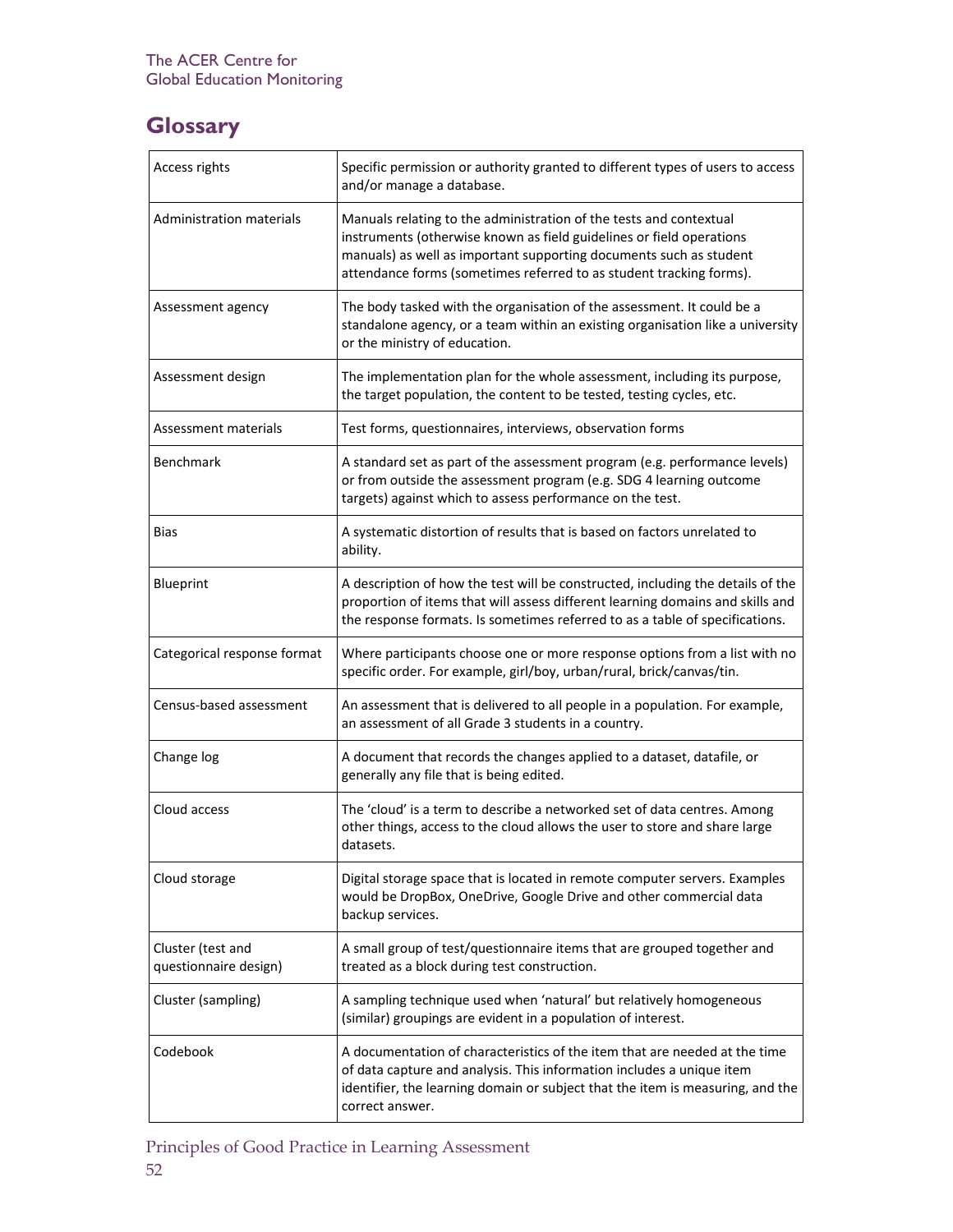| Cognitive instrument      | A set of items used to collect information about what the participant knows,<br>understands and can do in a particular learning domain, or domains.                                                                                                                                                                                                                       |
|---------------------------|---------------------------------------------------------------------------------------------------------------------------------------------------------------------------------------------------------------------------------------------------------------------------------------------------------------------------------------------------------------------------|
| Cognitive laboratories    | See piloting.                                                                                                                                                                                                                                                                                                                                                             |
| Cognitive skills          | Skills, sometimes called 'processes', 'cognitive domains' or 'aspects', are the<br>ways of thinking, or intellectual approaches, that develop as individuals<br>become increasingly proficient in a learning domain.                                                                                                                                                      |
| Common reporting scales   | A set of global scales of progress in learning used to situate and compare<br>national assessment results at the global level.                                                                                                                                                                                                                                            |
| Complex random sample     | A sampling methodology where not all members of the target population<br>have an equal probability of being selected. This can occur, for example,<br>through clustering students in schools, or dividing (or 'stratifying') the<br>population into regions.                                                                                                              |
| Confidence interval       | An interval that specifies a range of values for a parameter estimate, based<br>on a predefined confidence level, and calculated from one sample of the<br>population. The confidence level (usually 95%) for an interval indicates the<br>proportion of intervals, computed from all possible samples, that includes<br>the true value of the parameter being estimated. |
| Constructed response item | An item for which the student constructs, or generates, a response to the<br>question.                                                                                                                                                                                                                                                                                    |
| Contextual framework      | A formal documentation, often within the assessment framework, of why<br>and how characteristics of the test-taker or the test-taker's environment are<br>to be measured. See Key Area 4.                                                                                                                                                                                 |
| Contextual factors        | Characteristics of the test-taker or the test-taker's environment that may<br>have an influence on his or her educational outcomes. For example, the<br>presence of a library in the school, or the participation of teachers in<br>professional development activities may be correlated with assessment<br>results.                                                     |
| Contextual information    | Data collected through questionnaires/interviews/observations on a range<br>of topics that are useful to policy and in understanding the test results in<br>context.                                                                                                                                                                                                      |
| Contextual instruments    | A set of items used to collect information about the personal characteristics,<br>background, attitudes and values of participants in their contexts (e.g.<br>home, classroom, school).                                                                                                                                                                                   |
|                           |                                                                                                                                                                                                                                                                                                                                                                           |
| Correlation               | Indication of a relationship between two phenomena/variables.                                                                                                                                                                                                                                                                                                             |
| Cross-sectional           | An assessment where data are collected from individuals at a single point in<br>time. While some assessment designs may collect data from, for example, a<br>student cohort as they progress through school, that data is not tied to<br>specific individuals.                                                                                                            |
| Cycle (assessment)        | All activities related to a single main survey assessment administration<br>within a program with repeated administrations designed to assess learning<br>over time.                                                                                                                                                                                                      |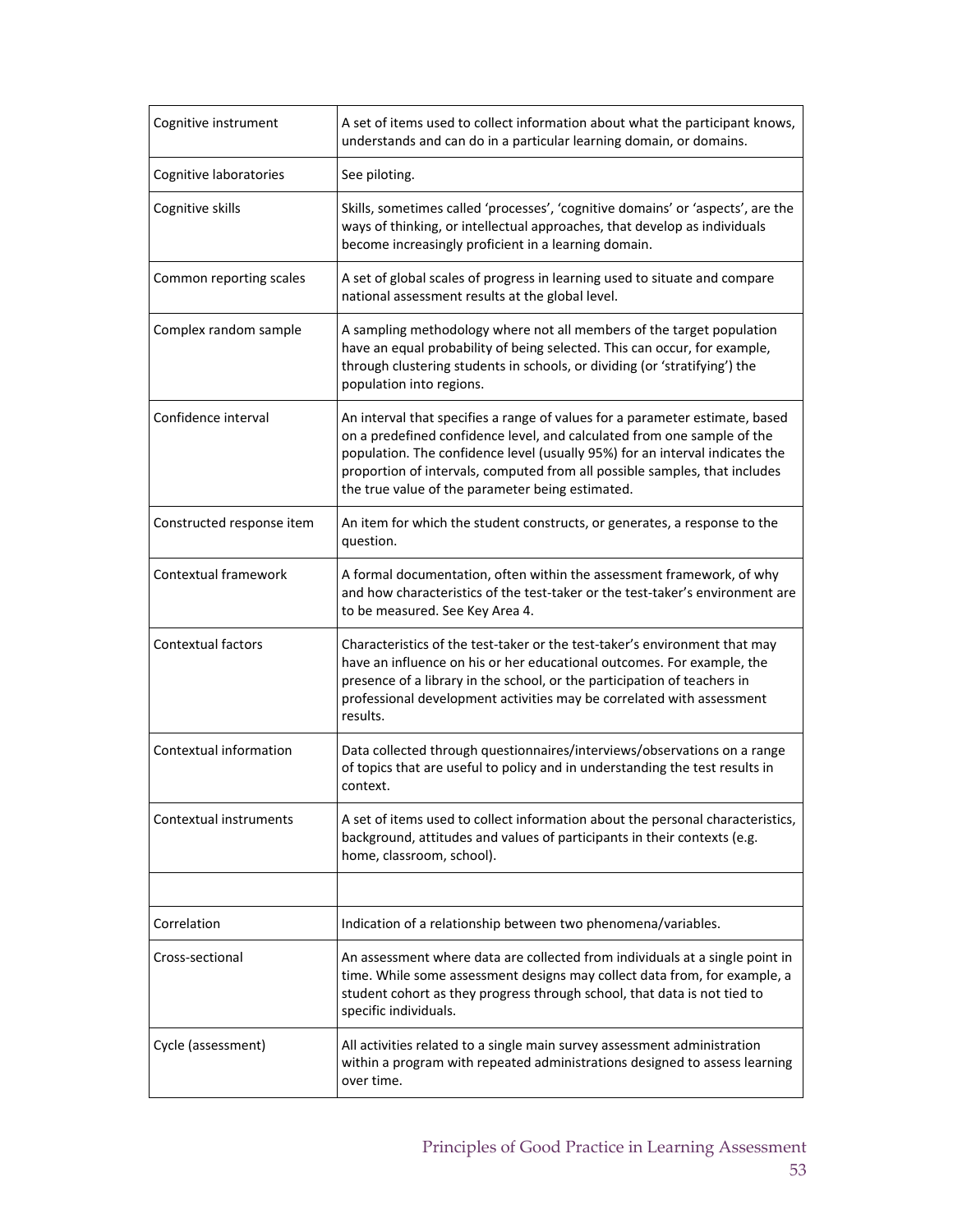| Data capture                                | The act of recording test and contextual responses and other participant<br>information into a database.                                                                                                                                                                                                                                                                                |
|---------------------------------------------|-----------------------------------------------------------------------------------------------------------------------------------------------------------------------------------------------------------------------------------------------------------------------------------------------------------------------------------------------------------------------------------------|
| Data cleaning                               | The process of identifying discrepancies and errors in the database and<br>correcting or removing them. This process includes verification and<br>validation of the data.                                                                                                                                                                                                               |
| Data collection                             | The process of gathering data-in the case of large-scale assessments, the<br>process of administering tests and contextual instruments to participants.                                                                                                                                                                                                                                 |
| Desired target population                   | The population to which inferences from the survey outcomes will be made.                                                                                                                                                                                                                                                                                                               |
| Defined target population                   | The desired target population minus certain elements that are excluded due<br>to practical difficulties.                                                                                                                                                                                                                                                                                |
| Described performance levels<br>(or scales) | In order to substantively describe the scale, it is divided into levels as it<br>would not be practical to describe every score. The described performance<br>level therefore describes the skills needed for participants to achieve a score<br>at (or below) that level (Turner & Adams, 2017).                                                                                       |
| Differential item functioning               | When the probability of answering an item correctly depends on the sub-<br>population the respondent belongs to rather than her/his ability level.                                                                                                                                                                                                                                      |
| Distractors                                 | The incorrect options provided in a multiple-choice item.                                                                                                                                                                                                                                                                                                                               |
| <b>Evaluation of Data Collection</b>        | The Evaluation of Data Collection is a process to be established to evaluate<br>the technical rigour of the data collection process as part of SDG 4 reporting.<br>The core of this evaluation are the methods and products from the data<br>collection, for example the database and accompanying documentation such<br>as technical reports, operational manuals, or results reports. |
| Field trial                                 | Administration of items under test conditions, used to test the items'<br>validity and the administration procedures. Occurs before the main survey<br>and uses a sample as similar as possible to the target population.                                                                                                                                                               |
| <b>Fit statistics</b>                       | Indicators of model fit for both person data (i.e. a participant's response<br>pattern) and item data (i.e. the pattern of responses to an item).                                                                                                                                                                                                                                       |
| Form (test and questionnaire)               | The group of test and/or questionnaire items that is presented to each<br>participant. There may be just one group of items for all participants (i.e one<br>form), or participants may receive one of several different groups of items<br>(i.e. one of several forms).                                                                                                                |
| Frequency analysis                          | A basic level of statistical analysis that describes the number of responses<br>for each response category or score. For example, the total number of girls<br>and the total number of boys.                                                                                                                                                                                            |
| Generalisability                            | The ability to make accurate generalisations about the whole population<br>based on a sample of participants from within the population.                                                                                                                                                                                                                                                |
| <b>Historical linking</b>                   | The linking of items between tests at the same grade level across different<br>times/cycles. Can be used to estimate change over time.                                                                                                                                                                                                                                                  |
| Horizontal linking                          | The linking of items between tests at the same grade/age level in a single<br>test administration to allow more items to be used than can be administered<br>to a single individual. This allows more of the curriculum or learning domain<br>to be used in the test.                                                                                                                   |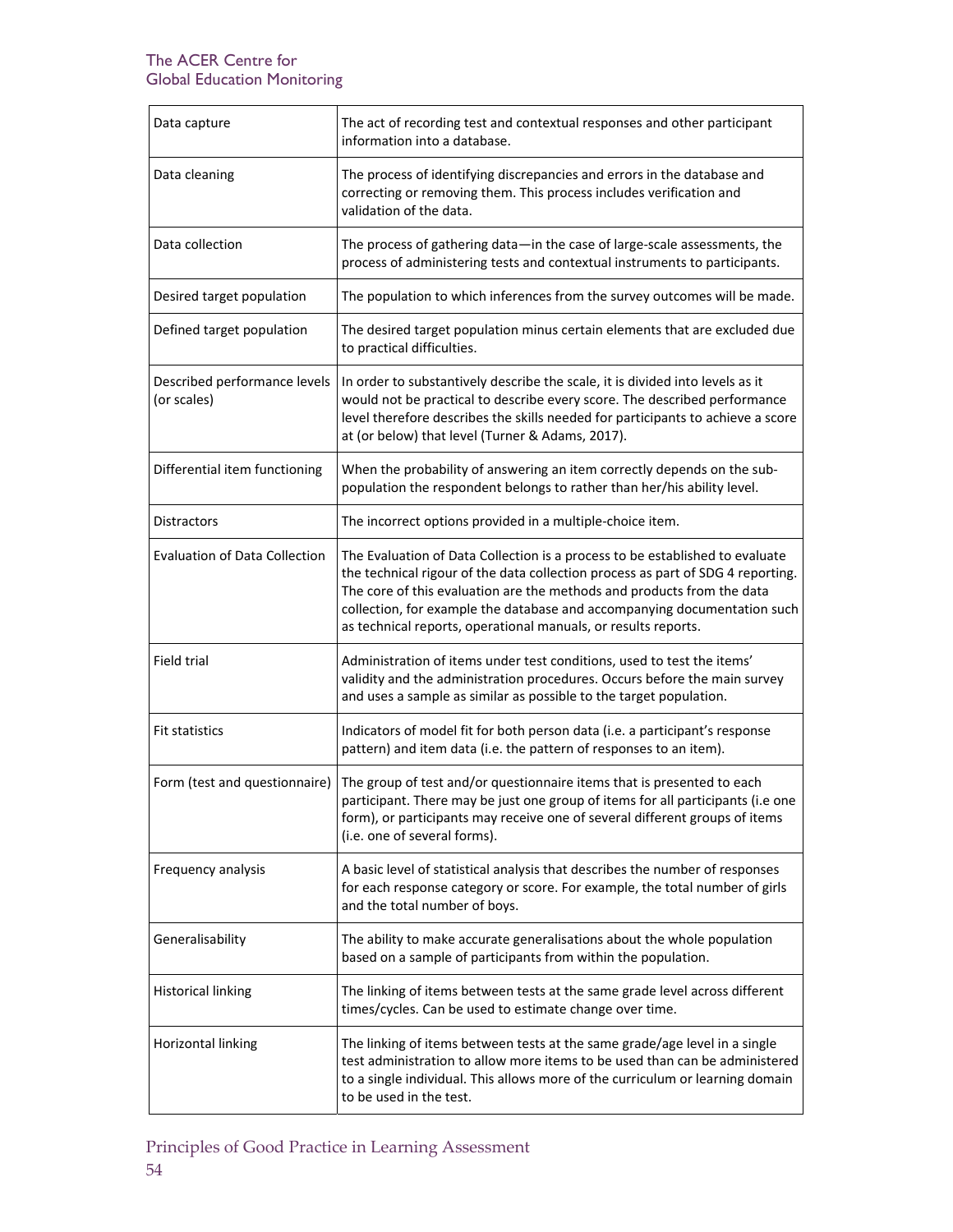| Index (pl. indices)    | A scaled indicator of a measure that is composed of several values or other<br>measures. For example, a socioeconomic index might be composed of<br>income, health factors, education level and other components.                    |
|------------------------|--------------------------------------------------------------------------------------------------------------------------------------------------------------------------------------------------------------------------------------|
| Internal consistency   | Internal consistency as a type of reliability estimate assumes that the test is<br>unidimensional, or measuring a single construct.                                                                                                  |
| <b>Items</b>           | The questions or tasks used in an assessment.                                                                                                                                                                                        |
| Item descriptor        | Description of what the item intends to measure.                                                                                                                                                                                     |
| Item difficulty        | The difficulty of an item as hypothesised by test developers and confirmed<br>by statistics.                                                                                                                                         |
| Item discrimination    | The ability for an item to group participants of different abilities. For<br>example, participants who perform well overall on a test should also have a<br>high chance of answering a particular item correctly.                    |
| Item pool              | The total set of cognitive or contextual items written for an assessment.                                                                                                                                                            |
| Item statistics        | The data used to assess whether items are functioning as they should (e.g.<br>percentage of participants who correctly answered the item and average<br>ability of participants who correctly answered the item).                    |
| Latent trait           | A trait that is not directly observable, such as maths ability. Also called latent<br>construct, it needs to be derived from a set of observed or indicator<br>variables.                                                            |
| Learning domain        | The area of learning that is the focus of an assessment. This may be a<br>curriculum area (e.g. mathematics or science), or more generic areas of<br>learning (e.g. reading, writing or problem-solving).                            |
| Linking items          | Items which are common between tests and used for<br>horizontal/vertical/historical linking.                                                                                                                                         |
| Logit                  | Log odd units. This unit is based on the logarithm of odds ratio of an event.<br>The odds ratio is the probability for an event divided by the probability<br>against an event. Logits have a mean of 0 and standard deviation of 1. |
| Main survey            | The final data collection stage where the data obtained is analysed with the<br>aim of making generalisations and inferences about the desired target<br>population.                                                                 |
| Mean                   | The arithmetic average.                                                                                                                                                                                                              |
| Measurement priorities | The specific statistical objectives addressed by the assessment. For example,<br>to compare girls and boys, and rural and urban students, to identify those<br>who are disadvantaged.                                                |
| Metadata               | A record of all the information related to an item, including the item code,<br>the learning domain and skills the item is assessing, the estimated difficulty<br>level and the item descriptor.                                     |
| Mode of delivery       | The way in which a test and/or contextual instrument is presented to the<br>participants to complete. This could be in paper booklets, on computers, on<br>tablets, in the form of an interview, etc.                                |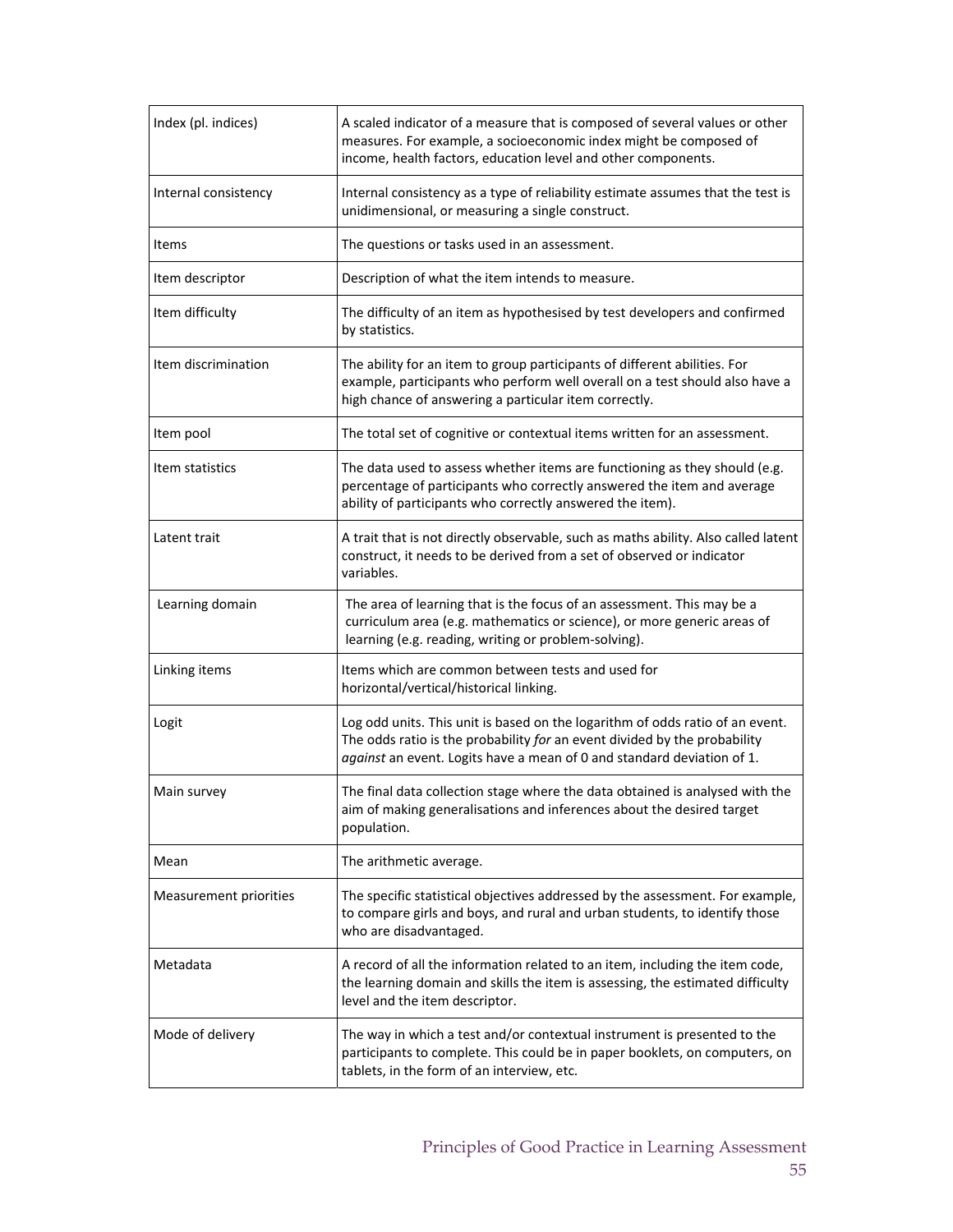| Model fit                   | How well the overall distribution of the observed data (the data collected<br>from participants) reflects the expected distribution according to the<br>measurement model being used to analyse the data.                                                               |
|-----------------------------|-------------------------------------------------------------------------------------------------------------------------------------------------------------------------------------------------------------------------------------------------------------------------|
| Multiple-choice item        | An item that presents several options as answers, from which the<br>participant selects one.                                                                                                                                                                            |
| Operation plan              | A comprehensive list of activities and resources and the timelines to which<br>they need to be completed.                                                                                                                                                               |
| Outcome variable            | In regression analysis, the outcome variable is the variable of interest which<br>changes (or varies) depending on the predictor variables.                                                                                                                             |
| Outsourcing                 | Contracting an individual or agency located outside of the assessment<br>agency to perform specific tasks.                                                                                                                                                              |
| Panelling                   | A process where a group of test developers (including the test developers<br>who drafted the items) review and evaluate the draft items, looking for ways<br>to make improvements.                                                                                      |
| Parameter                   | A characteristic that defines a population, such as its variability or its<br>average. A characteristic that defines a sample is called a statistic.                                                                                                                    |
| Participant attendance form | A document used to collect student-level information such as identification<br>variables, test form assignment and participation status for each test<br>session.                                                                                                       |
| Piloting                    | In assessment, piloting is also known as cognitive laboratories or cognitive<br>interviews. These involve settings where participants are observed and<br>studied in detail to investigate the thinking processes that they employ<br>when performing assessment tasks. |
| <b>Plausible values</b>     | A set of values drawn randomly from the marginal posterior distribution of<br>scores that is used to represent performance in large-scale, sample-based<br>assessments.                                                                                                 |
| Point estimates             | Estimates of parameters that relate to a single value of the corresponding<br>statistic, often referred to as the 'best guess of a parameter'. For example,<br>referring to one member of a population-a student score.                                                 |
| Policy goals                | The overall purpose of the assessment. For example, to evaluate the equity<br>of the education system.                                                                                                                                                                  |
| Population                  | See 'target population'                                                                                                                                                                                                                                                 |
| Population distribution     | The arrangement of people within the population. For example, the<br>numbers of females and males, people within certain age groups, people<br>with a disability, etc.                                                                                                  |
| <b>Predictor variables</b>  | In regression analysis, predictors are variables that are used in the<br>regression model as explaining the outcome variable.                                                                                                                                           |
| Processed data              | Raw data that has been processed in preparation for analysis. For example,<br>this could be student responses that have been scored and converted into<br>values for correct or incorrect.                                                                              |
| Psychometrics               | Theory and methods of measuring psychological traits, such as<br>mathematical ability or motivation to read.                                                                                                                                                            |
|                             |                                                                                                                                                                                                                                                                         |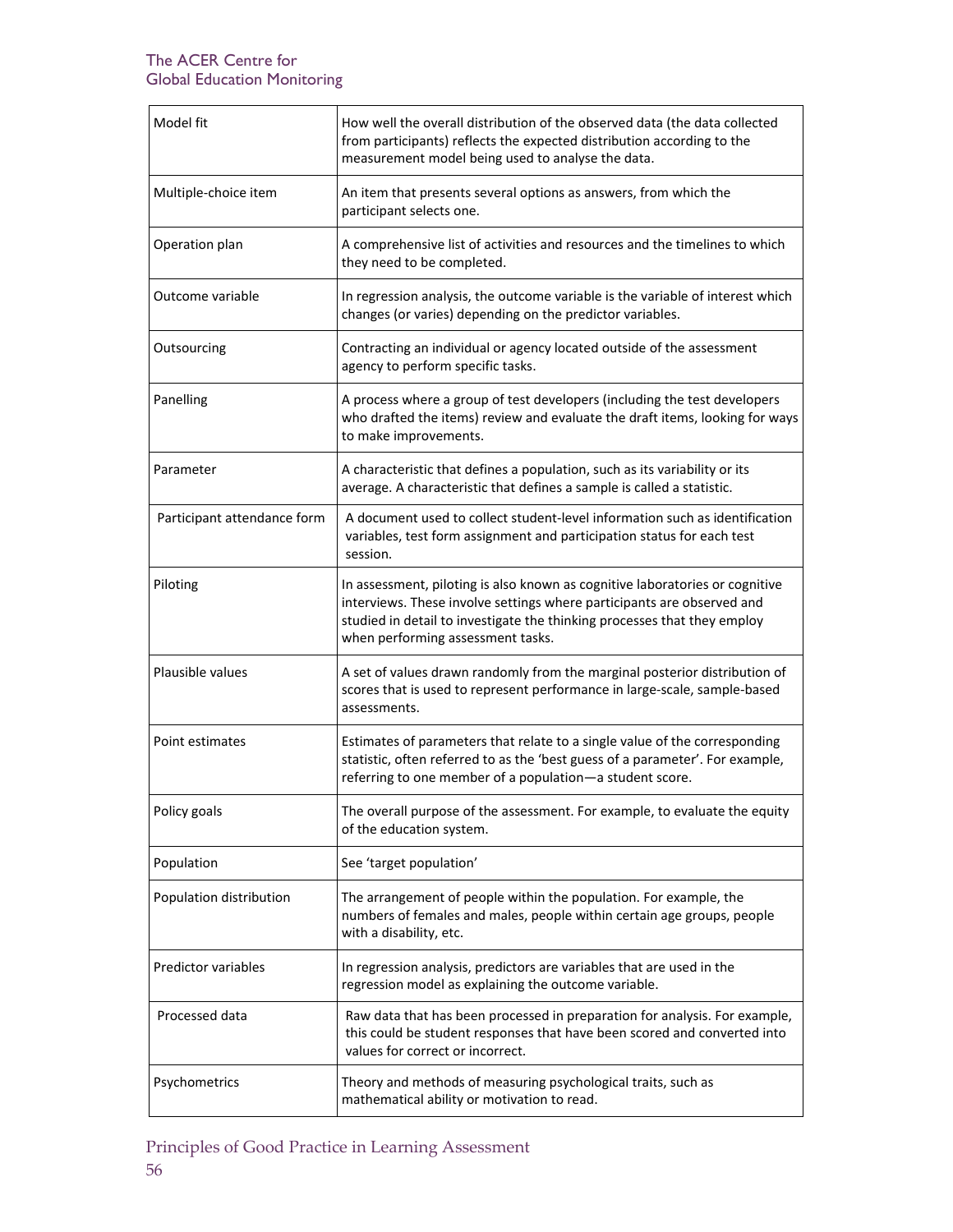| Questionnaire      | See contextual instruments.                                                                                                                                                                                                                                                                                                              |
|--------------------|------------------------------------------------------------------------------------------------------------------------------------------------------------------------------------------------------------------------------------------------------------------------------------------------------------------------------------------|
|                    |                                                                                                                                                                                                                                                                                                                                          |
| Raw data           | Data that comes directly from the source of the data and have not been<br>processed in any way. These could be student responses on a test such as<br>actual choices in a multiple-choice item, or actual words written in a short-<br>response type of test.                                                                            |
| Reliability        | The consistency and accuracy of test and contextual measures and results<br>over replications of the testing procedure (American Educational Research<br>Association et al., 2014).                                                                                                                                                      |
| Reporting variable | Contextual factors that have been identified as important in accounting for<br>the variance in performance across the target population, with the aim of<br>discussing the outcomes in results reports. An example of a reporting<br>variable could be gender, geographic location, or socioeconomic status.                             |
| Response formats   | The ways in which students need to respond to the items (e.g. multiple<br>choice, constructed-response).                                                                                                                                                                                                                                 |
| Response rates     | The number of sampling units that participated in the assessment (e.g.<br>households, individuals) divided by the number of units that were sampled,<br>expressed as a percentage.                                                                                                                                                       |
| Sample coverage    | The percent of the desired target population that is covered by the defined<br>target population.                                                                                                                                                                                                                                        |
| Sample frame       | A list of all the sampling units for a sample survey. For example, for an<br>educational assessment survey of Grade 8 students in a particular state, the<br>sample frame will contain a list of all the schools in the state containing<br>Grade 8 students, along with an estimate of the number of Grade 8 students<br>in the school. |
| Sampling weights   | A statistical procedure used to correct for imperfections associated with the<br>sample that might lead to bias and other departures between the sample<br>and the population of interest.                                                                                                                                               |
| Scale              | A numeric or substantive description of progress in learning.                                                                                                                                                                                                                                                                            |
| Scorers            | Scorers, raters or coders are the people responsible for scoring the<br>participant responses to items or tasks.                                                                                                                                                                                                                         |
| Scoring            | The process of classifying responses and allocating (usually numerical) codes<br>to represent the various categories of response.                                                                                                                                                                                                        |
| Scoring guide      | The description of the scoring categories that are used to categorise and<br>score a participant's answer.                                                                                                                                                                                                                               |
| Selected response  | An item response format where participants choose an answer from a given<br>set.                                                                                                                                                                                                                                                         |
| Separation index   | The 'ratio of the unbiased estimate of the sample standard deviation to the<br>root mean square measurement error of the sample' (Wright & Stone, 1999,<br>p. 162). This ratio indicates how large the model error variance is in<br>proportion to the true variance.                                                                    |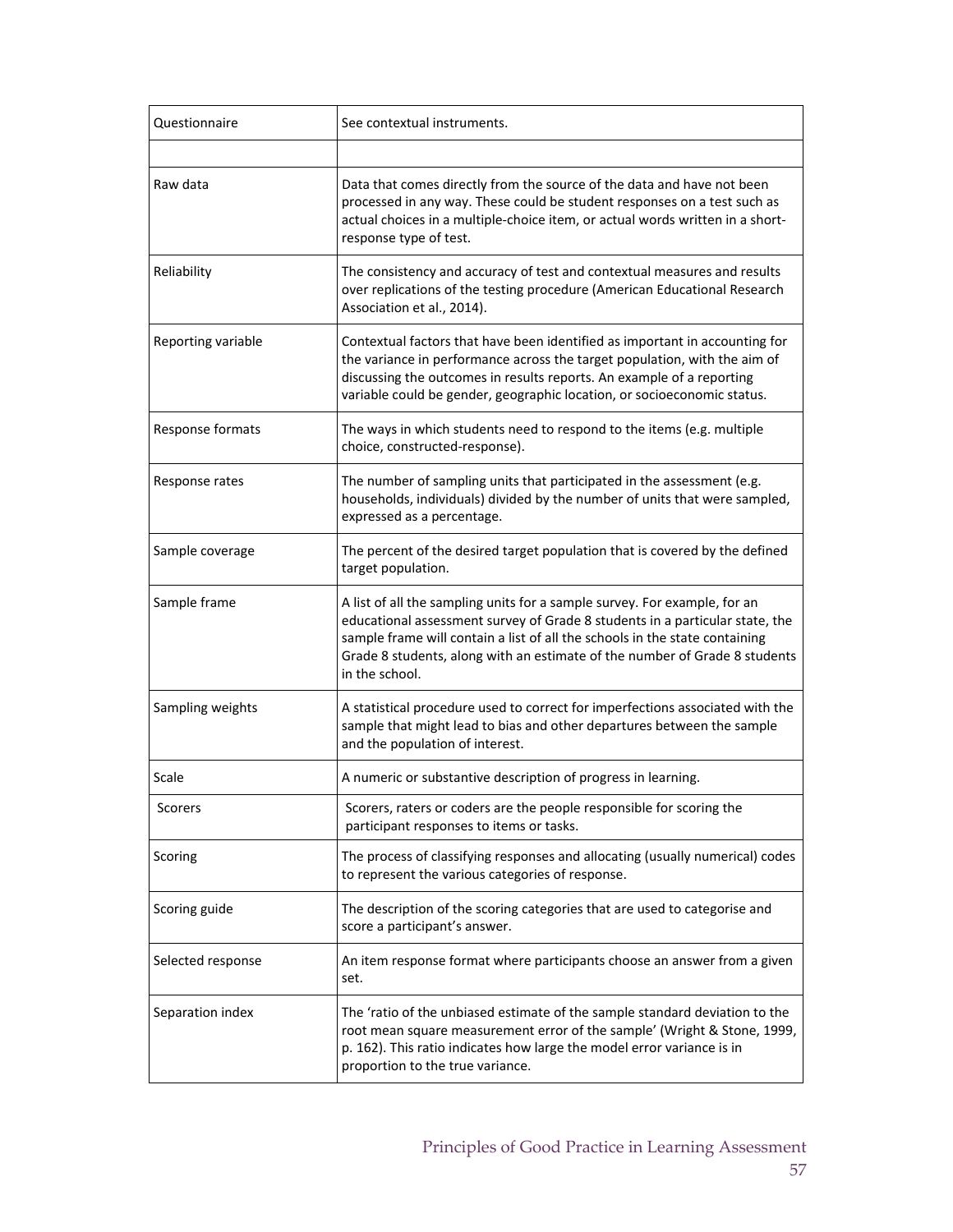| Simple random sample          | A method of sampling where every member of a population has an equal<br>chance of being selected.                                                                                                                                                                                                          |
|-------------------------------|------------------------------------------------------------------------------------------------------------------------------------------------------------------------------------------------------------------------------------------------------------------------------------------------------------|
| <b>Skills</b>                 | The ways of thinking, or intellectual approaches, that develop as individuals<br>become increasingly proficient in a learning domain (sometimes called<br>'processes', 'cognitive domains' or 'aspects'.                                                                                                   |
| Source language               | The language used in the source version of the units. The source version is<br>the version of the units upon which all translations in the assessment are<br>based.                                                                                                                                        |
| Standard deviation            | A numerical measure of how the data values are dispersed around the<br>mean.                                                                                                                                                                                                                               |
| Stem                          | The part of the item that contains the question or task (e.g. in a multiple-<br>choice item, the part that introduces the options).                                                                                                                                                                        |
| Stimulus material             | The prompt or context on which one or more items is based. For example, in<br>a reading test, the stimulus is often a prose text made up of one or more<br>paragraphs. In a mathematics test, the stimulus may be a diagram or a<br>graph.                                                                 |
| Strands                       | The content categories that are to be included in the test which are specific<br>to the learning domain. For example, in mathematics, typical strands are<br>number, space, measurement and statistics.                                                                                                    |
| Sub-population                | Groups of people within the larger population who are separated into<br>mutually exclusive categories according to a particular characteristic.                                                                                                                                                            |
| Sub-scale                     | A numeric or substantive description of progress in learning within a<br>particular sub-domain or strand.                                                                                                                                                                                                  |
| Substitute unit               | A unit used to replace a sampled unit should the sampled unit be unable to<br>participate. The substitute unit closely matches the sampled unit on pre-<br>defined criteria.                                                                                                                               |
| Target language               | The language used in the target version. The target version is the translated<br>version of the test or contextual instrument.                                                                                                                                                                             |
| Target population             | A particular group of people that the assessment is attempting to describe<br>or measure outcomes for. For example, an assessment may aim to measure<br>reading ability of Grade 6 students in government schools in a particular<br>region. This group of people is referred to as the target population. |
| <b>Test targeting</b>         | In the context of test design, test targeting refers to the process in which<br>item difficulties are matched with the ability levels of the target population.                                                                                                                                            |
| <b>Translation guidelines</b> | Advice to translators on managing common translation issues in educational<br>assessments, or on translating specific parts of text.                                                                                                                                                                       |
| <b>Trends</b>                 | The change in assessment results over time.                                                                                                                                                                                                                                                                |
| Unit (sampling)               | An individual element of the population used in sampling. For example, in<br>cluster sampling, the first sampled unit may be the village, then within each<br>sampled village, the second sampled unit may be the household.                                                                               |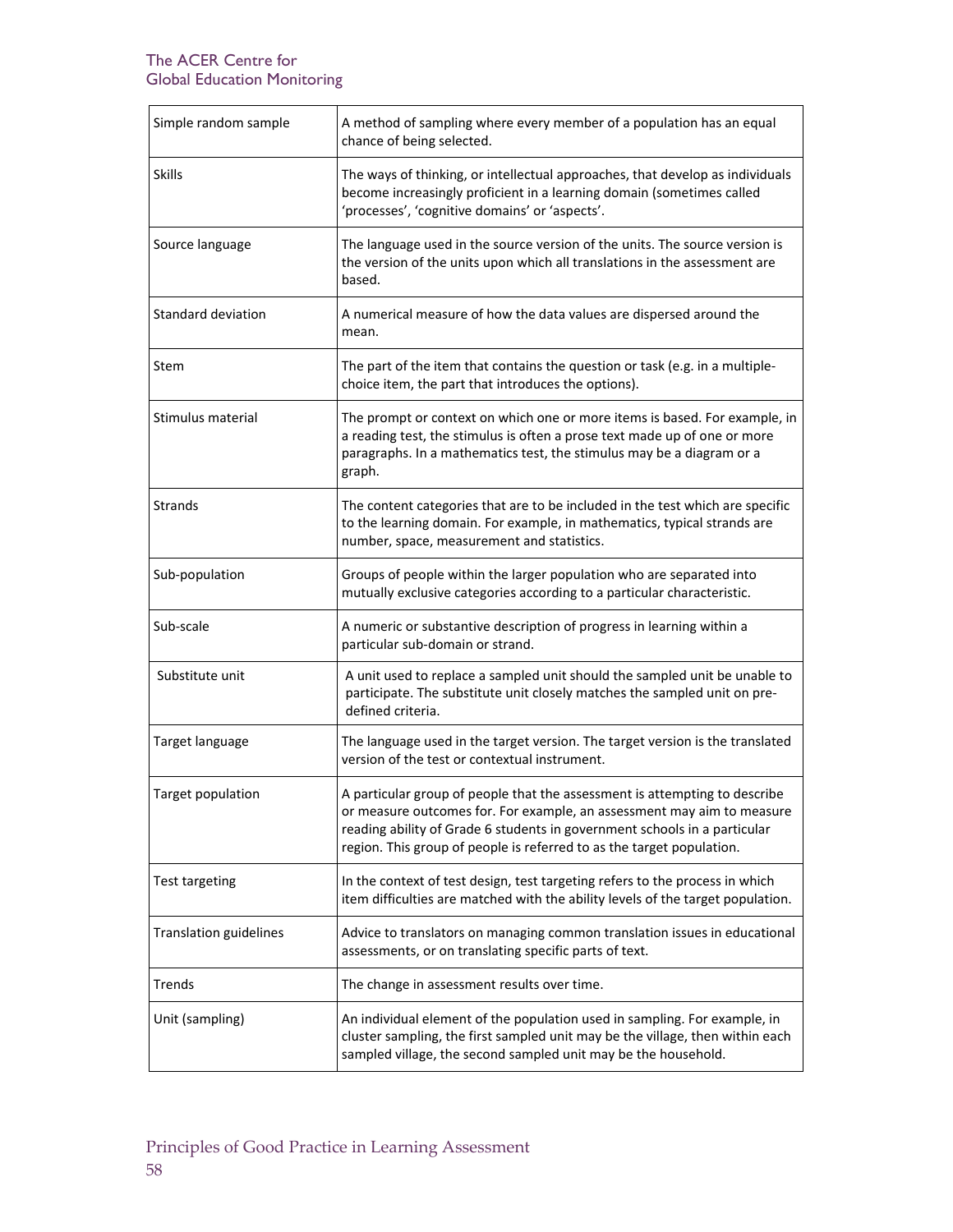| Validity         | The extent to which the assessment instruments measure what they claim<br>to be measuring for a specified population, and the extent to which<br>interpretations made from the data analysis are correct and appropriate for<br>the proposed use of the data (American Educational Research Association et<br>al., 2014). |
|------------------|---------------------------------------------------------------------------------------------------------------------------------------------------------------------------------------------------------------------------------------------------------------------------------------------------------------------------|
| Variance         | A numerical measure of how the data values are dispersed around the<br>mean.                                                                                                                                                                                                                                              |
| Vertical linking | The linking between tests administered to different grade levels or age<br>groups at the same time, achieved by using common items. Can be used to<br>estimate growth between grade levels or age groups (e.g. comparing Grade<br>3 mathematics performance in 2015 to Grade 6 mathematics performance<br>in 2015).       |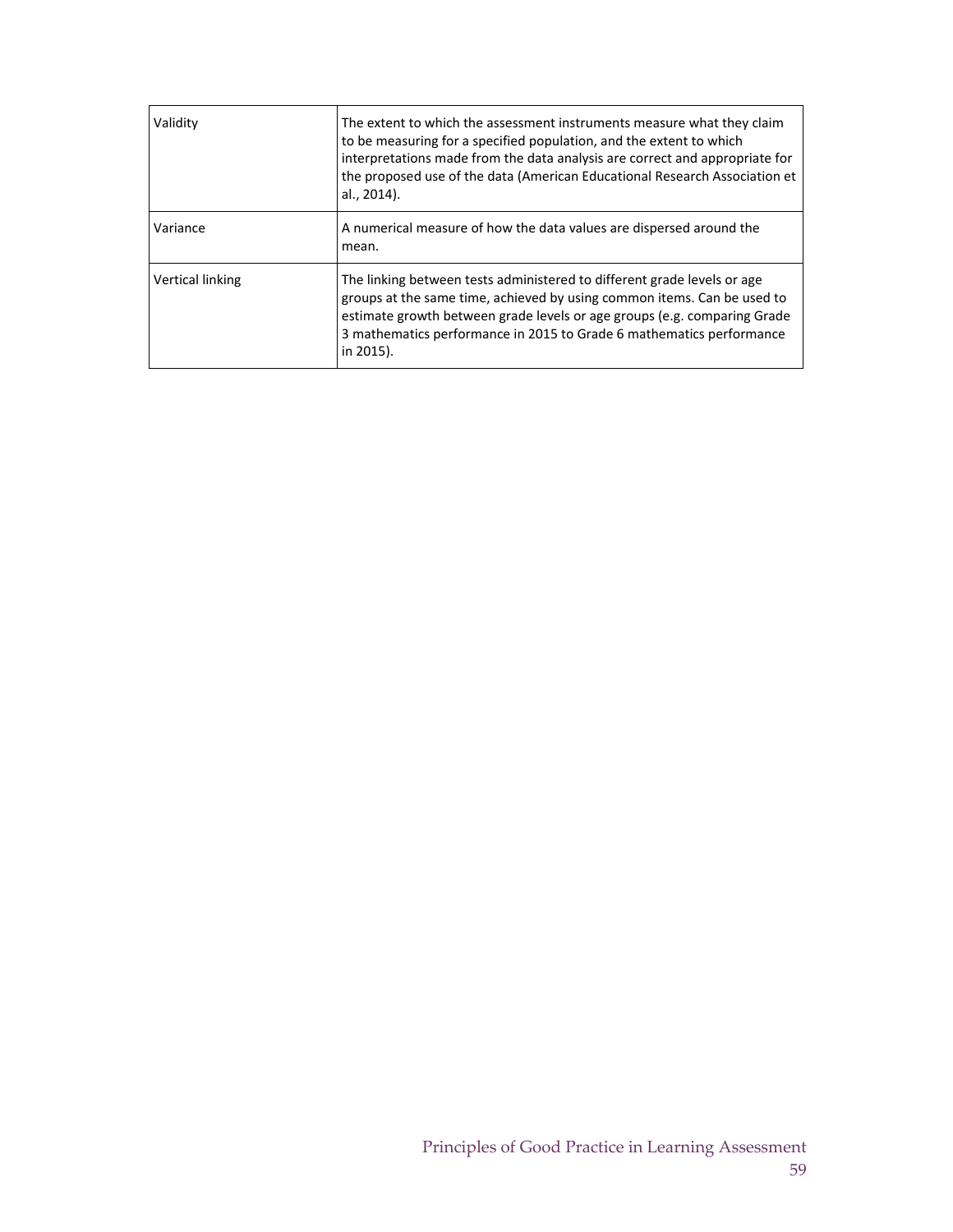# **Bibliography**

- ACER. (2005). *PISA quality monitor manual*. Melbourne: ACER.
- ACER. (2011). PISA MS 2012: CBA systems diagnostic manual (v 2.0). Melbourne: ACER.
- ACER. (2013). *Monitoring educational development in Afghanistan: Project manager's manual, version 2*. Melbourne: ACER.
- American Educational Research Association. (2011). *Code of Ethics*.
- American Educational Research Association, American Psychological Association, National Council on Measurement in Education, & Joint Committee on Standards in Educational and Psychological Testing. (2014). *Standards for Educational and Psychological Testing*. Washington DC: AERA.
- Anderson, P., & Morgan, G. (2008). *Developing tests and questionnaires for a national assessment of educational achievement*. Washington, DC: World Bank.
- ASER Centre. (2014). Instruction booklet. New Delhi: ASER Centre.
- Berezner, A., & Adams, R. (2017). Why large scale assessments use scaling and Item Response Theory. In P. Lietz, J. Cresswell, R. Adams, & K. Rust (Eds.), *Implementation of large-scale assessments in education*. New York: Wiley.
- Bordens, S. K., & Abbott, B. B. (1996). *Research design and methods: A process approach (3rd ed.)*. California: Mayfield Publishing Company.
- Braun, H., Kanjee, A., Bettinger, E., & Kremer, M. (2006). *Improving education through assessment, innovation, and evaluation*. Cambridge, MA: American Academy of the Arts and Sciences.
- Bryk, A. S., & Raudenbush, S. W. (1992). *Hierarchical linear models in social and behavioural research: Applications and data analysis methods*. Thousand Oaks, CA: Sage.
- Cresswell, J. (2017a). Dissemination and reporting. In P. Lietz, J. Cresswell, R. Adams, & K. Rust (Eds.), *Implementation of large-scale assessments in education*. New York: Wiley.
- Cresswell, J. (2017b). Quality assurance. In P. Lietz, J. Cresswell, R. Adams, & K. Rust (Eds.), *Implementation of large-scale assessments in education*. New York: Wiley.
- Dept, S., Ferrari, A., & Halleux, B. (2017). Translation and cultural appropriateness of survey material in large-scale assessments. In P. Lietz, J. Cresswell, R. Adams, & K. Rust (Eds.), *Implementation of large-scale assessments in education*. New York: Wiley.
- Floyd, J., & Fowler, J. (2009). *Survey research methods (4th ed.)*. Thousand Oaks, CA: Sage.
- Foy, P. (2000). Sampling weights. In M. O. Martin, K. D. Gregory, & S. E. Stemler (Eds.), *TIMSS 1999 technical report: IEA's repeat of the Third Mathematics and Science Study at the eighth grade*. Boston, MA: TIMSS & PIRLS International Study Center, Lynch School of Education, Boston College.
- Hambleton, R. K., Merenda, P. F., & Spielberger, C. D. (Eds.). (2004). *Adapting educational and psychological tests for cross-cultural assessment*. London and New York: Taylor and Francis.
- Inter-Agency and Expert Group on Sustainable Development Goal Indicators. (2016). *Report of the Inter-Agency and Expert Group on Sustainable Development Goal Indicators*. Retrieved from
- Johnson, R. B., & Christensen, L. (2014). *Educational research: quantitative, qualitative and mixed approaches* (5 ed.). Thousand Oaks, CA: SAGE Publications, Inc.
- Kellaghan, T., Greaney, V., & Murray, T. S. (2009). *Using the results of a national assessment of educational achievement*. Washington, DC: World Bank.

Principles of Good Practice in Learning Assessment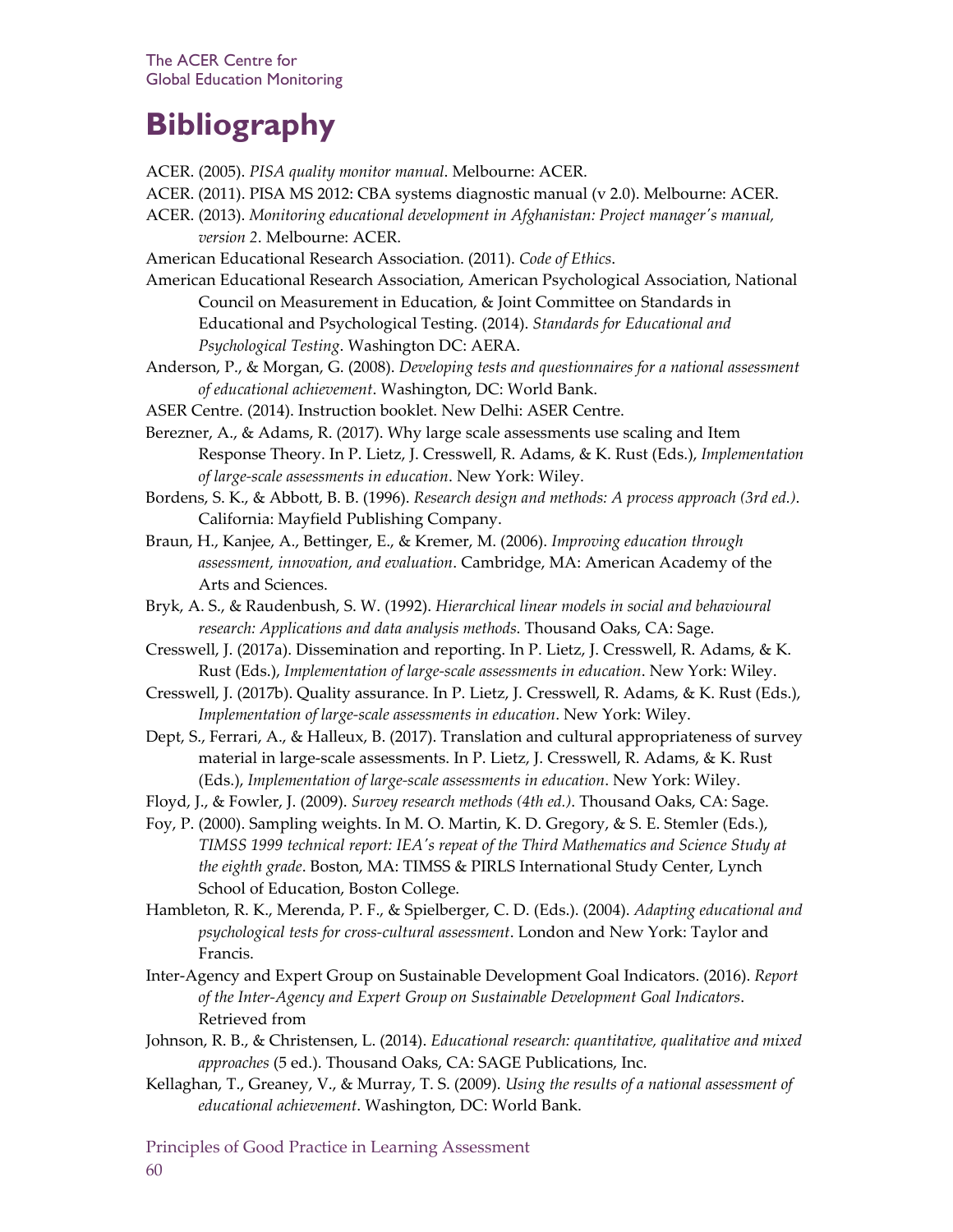- Kolen, M. J., & Brennan, R. L. (2004). *Test equating, scaling, and linking: Methods and practices (2nd ed.)*. New York: Springer-Verlag.
- Lietz, P. (2017). Design, development and implementation of contextual questionnaires in large-scale assessments. In P. Lietz, J. Cresswell, R. Adams, & K. Rust (Eds.), *Implementation of large-scale assessments in education*. New York: Wiley.
- Mendelovits, J. (2017). Test development. In P. Lietz, J. Cresswell, R. Adams, & K. Rust (Eds.), *Implementation of large-scale assessments in education*. New York: Wiley.
- Murphy, M., & Schulz, W. (2006). *Sampling for national surveys in education*. Melbourne: ACER.
- NCERT. (2015). *Large-scale learning assessments: a handbook for the Indian context*. New Delhi: RMSA-TCA.
- OECD. (2005a). *PISA 2003 technical report*. Paris: OECD.
- OECD. (2005b). *School sampling preparation manual: PISA 2006 main study*. Paris: OECD.
- OECD. (2012). *PISA 2009 technical report*. Paris: OECD.
- Organisation for Economic Cooperation and Development. (2015). *PISA 2015 Technical Standards.*: OECD.
- PEEC, & ACER. (2016). *Handbook on the development of a national assessment program for the Kingdom of Saudi Arabia*.
- Ross, K. N. (2005). Module 3: Sample design for educational survey research. In K. N. Ross (Ed.), Quantitative Research Methods in Educational Planning. Paris, France: UNESCO International Institute of Educational Planning. Retrieved from http://www.iiep.unesco.org/en/library-resources/briefs-papers-tools.
- Rust, K., Krawchuk, S., & Monseur, C. (2017). Sample design, weighting and calculation of sampling variance. In P. Lietz, J. Cresswell, R. Adams, & K. Rust (Eds.), *Implementation of large-scale assessments in education*. New York: Wiley.
- Schulz, W., & Lietz, P. (2017). Scaling of questionnaire data in international large-scale assessments. In P. Lietz, J. Cresswell, R. Adams, & K. Rust (Eds.), *Implementation of large-scale assessments in education*. New York: Wiley.
- Shiel, G., & Cartwright, F. (2015). *Analyzing data from national assessment of educational achievement*. Washington, DC: World Bank.
- Snijders, T. A. B., & Bosker, R. J. (2012). *Multilevel analysis: An introduction to basic and applied multilevel analysis (2nd ed.)*. London: Sage.
- **Thompson, S. K.** (1992). *Sampling.* John Wiley & Sons, Inc., New York.
- TIMSS. (1994). *TIMSS main study manuals*. Hamburg: IEA.
- Turner, R., & Adams, R. (2017). Describing learning growth. In P. Lietz, J. Cresswell, R. Adams, & K. Rust (Eds.), *Implementation of large-scale assessments in education*. New York: Wiley.
- UNESCO Institute for Statistics. (2016). *Laying the foundation to measure Sustainable Development Goal 4*. Montreal: UNESCO Institute for Statistics.
- United Nations General Assembly resolution 68/261. Fundamental Principles of Official Statistics. *A/RES/68/261 (from 29 January 2014)*.
- United Nations Statistics Division. (2015). *United Nations Fundamental Principles of Official Statistics: Implementation Guidelines.* Retrieved from http://unstats.un.org/unsd/dnss/gp/impguide.aspx
- von Davier, M., Gonzalez, E., & Mislevy, R. J. (2009). What are plausible values and why are they useful? *IERI Monograph Series, 2*, 9-36.